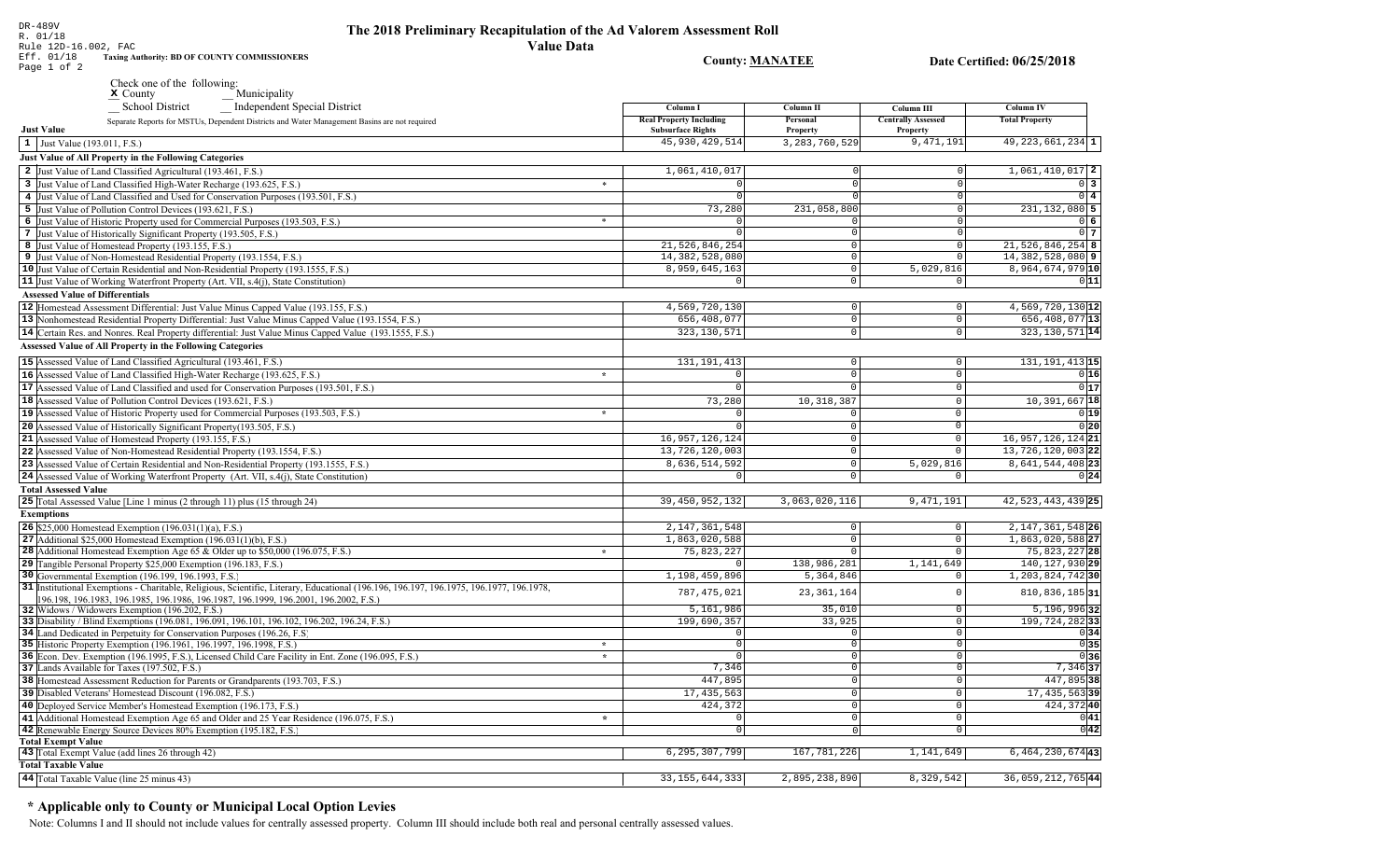County: MANATEE

Date Certified: 06/25/2018

Just Value

## Taxing Authority: **BD OF COUNTY COMMISSIONERS**

## **Additions/Deletions**

|                                                                                      | <b>Just Value</b> | Taxable Value |
|--------------------------------------------------------------------------------------|-------------------|---------------|
| 1 New Construction                                                                   | 1,086,690,047     | 979,119,008   |
| <b>2</b> Additions                                                                   | 27,291,418        | 22,551,840    |
| Annexations                                                                          |                   |               |
| 4 Deletions                                                                          | 14,532,429        | 14,532,429    |
| 5 Rehabilitative Improvements Increasing Assessed Value by at Least 100%             |                   |               |
| 6 Total TPP Taxable Value in Excess of 115% of Previous Year Total TPP Taxable Value |                   |               |
| 7 Net New Value $(1 + 2 + 3 - 4 + 5 + 6 = 7)$                                        | 1,099,449,036     | 987,138,419   |

## **Selected Just Values**

| Page One) 193.481.<br>Column I<br>Value of Subsurface Rights (this amount included in Line )<br>-Just | $-0n$<br>996<br>- 22 |
|-------------------------------------------------------------------------------------------------------|----------------------|
| Assessed Railroad Property Value<br>Value of Centrally<br>IJust                                       | 882                  |
| $10$ Just<br>Assessed Private Car Line Property<br>Value<br>Value of Centrally                        | 2,588                |

Note: Sum of items 9 and 10 should equal centrally assessed just value on page 1, line 1, column III.

### Homestead Portability

|     | 111<br>rerentia.<br>rar<br>0.00111<br>ınc<br>31 F |     |
|-----|---------------------------------------------------|-----|
| -44 | rerenti<br>rans<br>om<br>'tar<br>atan.<br>-11.    | --- |

|                                  | Column               | ∴olumn            |  |
|----------------------------------|----------------------|-------------------|--|
|                                  | <b>Real Property</b> | Personal Property |  |
| <b>Total Parcels or Accounts</b> | Parcels              | Accounts          |  |
| 13 Total Parcels or Accounts     | 186,028              | 27,<br>588        |  |

### Property with Reduced Assessed Value

| 14 Land Classified Agricultural (193.461, F.S.)                                                 | 2,323  |  |
|-------------------------------------------------------------------------------------------------|--------|--|
| 15 Land Classified High-Water Recharge (193.625, F.S.)                                          |        |  |
| 16 Land Classified and Used for Conservation Purposes (193.501, F.S.)                           |        |  |
| 17 Pollution Control Devices (193.621, F.S.)                                                    |        |  |
| 18 Historic Property used for Commercial Purposes (193.503, F.S.) *                             |        |  |
| 19 Historically Significant Property (193.505, F.S.)                                            |        |  |
| <b>20</b> Homestead Property; Parcels with Capped Value (193.155, F.S.)                         | 77,479 |  |
| 21 Non-Homestead Residential Property; Parcels with Capped Value (193.1554, F.S.)               | 31,409 |  |
| 22 Certain Residential and Non-Residential Property; Parcels with Capped Value (193.1555, F.S.) | 3,456  |  |
| 23 Working Waterfront Property (Art. VII, s.4(j), State Constitution)                           |        |  |

## Other Reductions in Assessed Value

| Lands Available for Taxes (197.502, F.S.)<br>24                                  |            |  |
|----------------------------------------------------------------------------------|------------|--|
| 25<br>Homestead Assessment Reduction for Parents or Grandparents (193.703, F.S.) |            |  |
| 26<br><b>6</b> Disabled Veterans' Homestead Discount (196.082, F.S.)             | າດາ<br>183 |  |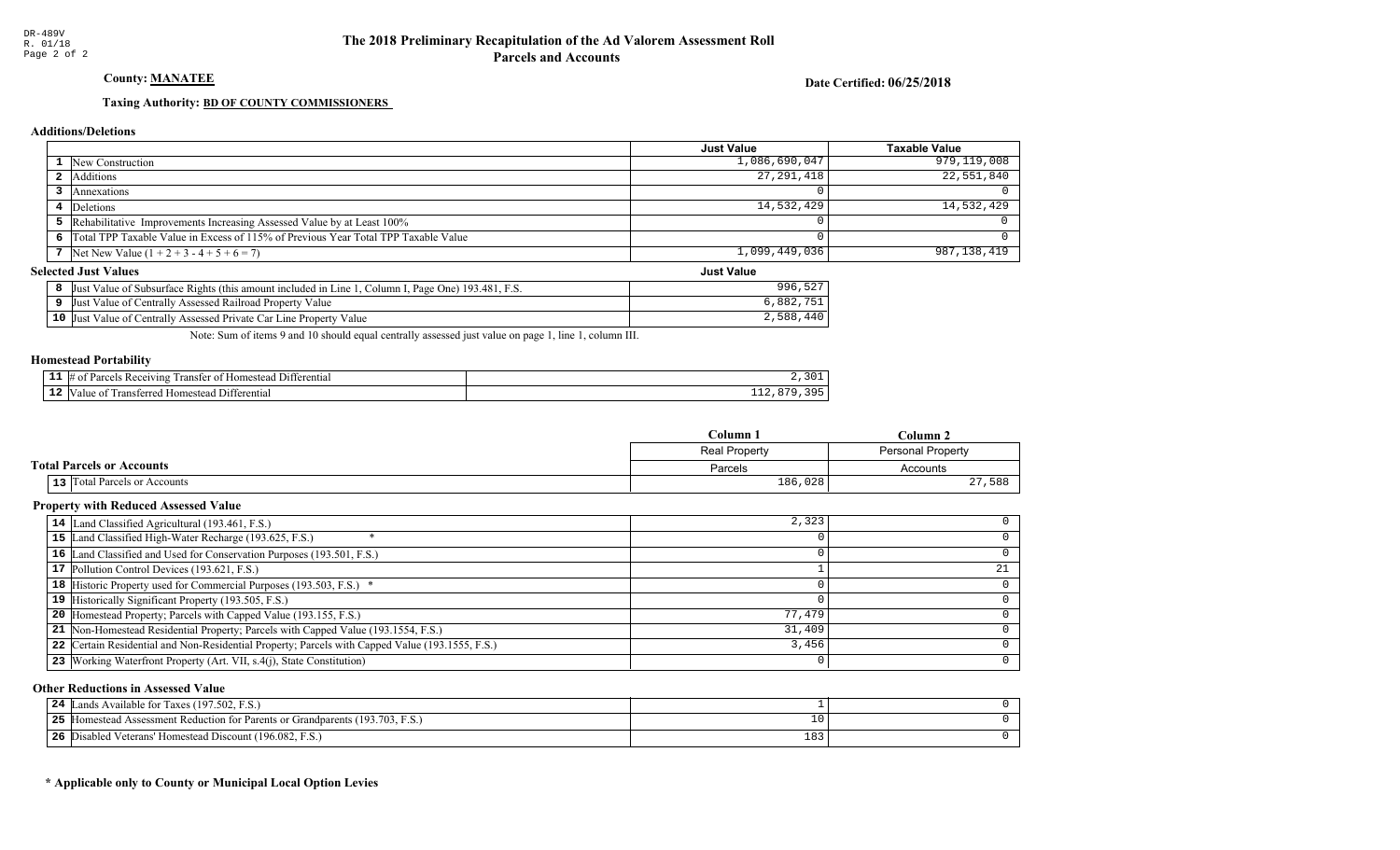## The 2018 Preliminary Recapitulation of the Ad Valorem Assessment Roll **Value Data**

**County: MANATEE** 

Date Certified: 06/25/2018

R. 01/10<br>
Rule 12D-16.002, FAC<br>
Eff. 01/18 Taxing Authority: BD OF COUNTY COMM-UNINCORP<br>
Page 1 of 2

DR-489V<br>R. 01/18

Check one of the following:<br>  $\underline{\mathbf{x}}$  County<br>  $\underline{\mathbf{x}}$  County<br>  $\underline{\mathbf{x}}$  Cohool District<br>
Independent Special District

|                                        | __ School District<br>_ Independent Special District                                                                                                   |         | Column I                                                   | Column II                     | Column III                            | Column IV                     |
|----------------------------------------|--------------------------------------------------------------------------------------------------------------------------------------------------------|---------|------------------------------------------------------------|-------------------------------|---------------------------------------|-------------------------------|
| <b>Just Value</b>                      | Separate Reports for MSTUs, Dependent Districts and Water Management Basins are not required                                                           |         | <b>Real Property Including</b><br><b>Subsurface Rights</b> | Personal<br><b>Property</b>   | <b>Centrally Assessed</b><br>Property | <b>Total Property</b>         |
| 1 Just Value (193.011, F.S.)           |                                                                                                                                                        |         | 33, 307, 102, 191                                          | 2,892,477,228                 | 8,219,607                             | $36, 207, 799, 026$ 1         |
|                                        | <b>Just Value of All Property in the Following Categories</b>                                                                                          |         |                                                            |                               |                                       |                               |
|                                        | 2 Just Value of Land Classified Agricultural (193.461, F.S.)                                                                                           |         | 1,054,117,805                                              |                               |                                       | $1,054,117,805$ 2             |
|                                        | 3 Just Value of Land Classified High-Water Recharge (193.625, F.S.)                                                                                    | $\ast$  |                                                            | $\Omega$                      |                                       | $0 \mid 3$                    |
|                                        | 4 Just Value of Land Classified and Used for Conservation Purposes (193.501, F.S.)                                                                     |         |                                                            |                               |                                       | $0$ 4                         |
|                                        | 5 Just Value of Pollution Control Devices (193.621, F.S.)                                                                                              |         | 73,280                                                     | 231,039,670                   |                                       | 231, 112, 950 5               |
|                                        | 6 Just Value of Historic Property used for Commercial Purposes (193.503, F.S.)                                                                         | $\ast$  |                                                            |                               |                                       | 0 6                           |
|                                        | 7 Just Value of Historically Significant Property (193.505, F.S.)                                                                                      |         |                                                            | $\mathbf 0$                   |                                       | 0 <sub>7</sub>                |
|                                        | 8 Just Value of Homestead Property (193.155, F.S.)                                                                                                     |         | 17, 420, 464, 402                                          | $\Omega$                      |                                       | 17,420,464,402 8              |
|                                        | 9 Just Value of Non-Homestead Residential Property (193.1554, F.S.)                                                                                    |         | 8,519,043,886                                              | $\overline{0}$                | $\Omega$                              | $8,519,043,886$ 9             |
|                                        | 10 Just Value of Certain Residential and Non-Residential Property (193.1555, F.S.)                                                                     |         | 6, 313, 476, 098                                           | $\circ$                       | 4,348,763                             | $6,317,824,861$ 10            |
|                                        | 11 Just Value of Working Waterfront Property (Art. VII, s.4(j), State Constitution)                                                                    |         |                                                            | $\Omega$                      |                                       | 0 11                          |
| <b>Assessed Value of Differentials</b> |                                                                                                                                                        |         |                                                            |                               |                                       |                               |
|                                        | 12 Homestead Assessment Differential: Just Value Minus Capped Value (193.155, F.S.)                                                                    |         | 3, 439, 429, 835                                           | $\overline{0}$                | $\mathbf 0$                           | $3,439,429,835$ <sup>12</sup> |
|                                        | 13 Nonhomestead Residential Property Differential: Just Value Minus Capped Value (193.1554, F.S.)                                                      |         | 385, 733, 484                                              | $\Omega$                      | $\Omega$                              | 385, 733, 484 13              |
|                                        | 14 Certain Res. and Nonres. Real Property differential: Just Value Minus Capped Value (193.1555, F.S.)                                                 |         | 171,209,643                                                | $\circ$                       | $\Omega$                              | 171,209,643 14                |
|                                        | <b>Assessed Value of All Property in the Following Categories</b>                                                                                      |         |                                                            |                               |                                       |                               |
|                                        | 15 Assessed Value of Land Classified Agricultural (193.461, F.S.)                                                                                      |         | 130,983,246                                                | $\overline{0}$                | $\Omega$                              | 130,983,246 15                |
|                                        | 16 Assessed Value of Land Classified High-Water Recharge (193.625, F.S.)                                                                               | $\star$ | $\Omega$                                                   | $\Omega$                      | $\Omega$                              | 0 16                          |
|                                        | 17 Assessed Value of Land Classified and used for Conservation Purposes (193.501, F.S.)                                                                |         | $\overline{0}$                                             | $\Omega$                      | $\Omega$                              | $0\overline{17}$              |
|                                        | 18 Assessed Value of Pollution Control Devices (193.621, F.S.)                                                                                         |         | 73,280                                                     | 10, 316, 474                  | $\Omega$                              | $10,389,754$ 18               |
|                                        | 19 Assessed Value of Historic Property used for Commercial Purposes (193.503, F.S.)                                                                    | $\star$ | $\Omega$                                                   |                               | $\Omega$                              | 0 19                          |
|                                        | 20 Assessed Value of Historically Significant Property (193.505, F.S.)                                                                                 |         | $\Omega$                                                   | $\Omega$                      | $\Omega$                              | 0 20                          |
|                                        | 21 Assessed Value of Homestead Property (193.155, F.S.)                                                                                                |         | 13,981,034,567                                             | $\Omega$                      | $\overline{0}$                        | 13,981,034,567 21             |
|                                        | 22 Assessed Value of Non-Homestead Residential Property (193.1554, F.S.)                                                                               |         | 8, 133, 310, 402                                           | $\overline{0}$                | $\Omega$                              | 8, 133, 310, 402 22           |
|                                        | 23 Assessed Value of Certain Residential and Non-Residential Property (193.1555, F.S.)                                                                 |         | 6, 142, 266, 455                                           | $\Omega$                      | 4,348,763                             | $6, 146, 615, 218$  23        |
|                                        | 24 Assessed Value of Working Waterfront Property (Art. VII, s.4(j), State Constitution)                                                                |         | $\Omega$                                                   | $\Omega$                      |                                       | 0 24                          |
| <b>Total Assessed Value</b>            |                                                                                                                                                        |         |                                                            |                               |                                       |                               |
|                                        | 25 Total Assessed Value [Line 1 minus (2 through 11) plus (15 through 24)                                                                              |         | 28, 387, 594, 670                                          | 2,671,754,032                 | 8,219,607                             | 31,067,568,309 25             |
|                                        |                                                                                                                                                        |         |                                                            |                               |                                       |                               |
| <b>Exemptions</b>                      |                                                                                                                                                        |         | 1,767,275,997                                              |                               |                                       | 1,767,275,997 26              |
|                                        | 26 \$25,000 Homestead Exemption (196.031(1)(a), F.S.)                                                                                                  |         | 1,547,081,943                                              | $\mathsf 0$<br>$\overline{0}$ | $\mathbf 0$<br>$\mathbf 0$            | 1,547,081,943 27              |
|                                        | 27   Additional $$25,000$ Homestead Exemption (196.031(1)(b), F.S.)<br>28 Additional Homestead Exemption Age 65 & Older up to \$50,000 (196.075, F.S.) | $\star$ | 57, 544, 572                                               | $\Omega$                      | $\Omega$                              | 57, 544, 572 28               |
|                                        | 29 Tangible Personal Property \$25,000 Exemption (196.183, F.S.)                                                                                       |         |                                                            | 105, 487, 417                 | 971,975                               | 106, 459, 392 29              |
|                                        | 30 Governmental Exemption (196.199, 196.1993, F.S.)                                                                                                    |         | 795, 946, 282                                              | 4,058,741                     | $\Omega$                              | $800,005,023$ 30              |
|                                        | 31 Institutional Exemptions - Charitable, Religious, Scientific, Literary, Educational (196.196.197, 196.1975, 196.1977, 196.1978,                     |         |                                                            |                               |                                       |                               |
|                                        | 196.198, 196.1983, 196.1985, 196.1986, 196.1987, 196.1999, 196.2001, 196.2002, F.S.)                                                                   |         | 485,659,101                                                | 16, 335, 493                  | $\sqrt{ }$                            | 501,994,594 31                |
|                                        | 32 Widows / Widowers Exemption (196.202, F.S.)                                                                                                         |         | 3,946,986                                                  | 32,060                        | $\Omega$                              | $3,979,046$ 32                |
|                                        | 33 Disability / Blind Exemptions (196.081, 196.091, 196.101, 196.102, 196.202, 196.24, F.S.)                                                           |         | 169,858,295                                                | 33,005                        | $^{\circ}$                            | $169,891,300$ 33              |
|                                        | 34 Land Dedicated in Perpetuity for Conservation Purposes (196.26, F.S.                                                                                |         | $\Omega$                                                   | $\Omega$                      | $\Omega$                              | 0 34                          |
|                                        | 35 Historic Property Exemption (196.1961, 196.1997, 196.1998, F.S.)                                                                                    | $\star$ | $\Omega$                                                   | $\Omega$                      | $\Omega$                              | 0 35                          |
|                                        | 36 Econ. Dev. Exemption (196.1995, F.S.), Licensed Child Care Facility in Ent. Zone (196.095, F.S.)                                                    | $\star$ | $\Omega$                                                   | $\mathbf 0$                   | $\Omega$                              | 036                           |
|                                        | 37 Lands Available for Taxes (197.502, F.S.)                                                                                                           |         | 7,346                                                      | $\Omega$                      | $\Omega$                              | $7,346$ 37                    |
|                                        | 38 Homestead Assessment Reduction for Parents or Grandparents (193.703, F.S.)                                                                          |         | 429,964                                                    | $\Omega$                      | $\Omega$                              | 429,96438                     |
|                                        | 39 Disabled Veterans' Homestead Discount (196.082, F.S.)                                                                                               |         | 14,886,726                                                 | $\mathbf 0$                   | $\mathbf 0$                           | 14,886,72639                  |
|                                        | 40 Deployed Service Member's Homestead Exemption (196.173, F.S.)                                                                                       |         | 373,318                                                    | $\mathsf 0$                   | $\mathbf 0$                           | 373, 318 40                   |
|                                        | 41 Additional Homestead Exemption Age 65 and Older and 25 Year Residence (196.075, F.S.)                                                               | $\star$ | $\mathbf 0$                                                | $\mathbf 0$                   | $\mathsf{O}\xspace$                   | 0 41                          |
|                                        | 42 Renewable Energy Source Devices 80% Exemption (195.182, F.S.)                                                                                       |         | $\overline{0}$                                             | $\mathbf 0$                   | $\overline{0}$                        | $0\overline{42}$              |
| <b>Total Exempt Value</b>              |                                                                                                                                                        |         |                                                            |                               |                                       |                               |
|                                        | 43 Total Exempt Value (add lines 26 through 42)                                                                                                        |         | 4,843,010,530                                              | 125, 946, 716                 | 971,975                               | 4, 969, 929, 221 43           |
| <b>Total Taxable Value</b>             |                                                                                                                                                        |         |                                                            |                               |                                       |                               |
|                                        | 44 Total Taxable Value (line 25 minus 43)                                                                                                              |         | 23, 544, 584, 140                                          | 2,545,807,316                 | 7,247,632                             | 26,097,639,08844              |

# \* Applicable only to County or Municipal Local Option Levies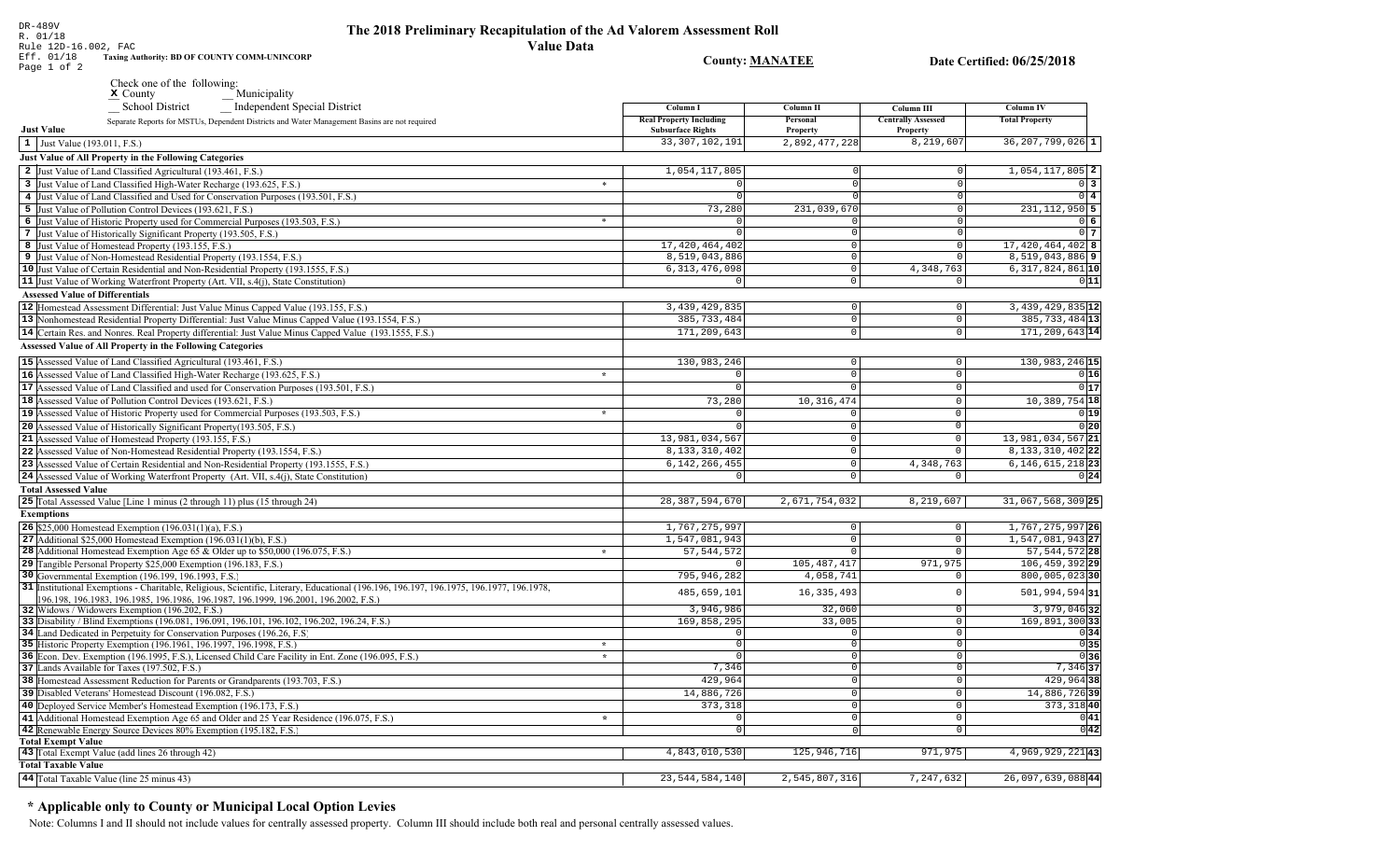## County: MANATEE

Date Certified: 06/25/2018

Just Value

## Taxing Authority: **BD OF COUNTY COMM-UNINCORP**

## **Additions/Deletions**

|                                                                                      | <b>Just Value</b> | Taxable Value |
|--------------------------------------------------------------------------------------|-------------------|---------------|
| 1 New Construction                                                                   | 896,800,485       | 795,919,572   |
| <b>2</b> Additions                                                                   | 22,691,509        | 18, 314, 242  |
| Annexations                                                                          |                   |               |
| 4 Deletions                                                                          | 7,743,842         | 7.743.842     |
| 5 Rehabilitative Improvements Increasing Assessed Value by at Least 100%             |                   |               |
| 6 Total TPP Taxable Value in Excess of 115% of Previous Year Total TPP Taxable Value |                   |               |
| 7 Net New Value $(1 + 2 + 3 - 4 + 5 + 6 = 7)$                                        | 911,748,152       | 806,489,972   |

## **Selected Just Values**

|    | $193.481$ , F.S.<br>Column I. Page One)<br><i>a</i> ne<br>e of Subsurface Rights (this amount included in )<br> Just<br>Value | ∩∩⊏                                 |
|----|-------------------------------------------------------------------------------------------------------------------------------|-------------------------------------|
|    | Value<br>Assessed Railroad Property <sup>.</sup><br>Value of Centrally<br>Just.                                               | - വെ                                |
| 10 | Car Line Property<br>Value<br> Just<br>Assessed Private C<br>Value of Centrally                                               | 012<br>$\bigcap$<br>ر ⊥ ر ، ⊥ ⊿ ، ∠ |

Note: Sum of items 9 and 10 should equal centrally assessed just value on page 1, line 1, column III.

### Homestead Portability

|     | 111<br>rerentia.<br>$\Delta$ $\Delta$<br>ınc<br>. иг<br>. |  |
|-----|-----------------------------------------------------------|--|
| -44 | terenti<br>'rans.<br>om<br>۰tar<br>атоо<br>-11.           |  |

|                                  | Column<br>∵olumn     |                   |  |
|----------------------------------|----------------------|-------------------|--|
|                                  | <b>Real Property</b> | Personal Property |  |
| <b>Total Parcels or Accounts</b> | Parcels              | Accounts          |  |
| 13 Total Parcels or Accounts     | 145,745              | 21,202            |  |

### Property with Reduced Assessed Value

| 14 Land Classified Agricultural (193.461, F.S.)                                                 | 2,302  |  |
|-------------------------------------------------------------------------------------------------|--------|--|
| 15 Land Classified High-Water Recharge (193.625, F.S.)                                          |        |  |
| 16 Land Classified and Used for Conservation Purposes (193.501, F.S.)                           |        |  |
| 17 Pollution Control Devices (193.621, F.S.)                                                    |        |  |
| 18 Historic Property used for Commercial Purposes (193.503, F.S.) *                             |        |  |
| 19 Historically Significant Property (193.505, F.S.)                                            |        |  |
| <b>20</b> Homestead Property; Parcels with Capped Value (193.155, F.S.)                         | 63,372 |  |
| 21 Non-Homestead Residential Property; Parcels with Capped Value (193.1554, F.S.)               | 21,084 |  |
| 22 Certain Residential and Non-Residential Property; Parcels with Capped Value (193.1555, F.S.) | 2,438  |  |
| 23 Working Waterfront Property (Art. VII, s.4(j), State Constitution)                           |        |  |

## Other Reductions in Assessed Value

| Lands Available for Taxes (197.502, F.S.)<br>24                                      |     |  |
|--------------------------------------------------------------------------------------|-----|--|
| <b>25</b> Homestead Assessment Reduction for Parents or Grandparents (193.703, F.S.) |     |  |
| 26 Disabled Veterans' Homestead Discount (196.082, F.S.)                             | ⊥ລ≏ |  |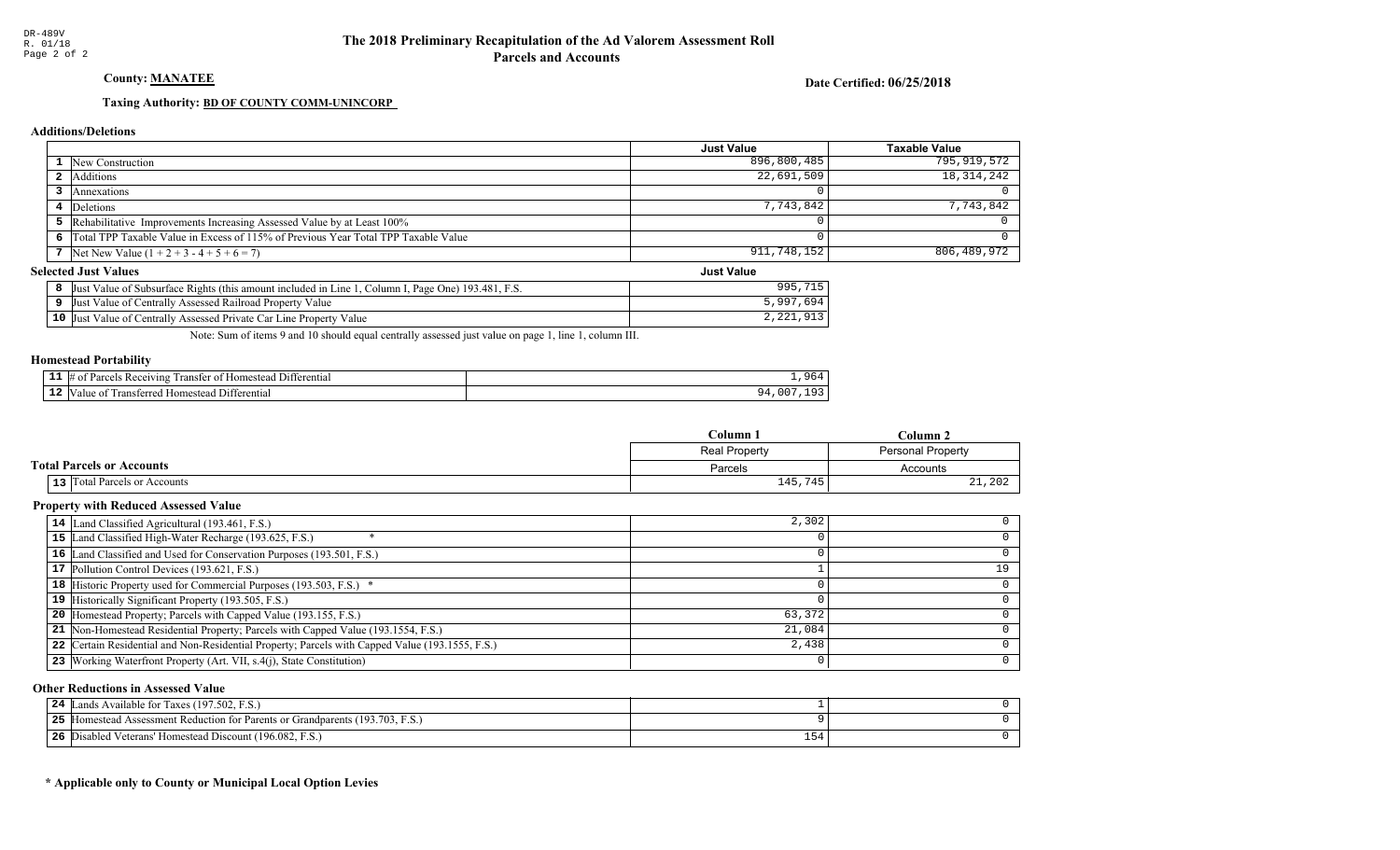Rule 12D-16.002, FACTaxing Authority: PALMAIRE MSTU Eff. 01/18Page 1 of 2

x County Municipality Check one of the following:<br>**x** County

528,958,916 0 528,958,916 25 **75,325,460** 0 0 0 0 453,633,456 0 453,633,456 0 453,633,456 1 453,633,456 1 4 4 5 4 5 4  $\sigma$  35,550,000 34,473,668 1,593,222 $\overline{0}$  $\overline{0}$  $\mathbf 0$  0 $\overline{0}$  35,550,000**26**34,473,668**2**  1,593,222**28 29** $\begin{array}{ccccccc}\n0 & & & & & 0 & \end{array}$  147,500 147,500 3,051,375 3,051,375 **33** 0 0 **30** 100 100 **34** $\begin{array}{ccccccc}\n0 & & & & & 0 & & & & 0\n\end{array}$  **35** 0 0 0 0 0 0 52,392 457,203 $\overline{0}$  0 0 0 $\overline{0}$  0 0 0 0 $\overline{0}$  $013$  0 **37** 52,392 **38** 457,203 0 **40** $\Omega$  0 $\bigcirc$  $\overline{0}$  $\Omega$  0 0 $\overline{0}$  $\overline{0}$  0 $\bigcirc$  $\bigcirc$  0 0 $\overline{0}$  0 0 0 0 **41**. . . . 72,176,178 5,099,624 6,945,66472,176,178 12 5,099,624 **13**6,945,664 $1$  $\Omega$  0 $\overline{0}$  $\Omega$  0 0 0 0 $\overline{0}$  0 0 0 0 0 0 00119 0 **20** 259,846,947 **21** 180,849,024 **22** 0**15** 0 **16** 0 **17** 0 **18** 0 **24** 0 180,849,024 88, 262, 945 259,846,947 88,262,945 88,262,945**23** 0 $\Omega$  $\Omega$  0 0 0  $\Omega$  $\mathbf 0$ <sup>0</sup> <sup>0</sup> 0 0 0 0 0 0 0 0 $\Omega$  0 0 0**Real Property Including** Subsurface Rights 613,180,382 Personal Property **Centrally Assessed** Property **Total Property** - Independent Special District \_\_ School District **1** Just Value (193.011, F.S.) **<sup>1</sup>**Just Value of All Property in the Following Categories **25** Total Assessed Value [Line 1 minus (2 through 11) plus (15 through 24) **Exemptions Just Value** 2 Just Value of Land Classified Agricultural (193.461, F.S.) 3 Just Value of Land Classified High-Water Recharge (193.625, F.S.) **Assessed Value of Differentials** 12 Homestead Assessment Differential: Just Value Minus Capped Value (193.155, F.S.) ) 72,176,178| 0| 0| 72,176,178|**12** 14 Certain Res. and Nonres. Real Property differential: Just Value Minus Capped Value (193.1555, F.S.) **1446, 1446, 1446, 1446, 1446, 1446, 1446, 1446, 1446, 1446, 1446, 1446, 1446, 1446, 1446, 1446, 1446, 1446, 144 13** Nonhomestead Residential Property Differential: Just Value Minus Capped Value (193.1554, F.S.) Assessed Value of All Property in the Following Categories 16 Assessed Value of Land Classified High-Water Recharge (193.625, F.S.) 17 Assessed Value of Land Classified and used for Conservation Purposes (193.501, F.S.) 19 Assessed Value of Historic Property used for Commercial Purposes (193.503, F.S.) 20 Assessed Value of Historically Significant Property (193.505, F.S.) **21** Assessed Value of Homestead Property (193.155, F.S.) 22 Assessed Value of Non-Homestead Residential Property (193.1554, F.S.) 23 Assessed Value of Certain Residential and Non-Residential Property (193.1555, F.S.) 24 Assessed Value of Working Waterfront Property (Art. VII, s.4(j), State Constitution) **15** Assessed Value of Land Classified Agricultural (193.461, F.S.) **18** Assessed Value of Pollution Control Devices (193.621, F.S.) **Total Assessed Value**  $\overline{\cdot}$ " **<sup>25</sup>**26 \$25,000 Homestead Exemption (196.031(1)(a), F.S.) **30** Governmental Exemption (196.199, 196.1993, F.S.) 31 |Institutional Exemptions - Charitable, Religious, Scientific, Literary, Educational (196.196.197, 196.1975, 196.1975, 196.1977, 196.1978, **27** Additional \$25,000 Homestead Exemption (196.031(1)(b), F.S.) example and the set of the set of the set of the set of the set of the set of the set of the set of the set of the set of the set of the set of the set of t **28** Additional Homestead Exemption Age  $65 &$  Older up to  $$50,000$  (196.075, F.S.) 33 Disability / Blind Exemptions (196.081, 196.091, 196.101, 196.102, 196.202, 196.24, F.S.) **34** Land Dedicated in Perpetuity for Conservation Purposes (196.26, F.S.) **35** Historic Property Exemption (196.1961, 196.1997, 196.1998, F.S.) 36 Econ. Dev. Exemption (196.1995, F.S.), Licensed Child Care Facility in Ent. Zone (196.095, F.S.) **32** | Widows / Widowers Exemption (196.202, F.S.) **29** Tangible Personal Property \$25,000 Exemption (196.183, F.S.) 196.198, 196.1983, 196.1985, 196.1986, 196.1987, 196.1999, 196.2001, 196.2002, F.S.) **32 31 <sup>36</sup>**" $\overline{\cdot}$ \* **37** Lands Available for Taxes (197.502, F.S.) 38 Homestead Assessment Reduction for Parents or Grandparents (193.703, F.S.) **39** Disabled Veterans' Homestead Discount (196.082, F.S.) **39**"4 Just Value of Land Classified and Used for Conservation Purposes (193.501, F.S.) **5** Just Value of Pollution Control Devices (193.621, F.S.) 6 Just Value of Historic Property used for Commercial Purposes (193.503, F.S.) **7** | Just Value of Historically Significant Property (193.505, F.S.) 8 Just Value of Homestead Property (193.155, F.S.) **9** Just Value of Non-Homestead Residential Property (193.1554, F.S.) 10 Just Value of Certain Residential and Non-Residential Property (193.1555, F.S.) **11** Just Value of Working Waterfront Property (Art. VII, s.4(j), State Constitution) **<sup>2</sup> 3** 0 **4** 0 **5** 0 **6** 0 **7** 0**8** 332,023,125 **9** 185,948,648 **10** 95,208,609 **11** 0 613,180,382 0 0 613,180,382  $\mathbf{r}$  $\ast$ **Total Exempt Value** 43 Total Exempt Value (add lines 26 through 42) Total Taxable Value **44** Total Taxable Value (line 25 minus 43) **453, 633, 456 6 144** Total Taxable Value (line 25 minus 43) **453, 633, 456 6 144** Total Taxable Value (line 25 minus 43) 41 Additional Homestead Exemption Age 65 and Older and 25 Year Residence (196.075, F.S.) **42** Renewable Energy Source Devices 80% Exemption (195.182, F.S.) Separate Reports for MSTUs, Dependent Districts and Water Management Basins are not required 40 Deployed Service Member's Homestead Exemption (196.173, F.S.) 75, 325, 460 **43 <sup>42</sup>** 0 0 0 0 0 0 0 0 $\bigcirc$  0 332,023,125 185,948,648 95,208,609<sup>0</sup> <sup>0</sup> 0 0 0 0 0 $\bigcirc$  $\overline{\circ}$  $\overline{0}$  0 0 0 0 0 $\overline{0}$  0 0 $\Omega$  $\begin{array}{ccccccc}\n 0 & & & & & 0 & & & & 0\n \end{array}$ 

## \* Applicable only to County or Municipal Local Option Levies

Note: Columns I and II should not include values for centrally assessed property. Column III should include both real and personal centrally assessed values.

Date Certified: 06/25/2018

Column<sub>IV</sub>

**Column III** 

County: MANATEE

**Column II** 

Column<sub>I</sub>

DR-489VR. 01/18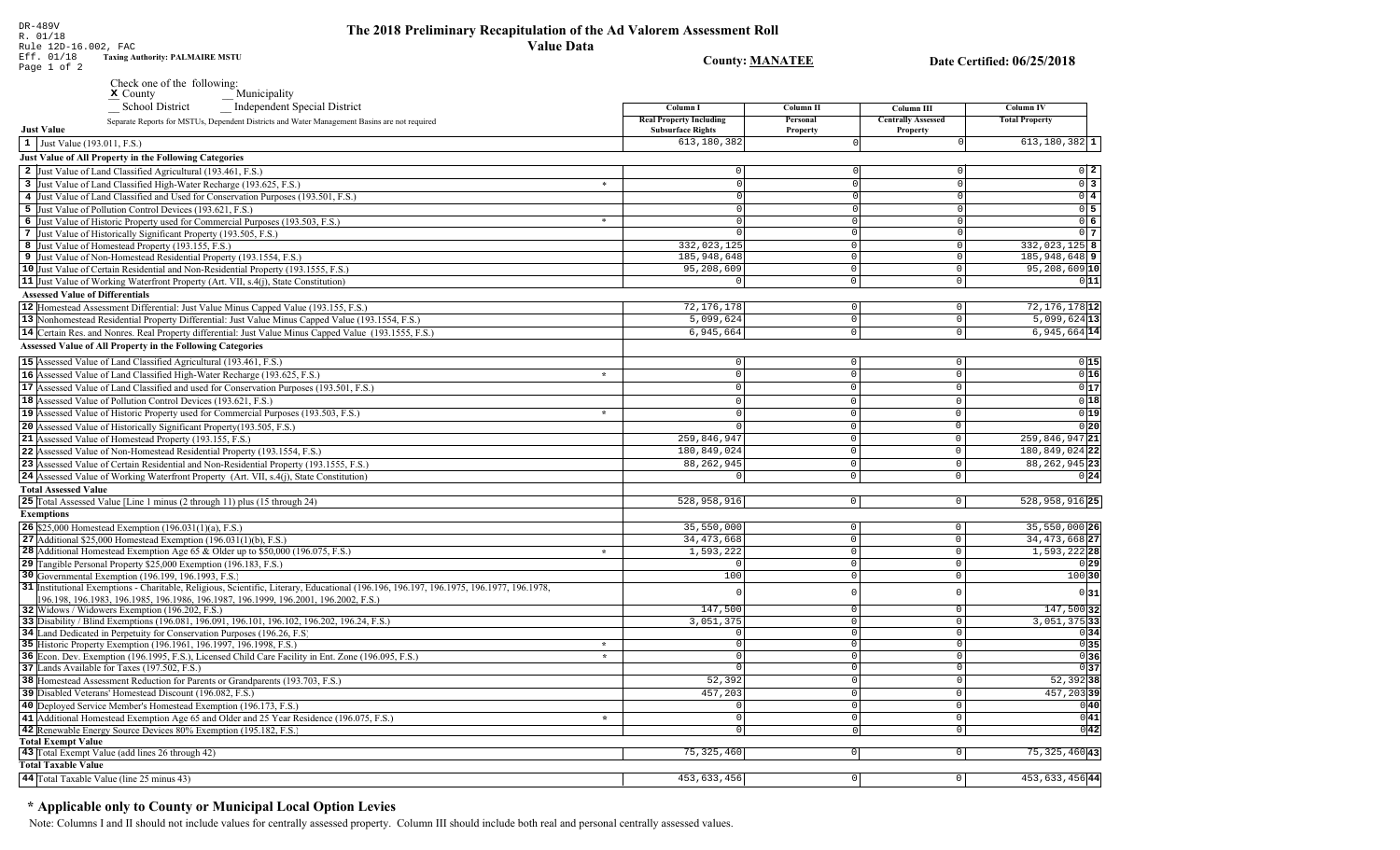## **County: MANATEE**

Date Certified: 06/25/2018

## **Taxing Authority: PALMAIRE MSTU**

## **Additions/Deletions**

|   |                                                                                    | Just Value | Taxable Value |  |
|---|------------------------------------------------------------------------------------|------------|---------------|--|
|   | New Construction                                                                   | 148,198    | 145,098       |  |
| 4 | Additions                                                                          | 48,833     | 48,833        |  |
|   | Annexations                                                                        |            |               |  |
|   | Deletions                                                                          | 5,194      | 5,194         |  |
|   | Rehabilitative Improvements Increasing Assessed Value by at Least 100%             |            |               |  |
|   | Total TPP Taxable Value in Excess of 115% of Previous Year Total TPP Taxable Value |            |               |  |
|   | Net New Value $(1 + 2 + 3 - 4 + 5 + 6 = 7)$                                        | 191,837    | 188,737       |  |
|   | <b>Selected Just Values</b><br><b>Just Value</b>                                   |            |               |  |

|  |  |                                                                                                    | --------- |
|--|--|----------------------------------------------------------------------------------------------------|-----------|
|  |  | Just Value of Subsurface Rights (this amount included in Line 1, Column I, Page One) 193.481, F.S. |           |
|  |  | Just Value of Centrally Assessed Railroad Property Value                                           |           |
|  |  | <b>10</b> Just Value of Centrally Assessed Private Car Line Property Value                         |           |

Note: Sum of items 9 and 10 should equal centrally assessed just value on page 1, line 1, column III.

## **Homestead Portability**

| --  | rentia.<br>71 n s<br>21 L |  |
|-----|---------------------------|--|
| . . | entia<br>,,,,             |  |

|                                     | $\mathbb{C}$ olumn $\mathbb{I}$<br>$C$ olumn $\lambda$ |                          |
|-------------------------------------|--------------------------------------------------------|--------------------------|
|                                     | <b>Real Property</b>                                   | <b>Personal Property</b> |
| <b>Total Parcels or Accounts</b>    | Parcels                                                | Accounts                 |
| <b>13</b> Total Parcels or Accounts | 2,661                                                  |                          |

## **Property with Reduced Assessed Value**

| 14 Land Classified Agricultural (193.461, F.S.)                                                 |       |  |
|-------------------------------------------------------------------------------------------------|-------|--|
| 15 Land Classified High-Water Recharge (193.625, F.S.)                                          |       |  |
| 16 Land Classified and Used for Conservation Purposes (193.501, F.S.)                           |       |  |
| 17 Pollution Control Devices (193.621, F.S.)                                                    |       |  |
| 18 Historic Property used for Commercial Purposes (193.503, F.S.) *                             |       |  |
| 19 Historically Significant Property (193.505, F.S.)                                            |       |  |
| <b>20</b> Homestead Property; Parcels with Capped Value (193.155, F.S.)                         | 1,318 |  |
| 21 Non-Homestead Residential Property; Parcels with Capped Value (193.1554, F.S.)               | 461   |  |
| 22 Certain Residential and Non-Residential Property; Parcels with Capped Value (193.1555, F.S.) |       |  |
| 23 Working Waterfront Property (Art. VII, s.4(j), State Constitution)                           |       |  |

## **Other Reductions in Assessed Value**

| Lands Available for Taxes (197.502, F.S.)<br>24                                         |  |
|-----------------------------------------------------------------------------------------|--|
| つち<br>Tomestead Assessment Reduction for Parents or Grandparents (193.703, F.S.)<br>- - |  |
| 26<br>Disabled Veterans' Homestead Discount (196.082, F.S.)                             |  |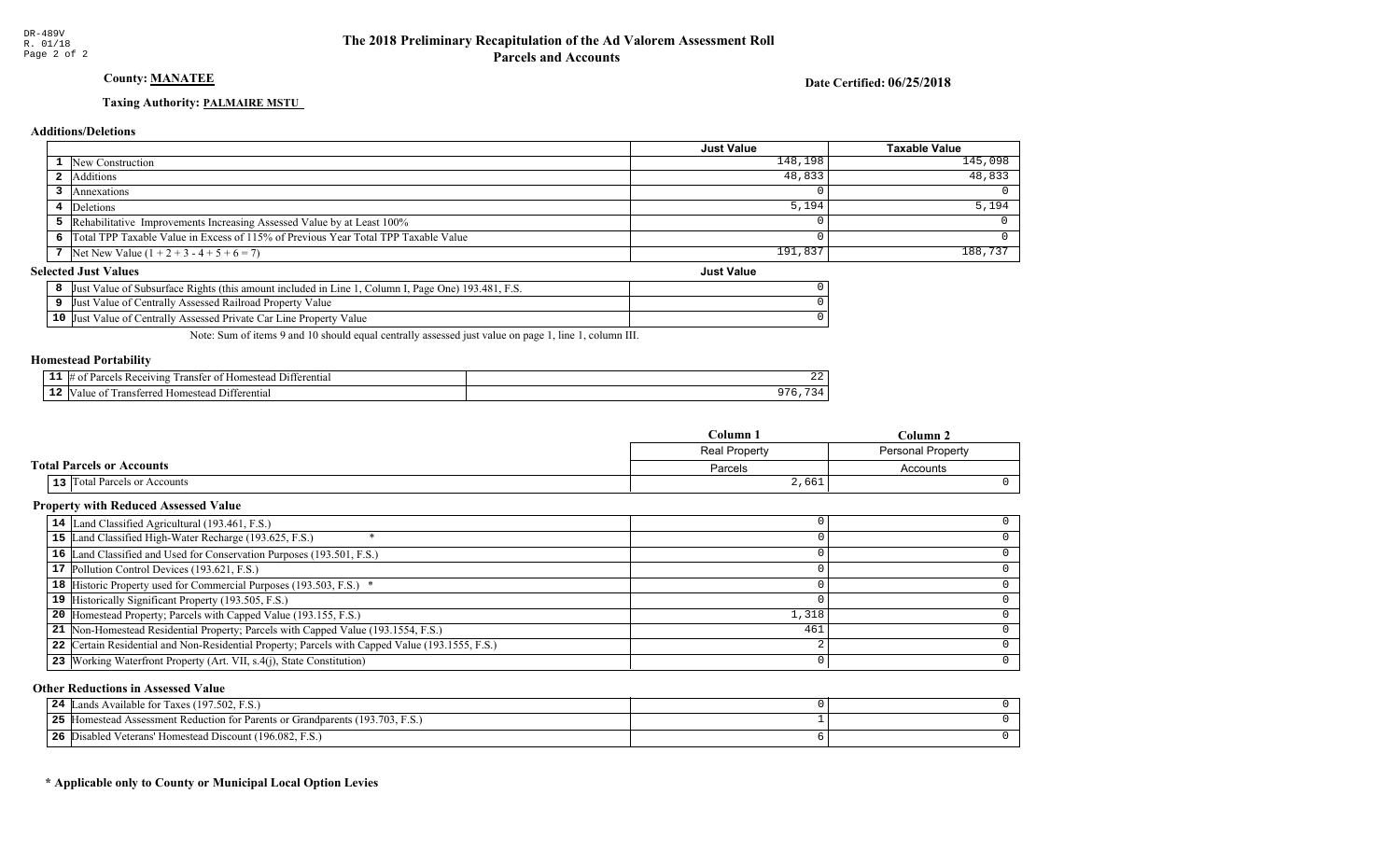**County: MANATEE** 

Date Certified: 06/25/2018

| Eff. 01/18  | <b>Taxing Authority: CITY OF ANNA MARIA</b> |
|-------------|---------------------------------------------|
| Page 1 of 2 |                                             |

Check one of the following:<br>  $\begin{array}{c}\n\blacksquare$  County  $\blacksquare$  Municipality

e a seco

| __ School District<br>_ Independent Special District                                                                                                                                                                      | Column I                                                   | Column II            | Column III                            | Column IV                    |
|---------------------------------------------------------------------------------------------------------------------------------------------------------------------------------------------------------------------------|------------------------------------------------------------|----------------------|---------------------------------------|------------------------------|
| Separate Reports for MSTUs, Dependent Districts and Water Management Basins are not required<br><b>Just Value</b>                                                                                                         | <b>Real Property Including</b><br><b>Subsurface Rights</b> | Personal<br>Property | <b>Centrally Assessed</b><br>Property | <b>Total Property</b>        |
| 1 Just Value (193.011, F.S.)                                                                                                                                                                                              | 1,342,711,121                                              | 6,075,588            |                                       | $1,348,786,709$ 1            |
| <b>Just Value of All Property in the Following Categories</b>                                                                                                                                                             |                                                            |                      |                                       |                              |
| 2 Just Value of Land Classified Agricultural (193.461, F.S.)                                                                                                                                                              | $\mathbf 0$                                                |                      |                                       | $0\vert 2$                   |
| 3 Just Value of Land Classified High-Water Recharge (193.625, F.S.)<br>$\ast$                                                                                                                                             | $\Omega$                                                   | $\Omega$             |                                       | $\frac{1}{0}$ 3              |
| 4 Just Value of Land Classified and Used for Conservation Purposes (193.501, F.S.)                                                                                                                                        | $\Omega$                                                   | $\Omega$             |                                       | $\overline{0}$ 4             |
| 5 Just Value of Pollution Control Devices (193.621, F.S.)                                                                                                                                                                 | $\Omega$                                                   | $\Omega$             |                                       | $0\overline{5}$              |
| $\ast$<br>6 Just Value of Historic Property used for Commercial Purposes (193.503, F.S.)                                                                                                                                  | $\Omega$                                                   | $\Omega$             |                                       | 06                           |
| 7 Just Value of Historically Significant Property (193.505, F.S.)                                                                                                                                                         | $\Omega$                                                   | $\Omega$             |                                       | $0\overline{7}$              |
| 8 Just Value of Homestead Property (193.155, F.S.)                                                                                                                                                                        | 384,772,770                                                | $\Omega$             |                                       | 384, 772, 770 8              |
| 9 Just Value of Non-Homestead Residential Property (193.1554, F.S.)                                                                                                                                                       | 877, 463, 049                                              | $\Omega$             | $\Omega$                              | $\overline{877, 463, 049}$ 9 |
| 10 Just Value of Certain Residential and Non-Residential Property (193.1555, F.S.)                                                                                                                                        | 80, 475, 302                                               | $\mathbf 0$          | $\Omega$                              | $80,475,302$ 10              |
| 11 Just Value of Working Waterfront Property (Art. VII, s.4(j), State Constitution)                                                                                                                                       |                                                            | $\Omega$             | $\Omega$                              | 0 11                         |
| <b>Assessed Value of Differentials</b>                                                                                                                                                                                    |                                                            |                      |                                       |                              |
| 12 Homestead Assessment Differential: Just Value Minus Capped Value (193.155, F.S.)                                                                                                                                       | 151, 325, 664                                              | $\mathbf 0$          | $\mathbf 0$                           | $151, 325, 664$ 12           |
| 13 Nonhomestead Residential Property Differential: Just Value Minus Capped Value (193.1554, F.S.)                                                                                                                         | 32,620,563                                                 | $\mathbf{0}$         | $\Omega$                              | 32,620,563 13                |
| 14 Certain Res. and Nonres. Real Property differential: Just Value Minus Capped Value (193.1555, F.S.)                                                                                                                    | 8,736,022                                                  | $\Omega$             | $\Omega$                              | 8,736,022 14                 |
| <b>Assessed Value of All Property in the Following Categories</b>                                                                                                                                                         |                                                            |                      |                                       |                              |
| 15 Assessed Value of Land Classified Agricultural (193.461, F.S.)                                                                                                                                                         | $\overline{0}$                                             | $\Omega$             | $\Omega$                              | 0 15                         |
| 16 Assessed Value of Land Classified High-Water Recharge (193.625, F.S.)<br>$\star$                                                                                                                                       | $\overline{0}$                                             | $\Omega$             | $\Omega$                              | 0 16                         |
| 17 Assessed Value of Land Classified and used for Conservation Purposes (193.501, F.S.)                                                                                                                                   | $\overline{0}$                                             | $\Omega$             | $\Omega$                              | $0\overline{17}$             |
| 18 Assessed Value of Pollution Control Devices (193.621, F.S.)                                                                                                                                                            | $\overline{0}$                                             | $\Omega$             | $\Omega$                              | $\overline{0 18}$            |
| 19 Assessed Value of Historic Property used for Commercial Purposes (193.503, F.S.)<br>$\star$                                                                                                                            | $\overline{0}$                                             | $\Omega$             | 0                                     | 0 19                         |
| 20 Assessed Value of Historically Significant Property (193.505, F.S.)                                                                                                                                                    | $\Omega$                                                   | $\Omega$             | $\overline{0}$                        | $0$ <sub>20</sub>            |
| 21 Assessed Value of Homestead Property (193.155, F.S.)                                                                                                                                                                   | 233, 447, 106                                              | $\Omega$             | $\mathbf{0}$                          | 233, 447, 106 21             |
| 22 Assessed Value of Non-Homestead Residential Property (193.1554, F.S.)                                                                                                                                                  | 844, 842, 486                                              | $\mathbf 0$          | $\mathbf 0$                           | 844, 842, 486 22             |
|                                                                                                                                                                                                                           |                                                            | $\Omega$             | $\Omega$                              |                              |
| 23 Assessed Value of Certain Residential and Non-Residential Property (193.1555, F.S.)                                                                                                                                    | 71,739,280<br>$\Omega$                                     | $\mathbf 0$          | $\Omega$                              | 71,739,280 23                |
| 24 Assessed Value of Working Waterfront Property (Art. VII, s.4(j), State Constitution)                                                                                                                                   |                                                            |                      |                                       | 0 24                         |
| <b>Total Assessed Value</b>                                                                                                                                                                                               |                                                            |                      |                                       |                              |
| 25 Total Assessed Value [Line 1 minus (2 through 11) plus (15 through 24)                                                                                                                                                 | 1,150,028,872                                              | 6,075,588            | $\circ$                               | 1, 156, 104, 460 25          |
| <b>Exemptions</b>                                                                                                                                                                                                         |                                                            |                      |                                       |                              |
| 26 \$25,000 Homestead Exemption (196.031(1)(a), F.S.)                                                                                                                                                                     | 11,375,000                                                 | $\mathbf 0$          | $\circ$                               | 11,375,000 26                |
| 27 Additional \$25,000 Homestead Exemption $(196.031(1)(b), F.S.)$                                                                                                                                                        | 11,348,974                                                 | $\Omega$             | $\circ$                               | 11, 348, 974 27              |
| 28 Additional Homestead Exemption Age 65 & Older up to \$50,000 (196.075, F.S.)<br>$\star$                                                                                                                                | 394,500                                                    | $\Omega$             | $\mathbf 0$                           | 394,500 28                   |
| 29 Tangible Personal Property \$25,000 Exemption (196.183, F.S.)                                                                                                                                                          |                                                            | 867,495              | $\Omega$                              | 867, 495 29                  |
| 30 Governmental Exemption (196.199, 196.1993, F.S.)                                                                                                                                                                       | 27,976,703                                                 |                      | $\Omega$                              | 27,976,703 30                |
| 31 Institutional Exemptions - Charitable, Religious, Scientific, Literary, Educational (196.196.197.196.1975, 196.1977, 196.1978,<br>196.198, 196.1983, 196.1985, 196.1986, 196.1987, 196.1999, 196.2001, 196.2002, F.S.) | 7,184,569                                                  | 121,413              | $\Omega$                              | $7,305,982$ 31               |
| 32 Widows / Widowers Exemption (196.202, F.S.)                                                                                                                                                                            | 46,000                                                     | $\Omega$             | $\Omega$                              | 46,000 32                    |
| 33 Disability / Blind Exemptions (196.081, 196.091, 196.101, 196.102, 196.202, 196.24, F.S.)                                                                                                                              | 1,371,809                                                  | $\Omega$             | $\mathbf{0}$                          | $1,371,809$ 33               |
| 34 Land Dedicated in Perpetuity for Conservation Purposes (196.26, F.S.                                                                                                                                                   | $\Omega$                                                   | $\Omega$             | $\mathbf 0$                           | 0 34                         |
| 35 Historic Property Exemption (196.1961, 196.1997, 196.1998, F.S.)<br>$\star$                                                                                                                                            | $^{\circ}$                                                 | $\Omega$             | $\circ$                               | 0 35                         |
| 36 Econ. Dev. Exemption (196.1995, F.S.), Licensed Child Care Facility in Ent. Zone (196.095, F.S.)<br>$\star$                                                                                                            | $\overline{0}$                                             | $\mathbf 0$          | $\mathbf{0}$                          | $\overline{0}$ 36            |
| 37 Lands Available for Taxes (197.502, F.S.)                                                                                                                                                                              | $\Omega$                                                   | $\Omega$             | $\Omega$                              | 0 37                         |
| 38 Homestead Assessment Reduction for Parents or Grandparents (193.703, F.S.)                                                                                                                                             | $\Omega$                                                   | $\Omega$             | $\Omega$                              | $\overline{0}$ 38            |
| 39 Disabled Veterans' Homestead Discount (196.082, F.S.)                                                                                                                                                                  | 83,058                                                     | $\mathbf 0$          | $\mathsf{O}$                          | $83,058$ 39                  |
| 40 Deployed Service Member's Homestead Exemption (196.173, F.S.)                                                                                                                                                          | $\overline{0}$                                             | $\circ$              | $\mathsf{O}$                          | 0 40                         |
| 41 Additional Homestead Exemption Age 65 and Older and 25 Year Residence (196.075, F.S.)<br>$\star$                                                                                                                       | $\overline{0}$                                             | $\circ$              | $\mathsf{O}$                          | 0 41                         |
| 42 Renewable Energy Source Devices 80% Exemption (195.182, F.S.)                                                                                                                                                          | $\mathbf 0$                                                | $\Omega$             | $\overline{0}$                        | $0\overline{42}$             |
| <b>Total Exempt Value</b>                                                                                                                                                                                                 |                                                            |                      |                                       |                              |
| 43 Total Exempt Value (add lines 26 through 42)                                                                                                                                                                           | 59,780,613                                                 | 988,908              | $\circ$                               | $60, 769, 521$ 43            |
| <b>Total Taxable Value</b>                                                                                                                                                                                                |                                                            |                      |                                       |                              |
| 44 Total Taxable Value (line 25 minus 43)                                                                                                                                                                                 | 1,090,248,259                                              | 5,086,680            | $\circ$                               | $1,095,334,939$ 44           |

# \* Applicable only to County or Municipal Local Option Levies

Note: Columns I and II should not include values for centrally assessed property. Column III should include both real and personal centrally assessed values.

DR-489V<br>R. 01/18<br>Rule 12D-16.002, FAC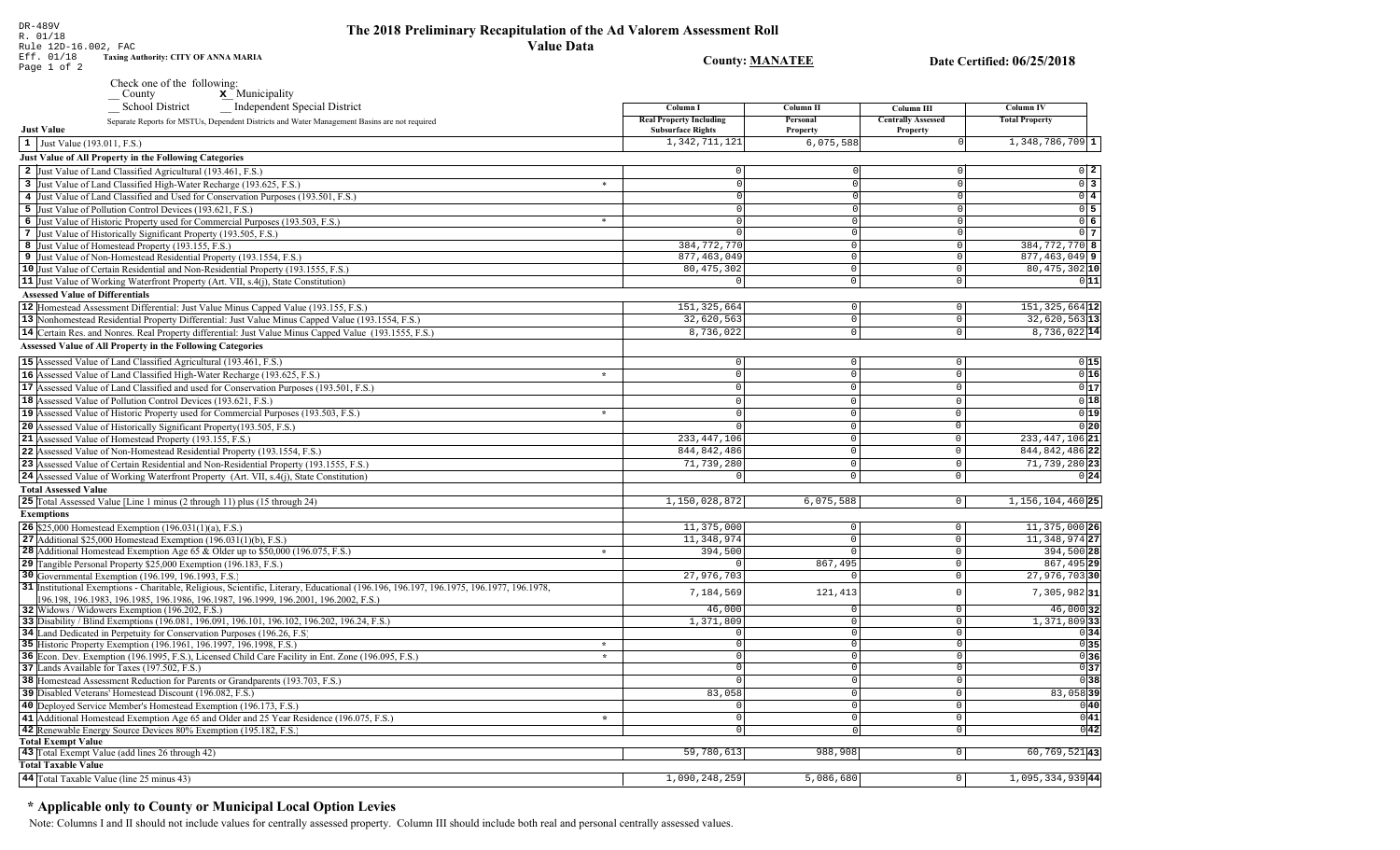## County: MANATEE

Date Certified: 06/25/2018

## Taxing Authority: CITY OF ANNA MARIA

## **Additions/Deletions**

|                                                                                      | <b>Just Value</b> | <b>Taxable Value</b> |
|--------------------------------------------------------------------------------------|-------------------|----------------------|
| 1 New Construction                                                                   | 19,574,079        | 19,379,776           |
| 2 Additions                                                                          | 840,979           | 814,679              |
| Annexations                                                                          |                   |                      |
| 4 Deletions                                                                          | 1,186,424         | 1,186,424            |
| 5 Rehabilitative Improvements Increasing Assessed Value by at Least 100%             |                   |                      |
| 6 Total TPP Taxable Value in Excess of 115% of Previous Year Total TPP Taxable Value |                   |                      |
| 7 Net New Value $(1 + 2 + 3 - 4 + 5 + 6 = 7)$                                        | 19,228,634        | 19,008,031           |
| lected Just Values!<br><b>Just Value</b>                                             |                   |                      |

## **Selected Just Values**

|    | If Value of Subsurface Rights (this amount included in Line 1<br>- F S<br>Page One) 193.481.<br>Column I<br>IJust |  |
|----|-------------------------------------------------------------------------------------------------------------------|--|
|    | t Value of Centrally Assessed Railroad Property Value<br> Just                                                    |  |
| 10 | I Value of Centrally Assessed Private Car Line Property<br>Value<br>- IJust                                       |  |

Note: Sum of items 9 and 10 should equal centrally assessed just value on page 1, line 1, column III.

### Homestead Portability

| - -<br>. . | +terentia.<br>ang<br>ansı<br>иπ |  |
|------------|---------------------------------|--|
| - 4        | entia.<br>-111<br>ш             |  |

|                                       | Column               | ∵olumn .                 |  |
|---------------------------------------|----------------------|--------------------------|--|
|                                       | <b>Real Property</b> | <b>Personal Property</b> |  |
| <b>Total Parcels or Accounts</b>      | Parcels              | Accounts                 |  |
| Total Parcels or Accounts<br>$13$ $ $ | ⊥,690 !              | - -                      |  |

### Property with Reduced Assessed Value

| 14 Land Classified Agricultural (193.461, F.S.)                                                 |     |  |
|-------------------------------------------------------------------------------------------------|-----|--|
| 15 Land Classified High-Water Recharge (193.625, F.S.)                                          |     |  |
| 16 Land Classified and Used for Conservation Purposes (193.501, F.S.)                           |     |  |
| 17 Pollution Control Devices (193.621, F.S.)                                                    |     |  |
| 18 Historic Property used for Commercial Purposes (193.503, F.S.) *                             |     |  |
| 19 Historically Significant Property (193.505, F.S.)                                            |     |  |
| <b>20</b> Homestead Property; Parcels with Capped Value (193.155, F.S.)                         | 441 |  |
| 21 Non-Homestead Residential Property; Parcels with Capped Value (193.1554, F.S.)               | 465 |  |
| 22 Certain Residential and Non-Residential Property; Parcels with Capped Value (193.1555, F.S.) | 56  |  |
| 23 Working Waterfront Property (Art. VII, s.4(j), State Constitution)                           |     |  |
|                                                                                                 |     |  |

## Other Reductions in Assessed Value

| 24 Lands Available for Taxes (197.502, F.S.)                                         |  |
|--------------------------------------------------------------------------------------|--|
| <b>25</b> Homestead Assessment Reduction for Parents or Grandparents (193.703, F.S.) |  |
| 26 Disabled Veterans' Homestead Discount (196.082, F.S.)                             |  |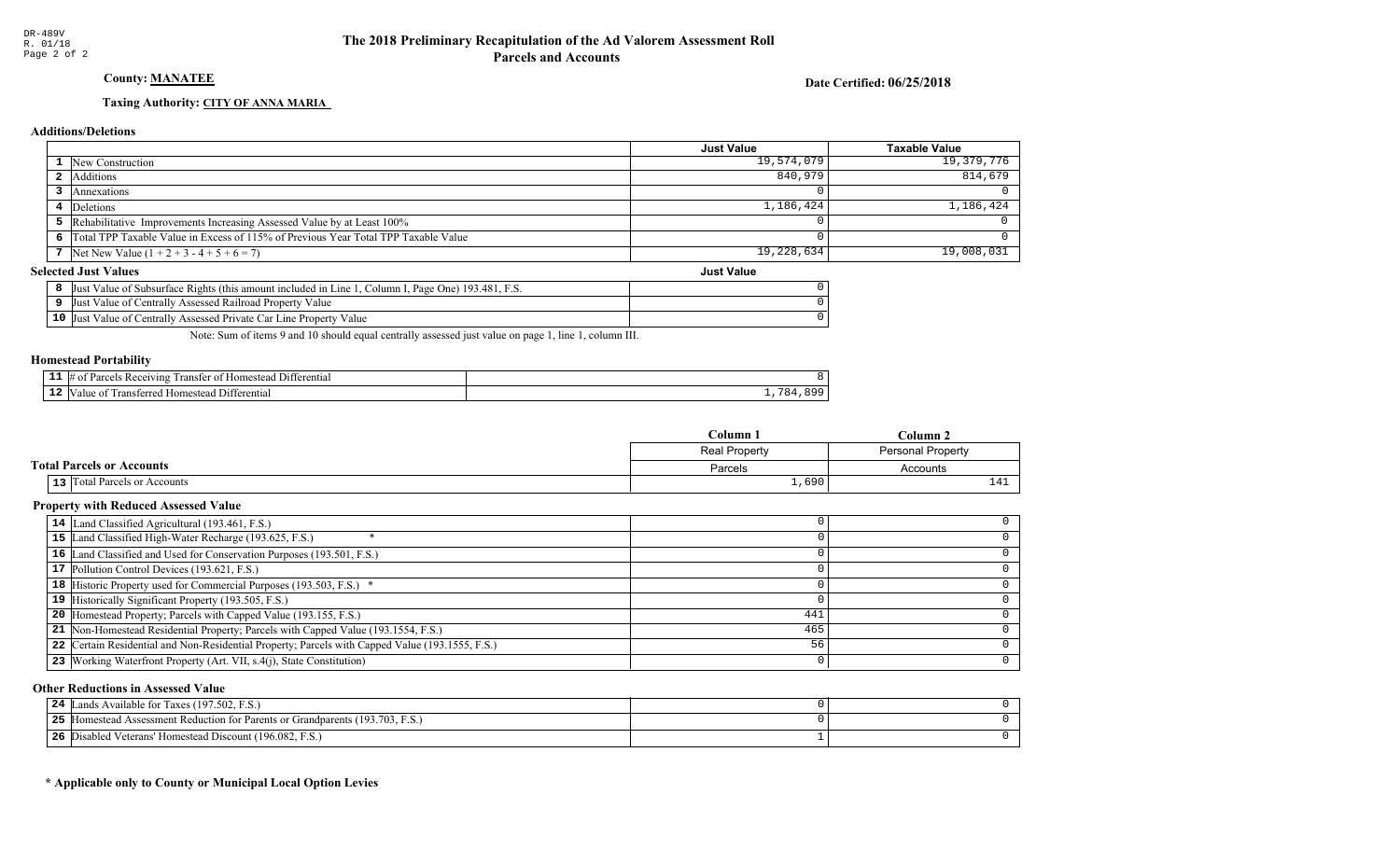Rule 12D-16.002, FAC Eff. 01/18<br>Page 1 of 2 Taxing Authority: CITY OF BRADENTON BEACH

Check one of the following:<br>County  $\underline{\mathbf{x}}$  Municipality

 $\equiv$  School District Independent Special District

| Separate Reports for MSTUs, Dependent Districts and Water Management Basins are not required<br><b>Just Value</b>                                                  | кеат гторегту пісниців<br><b>Subsurface Rights</b> | тегзопа<br>Property  | Centrally Assessed<br>Property | <b>TOTAL LEOPELY</b>      |
|--------------------------------------------------------------------------------------------------------------------------------------------------------------------|----------------------------------------------------|----------------------|--------------------------------|---------------------------|
| 1 Just Value (193.011, F.S.)                                                                                                                                       | 793, 293, 715                                      | 7,593,108            |                                | $800, 886, 823$ 1         |
| Just Value of All Property in the Following Categories                                                                                                             |                                                    |                      |                                |                           |
| 2 Just Value of Land Classified Agricultural (193.461, F.S.)                                                                                                       |                                                    |                      |                                | 0 2                       |
|                                                                                                                                                                    | $\ast$                                             | $\Omega$             | $\circ$                        | $\overline{0}$ 3          |
| 3 Just Value of Land Classified High-Water Recharge (193.625, F.S.)                                                                                                |                                                    | $\Omega$             |                                |                           |
| 4 Just Value of Land Classified and Used for Conservation Purposes (193.501, F.S.)                                                                                 |                                                    |                      | $\circ$                        | $0$ 4                     |
| 5 Just Value of Pollution Control Devices (193.621, F.S.)                                                                                                          | $\ast$                                             |                      | $\Omega$                       | $0\overline{5}$           |
| 6 Just Value of Historic Property used for Commercial Purposes (193.503, F.S.)                                                                                     |                                                    | $\Omega$<br>$\Omega$ | $\Omega$<br>$\Omega$           | 0 6                       |
| 7 Just Value of Historically Significant Property (193.505, F.S.)                                                                                                  |                                                    |                      |                                | 0 7                       |
| 8 Just Value of Homestead Property (193.155, F.S.)                                                                                                                 | 105,935,496<br>560,705,057                         | $\circ$<br>$\Omega$  | $\mathbf 0$<br>$\Omega$        | $105, 935, 496$ 8         |
| 9 Just Value of Non-Homestead Residential Property (193.1554, F.S.)                                                                                                | 126,653,162                                        | $\Omega$             | $\mathbf 0$                    | $560, 705, 057$  9        |
| 10 Just Value of Certain Residential and Non-Residential Property (193.1555, F.S.)                                                                                 |                                                    |                      |                                | $126,653,162$ 10          |
| 11 Just Value of Working Waterfront Property (Art. VII, s.4(j), State Constitution)                                                                                | $\Omega$                                           | $\circ$              | $\mathbf 0$                    | 0 11                      |
| <b>Assessed Value of Differentials</b>                                                                                                                             |                                                    |                      |                                |                           |
| 12 Homestead Assessment Differential: Just Value Minus Capped Value (193.155, F.S.)                                                                                | 39, 487, 322                                       | $\circ$              | $\mathbf 0$                    | 39, 487, 322 12           |
| 13 Nonhomestead Residential Property Differential: Just Value Minus Capped Value (193.1554, F.S.)                                                                  | 44,744,115                                         | $\Omega$             | $\Omega$                       | 44, 744, 115 13           |
| 14 Certain Res. and Nonres. Real Property differential: Just Value Minus Capped Value (193.1555, F.S.)                                                             | 11,967,045                                         | $\mathbf 0$          | $\Omega$                       | 11,967,045 14             |
| Assessed Value of All Property in the Following Categories                                                                                                         |                                                    |                      |                                |                           |
| 15 Assessed Value of Land Classified Agricultural (193.461, F.S.)                                                                                                  | $\Omega$                                           | $\Omega$             | 0                              | 0 15                      |
| 16 Assessed Value of Land Classified High-Water Recharge (193.625, F.S.)                                                                                           | $\star$<br>$\Omega$                                | $\Omega$             | $\mathbf{0}$                   | 0 16                      |
| 17 Assessed Value of Land Classified and used for Conservation Purposes (193.501, F.S.)                                                                            | $\Omega$                                           | $\mathbf 0$          | $\mathbf{0}$                   | 0 17                      |
| 18 Assessed Value of Pollution Control Devices (193.621, F.S.)                                                                                                     | $\Omega$                                           | $\Omega$             | $\mathbf{0}$                   | 0 18                      |
| 19 Assessed Value of Historic Property used for Commercial Purposes (193.503, F.S.)                                                                                | $\star$                                            | $\mathbf 0$          | $\mathbf{0}$                   | 0 19                      |
| 20 Assessed Value of Historically Significant Property (193.505, F.S.)                                                                                             |                                                    | $\Omega$             | $\overline{0}$                 | 0 20                      |
| 21 Assessed Value of Homestead Property (193.155, F.S.)                                                                                                            | 66, 448, 174                                       | $\Omega$             | $\mathbf{0}$                   | 66, 448, 174 21           |
|                                                                                                                                                                    | 515,960,942                                        | $\Omega$             | $\mathbf 0$                    | 515,960,942 22            |
| 22 Assessed Value of Non-Homestead Residential Property (193.1554, F.S.)<br>23 Assessed Value of Certain Residential and Non-Residential Property (193.1555, F.S.) | 114,686,117                                        | $\Omega$             | $\mathbf{0}$                   |                           |
|                                                                                                                                                                    |                                                    |                      |                                | $114,686,117$ 23          |
| 24 Assessed Value of Working Waterfront Property (Art. VII, s.4(j), State Constitution)                                                                            |                                                    | $\mathsf 0$          | $\mathbf 0$                    | 0 24                      |
| <b>Total Assessed Value</b>                                                                                                                                        |                                                    |                      |                                |                           |
| 25 Total Assessed Value [Line 1 minus (2 through 11) plus (15 through 24)                                                                                          | 697,095,233                                        | 7,593,108            | 0                              | 704,688,341 25            |
| <b>Exemptions</b>                                                                                                                                                  |                                                    |                      |                                |                           |
| <b>26</b> \$25,000 Homestead Exemption $(196.031(1)(a), F.S.)$                                                                                                     | 6, 175, 000                                        | $\mathbf{0}$         | $\mathbf 0$                    | $6, 175, 000$ 26          |
| 27 Additional \$25,000 Homestead Exemption $(196.031(1)(b), F.S.)$                                                                                                 | 5,908,208                                          | $\Omega$             | $\circ$                        | $5,908,208$ <sub>27</sub> |
| <b>28</b> Additional Homestead Exemption Age 65 & Older up to \$50,000 (196.075, F.S.)                                                                             | 249,500<br>$\star$                                 | $\Omega$             | $\mathbf 0$                    | 249,500 28                |
| 29 Tangible Personal Property \$25,000 Exemption (196.183, F.S.)                                                                                                   |                                                    | 884,920              | $\mathbf 0$                    | 884,920 29                |
| 30 Governmental Exemption (196.199, 196.1993, F.S.)                                                                                                                | 69, 335, 207                                       | $\Omega$             | $\Omega$                       | 69, 335, 207 30           |
| 31 Institutional Exemptions - Charitable, Religious, Scientific, Literary, Educational (196.196.197, 196.1975, 196.1977, 196.1978,                                 | 2,668,731                                          | $\mathcal{C}$        | U                              | $2,668,731$ 31            |
| 196.198, 196.1983, 196.1985, 196.1986, 196.1987, 196.1999, 196.2001, 196.2002, F.S.)                                                                               | 25,500                                             | $\circ$              | $\circ$                        | $25,500$ 32               |
| 32 Widows / Widowers Exemption (196.202, F.S.)<br>33 Disability / Blind Exemptions (196.081, 196.091, 196.101, 196.102, 196.202, 196.24, F.S.)                     | 726,877                                            | $\Omega$             | $\Omega$                       | 726,87733                 |
| 34 Land Dedicated in Perpetuity for Conservation Purposes (196.26, F.S.)                                                                                           |                                                    | $\Omega$             | $\mathbf 0$                    | 0 34                      |
| 35 Historic Property Exemption (196.1961, 196.1997, 196.1998, F.S.)                                                                                                | $\star$                                            | $\circ$              | $\Omega$                       | 0 35                      |
| 36 Econ. Dev. Exemption (196.1995, F.S.), Licensed Child Care Facility in Ent. Zone (196.095, F.S.)                                                                | $\star$                                            | $\Omega$             | $\Omega$                       | 0 36                      |
| 37 Lands Available for Taxes (197.502, F.S.)                                                                                                                       |                                                    | $\Omega$             | $\overline{0}$                 | 0 37                      |
| 38 Homestead Assessment Reduction for Parents or Grandparents (193.703, F.S.)                                                                                      |                                                    | $\Omega$             | $\mathbf 0$                    | 0 38                      |
| 39 Disabled Veterans' Homestead Discount (196.082, F.S.)                                                                                                           |                                                    | $\Omega$             | $\mathbf 0$                    | 0 39                      |
| 40 Deployed Service Member's Homestead Exemption (196.173, F.S.)                                                                                                   | $\cap$                                             | $\Omega$             | $\mathsf{O}$                   | $ 0 $ 40                  |
| 41 Additional Homestead Exemption Age 65 and Older and 25 Year Residence (196.075, F.S.)                                                                           | $\lambda$                                          | $\Omega$             | 0                              | 0 41                      |
| 42 Renewable Energy Source Devices 80% Exemption (195.182, F.S.)                                                                                                   | $\Omega$                                           | $\cap$               | $\mathbf 0$                    | 0 42                      |
| <b>Total Exempt Value</b>                                                                                                                                          |                                                    |                      |                                |                           |
| 43 Total Exempt Value (add lines 26 through 42)                                                                                                                    | 85,089,023                                         | 884,920              | 0 I                            | 85, 973, 943 43           |
| <b>Total Taxable Value</b>                                                                                                                                         |                                                    |                      |                                |                           |
| 44 Total Taxable Value (line 25 minus 43)                                                                                                                          | 612,006,210                                        | 6,708,188            | $\overline{0}$                 | $618,714,398$  44         |
|                                                                                                                                                                    |                                                    |                      |                                |                           |

# \* Applicable only to County or Municipal Local Option Levies

Note: Columns I and II should not include values for centrally assessed property. Column III should include both real and personal centrally assessed values.

Date Certified: 06/25/2018

**Column IV** 

Column III

**County: MANATEE** 

 $Column II$ 

Column I

DR-489V  $R. 01/18$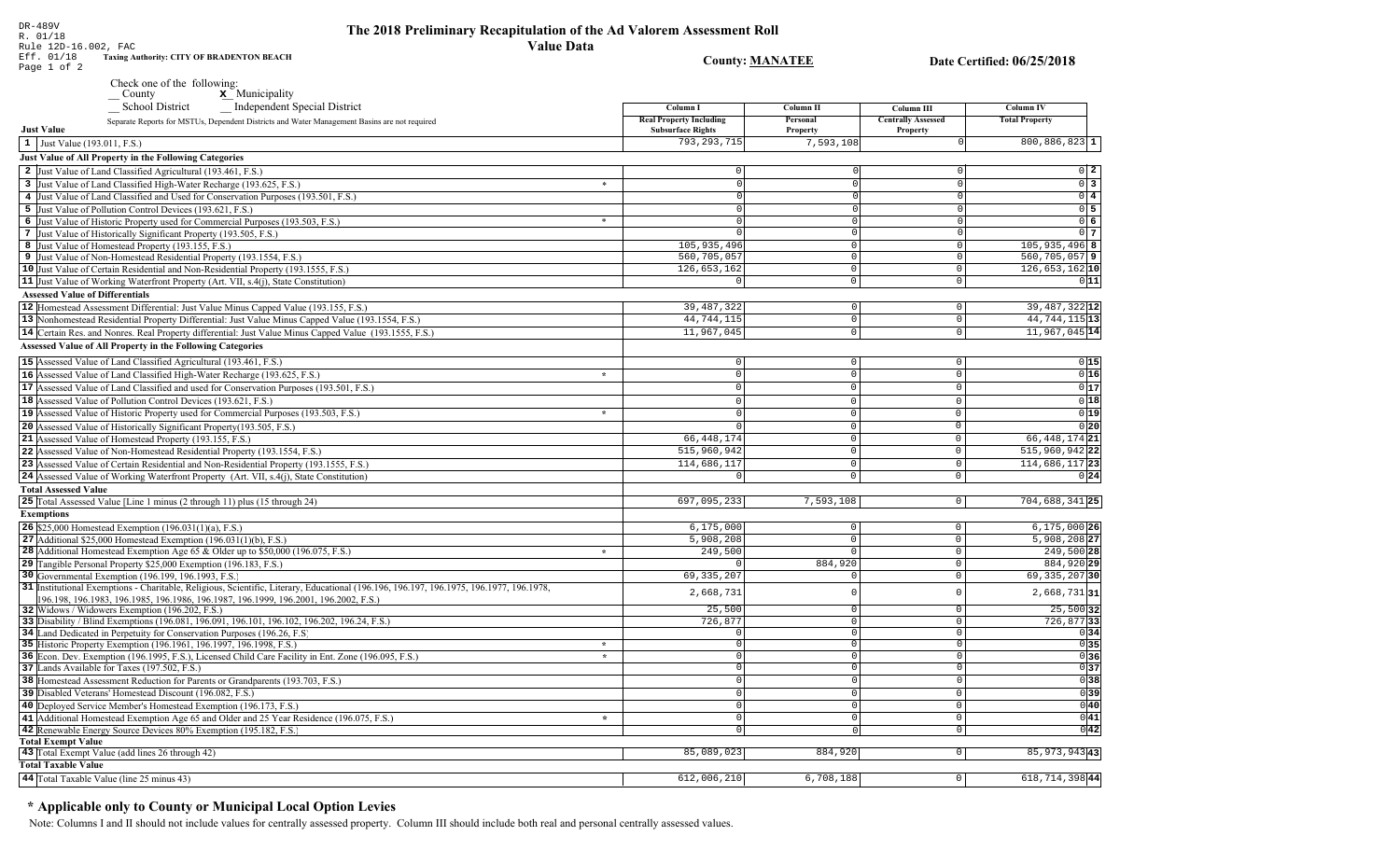## County: MANATEE

Date Certified: 06/25/2018

## Taxing Authority: CITY OF BRADENTON BEACH

## **Additions/Deletions**

|                                         |                                                                                      | <b>Just Value</b> | Taxable Value |
|-----------------------------------------|--------------------------------------------------------------------------------------|-------------------|---------------|
|                                         | <b>1</b> New Construction                                                            | 5,922,936         | 5,856,586     |
|                                         | 2 Additions                                                                          | 178,040           | 176,100       |
|                                         | Annexations                                                                          |                   |               |
|                                         | 4 Deletions                                                                          | 172,893           | 172,893       |
|                                         | 5 Rehabilitative Improvements Increasing Assessed Value by at Least 100%             |                   |               |
|                                         | 6 Total TPP Taxable Value in Excess of 115% of Previous Year Total TPP Taxable Value |                   |               |
|                                         | 7 Net New Value $(1 + 2 + 3 - 4 + 5 + 6 = 7)$                                        | 5,928,083         | 5,859,793     |
| lected Just Values<br><b>Just Value</b> |                                                                                      |                   |               |

### **Selected Just Values**

| Column I, Page One) $193.481$ , F.S.<br>t Value of Subsurface Rights (this amount included in Line 1)<br>IJust |  |
|----------------------------------------------------------------------------------------------------------------|--|
| Just Value of Centrally Assessed Railroad Property Value                                                       |  |
| 10 Just Value of Centrally Assessed Private Car Line Property Value                                            |  |

Note: Sum of items 9 and 10 should equal centrally assessed just value on page 1, line 1, column III.

### Homestead Portability

| - -<br>. . | terentia.<br>יוגי<br>/Inf |  |
|------------|---------------------------|--|
| .          | entia.<br>"<br>Ш          |  |

|                                       | $C$ olumn            | Column                   |  |
|---------------------------------------|----------------------|--------------------------|--|
|                                       | <b>Real Property</b> | <b>Personal Property</b> |  |
| <b>Total Parcels or Accounts</b>      | Parcels              | Accounts                 |  |
| Total Parcels or Accounts<br>$13$ $ $ | 1,913                | ∼                        |  |

### Property with Reduced Assessed Value

| 14 Land Classified Agricultural (193.461, F.S.)                                                 |     |  |
|-------------------------------------------------------------------------------------------------|-----|--|
| 15 Land Classified High-Water Recharge (193.625, F.S.)                                          |     |  |
| 16 Land Classified and Used for Conservation Purposes (193.501, F.S.)                           |     |  |
| 17 Pollution Control Devices (193.621, F.S.)                                                    |     |  |
| 18 Historic Property used for Commercial Purposes (193.503, F.S.) *                             |     |  |
| 19 Historically Significant Property (193.505, F.S.)                                            |     |  |
| <b>20</b> Homestead Property; Parcels with Capped Value (193.155, F.S.)                         | 238 |  |
| 21 Non-Homestead Residential Property; Parcels with Capped Value (193.1554, F.S.)               | 886 |  |
| 22 Certain Residential and Non-Residential Property; Parcels with Capped Value (193.1555, F.S.) | 54  |  |
| 23 Working Waterfront Property (Art. VII, s.4(j), State Constitution)                           |     |  |
|                                                                                                 |     |  |

### Other Reductions in Assessed Value

| Lands Available for Taxes (197.502, F.S.)<br>24                                    |  |
|------------------------------------------------------------------------------------|--|
| 25<br>5 Homestead Assessment Reduction for Parents or Grandparents (193.703, F.S.) |  |
| 26<br>Disabled Veterans' Homestead Discount (196.082, F.S.)                        |  |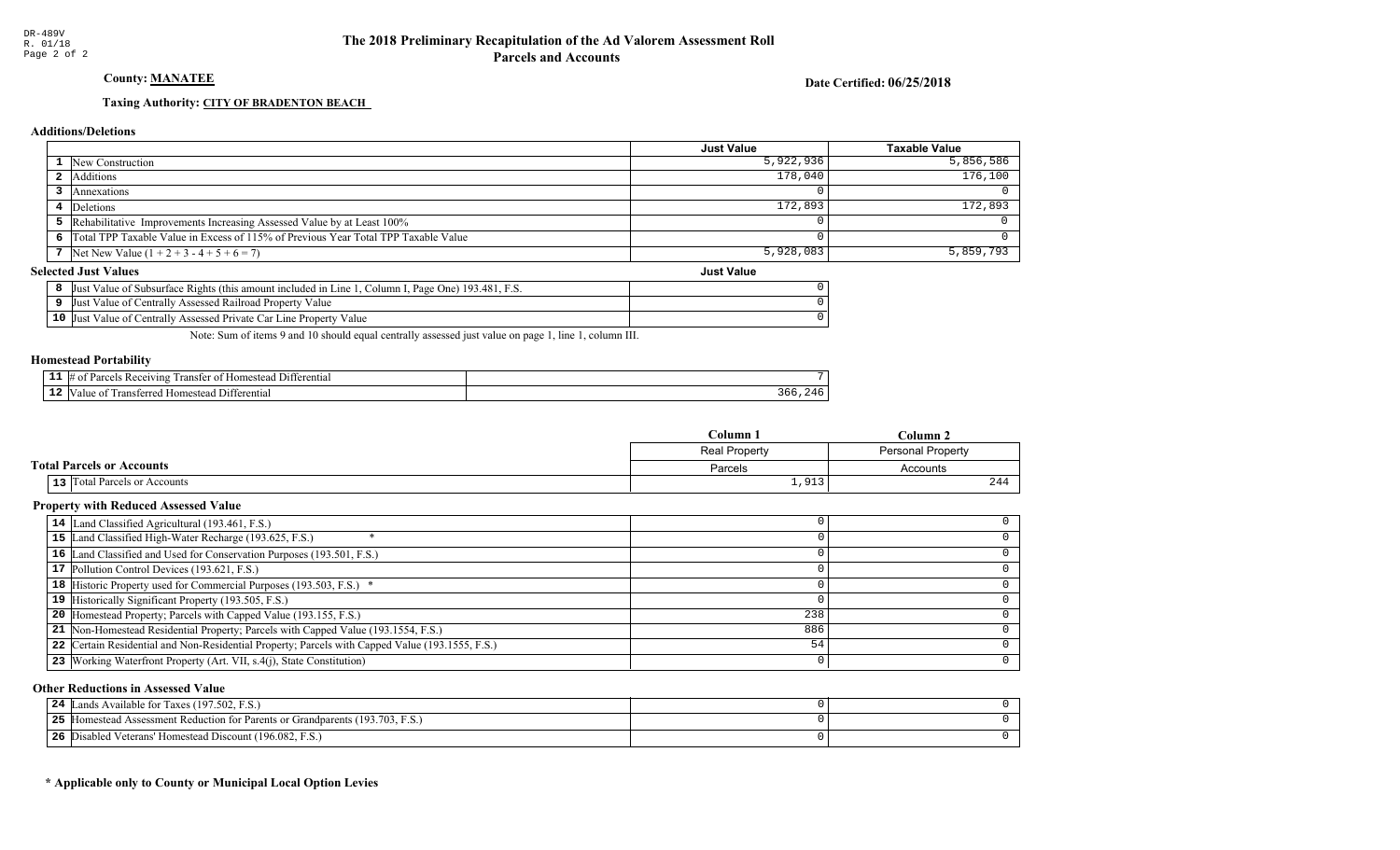DR-489V<br>R. 01/18<br>Rule 12D-16.002, FAC<br>Eff. 01/18 Taxing Aud<br>Page 1 of 2 **Taxing Authority: CITY OF BRADENTON** 

Check one of the following:<br>  $\begin{array}{c}\n\blacksquare$  County  $\blacksquare$  Municipality

| <b>Independent Special District</b><br><b>School District</b>                                                                                                                                                                   | Column I                                                   | <b>Column II</b>           | <b>Column III</b>                            | <b>Column IV</b>             |  |
|---------------------------------------------------------------------------------------------------------------------------------------------------------------------------------------------------------------------------------|------------------------------------------------------------|----------------------------|----------------------------------------------|------------------------------|--|
| Separate Reports for MSTUs, Dependent Districts and Water Management Basins are not required<br><b>Just Value</b>                                                                                                               | <b>Real Property Including</b><br><b>Subsurface Rights</b> | Personal<br>Property       | <b>Centrally Assessed</b><br><b>Property</b> | <b>Total Property</b>        |  |
| 1 Just Value (193.011, F.S.)                                                                                                                                                                                                    | 4,845,087,567                                              | 294, 261, 661              | 519,037                                      | $5,139,868,265$ 1            |  |
| <b>Just Value of All Property in the Following Categories</b>                                                                                                                                                                   |                                                            |                            |                                              |                              |  |
| 2 Just Value of Land Classified Agricultural (193.461, F.S.)                                                                                                                                                                    | 1,822,557                                                  |                            |                                              | $1,822,557$ 2                |  |
| 3 Just Value of Land Classified High-Water Recharge (193.625, F.S.)                                                                                                                                                             | $\ast$                                                     |                            | $\Omega$                                     | $\overline{0}$ 3             |  |
| 4 Just Value of Land Classified and Used for Conservation Purposes (193.501, F.S.)                                                                                                                                              |                                                            |                            | $\Omega$                                     | $\overline{0}$ 4             |  |
| 5 Just Value of Pollution Control Devices (193.621, F.S.)                                                                                                                                                                       | $\Omega$                                                   |                            |                                              | $0\overline{5}$              |  |
| 6 Just Value of Historic Property used for Commercial Purposes (193.503, F.S.)                                                                                                                                                  | $\ast$<br>$\Omega$                                         | $\Omega$                   | $\Omega$                                     | 06                           |  |
| 7 Just Value of Historically Significant Property (193.505, F.S.)                                                                                                                                                               |                                                            |                            | $\Omega$                                     | 0 <sub>7</sub>               |  |
| 8 Just Value of Homestead Property (193.155, F.S.)                                                                                                                                                                              | 1,768,217,758                                              | $\Omega$                   | $\Omega$                                     | 1,768,217,758 8              |  |
| 9 Just Value of Non-Homestead Residential Property (193.1554, F.S.)                                                                                                                                                             | 1,302,297,568                                              | $\Omega$                   |                                              | $1,302,297,568$ 9            |  |
| 10 Just Value of Certain Residential and Non-Residential Property (193.1555, F.S.)                                                                                                                                              | 1,772,749,684                                              | $\mathbf 0$                | 285, 515                                     | 1,773,035,199 10             |  |
| 11 Just Value of Working Waterfront Property (Art. VII, s.4(j), State Constitution)                                                                                                                                             | $\Omega$                                                   | $\Omega$                   | $\circ$                                      | 0 11                         |  |
| <b>Assessed Value of Differentials</b>                                                                                                                                                                                          |                                                            |                            |                                              |                              |  |
| 12 Homestead Assessment Differential: Just Value Minus Capped Value (193.155, F.S.)                                                                                                                                             | 430,999,921                                                | $\mathbf 0$                | $\circ$                                      | 430,999,921 12               |  |
|                                                                                                                                                                                                                                 | 76, 752, 404                                               | $\mathbf 0$                | $\circ$                                      | 76, 752, 404 13              |  |
| 13 Nonhomestead Residential Property Differential: Just Value Minus Capped Value (193.1554, F.S.)                                                                                                                               | 89,681,036                                                 | $\Omega$                   | $\Omega$                                     | 89,681,036 14                |  |
| 14 Certain Res. and Nonres. Real Property differential: Just Value Minus Capped Value (193.1555, F.S.)                                                                                                                          |                                                            |                            |                                              |                              |  |
| <b>Assessed Value of All Property in the Following Categories</b>                                                                                                                                                               |                                                            |                            |                                              |                              |  |
| 15 Assessed Value of Land Classified Agricultural (193.461, F.S.)                                                                                                                                                               | 77,790                                                     | $\Omega$                   | $\mathbf{0}$                                 | 77,790 15                    |  |
| 16 Assessed Value of Land Classified High-Water Recharge (193.625, F.S.)                                                                                                                                                        | $\star$                                                    | $\Omega$                   | $\Omega$                                     | 0 16                         |  |
| 17 Assessed Value of Land Classified and used for Conservation Purposes (193.501, F.S.)                                                                                                                                         | $\Omega$                                                   | $\mathbf 0$                | $\mathbf{0}$                                 | 0 17                         |  |
| 18 Assessed Value of Pollution Control Devices (193.621, F.S.)                                                                                                                                                                  | $\Omega$                                                   | $\Omega$                   | $\Omega$                                     | 0 18                         |  |
| 19 Assessed Value of Historic Property used for Commercial Purposes (193.503, F.S.)                                                                                                                                             | $\Omega$<br>$\star$                                        | $\Omega$                   | $\mathbf{0}$                                 | 0 19                         |  |
| 20 Assessed Value of Historically Significant Property (193.505, F.S.)                                                                                                                                                          | $\Omega$                                                   | $\mathbf 0$                | $\mathbb O$                                  | $0$ <sub>20</sub>            |  |
| 21 Assessed Value of Homestead Property (193.155, F.S.)                                                                                                                                                                         | 1,337,217,837                                              | $\mathbf 0$                | $\mathbf 0$                                  | 1, 337, 217, 837 21          |  |
| 22 Assessed Value of Non-Homestead Residential Property (193.1554, F.S.)                                                                                                                                                        | 1,225,545,164                                              | $\mathbf 0$                | $\mathbf 0$                                  | 1, 225, 545, 164 22          |  |
| 23 Assessed Value of Certain Residential and Non-Residential Property (193.1555, F.S.)                                                                                                                                          | 1,683,068,648                                              | $\Omega$                   | 285,515                                      | 1,683,354,163 23             |  |
| 24 Assessed Value of Working Waterfront Property (Art. VII, s.4(j), State Constitution)                                                                                                                                         |                                                            | $\Omega$                   | $\Omega$                                     | 0 24                         |  |
| <b>Total Assessed Value</b>                                                                                                                                                                                                     |                                                            |                            |                                              |                              |  |
| 25 Total Assessed Value [Line 1 minus (2 through 11) plus (15 through 24)                                                                                                                                                       | 4, 245, 909, 439                                           | 294, 261, 661              | 519,037                                      | 4,540,690,137 25             |  |
|                                                                                                                                                                                                                                 |                                                            |                            |                                              |                              |  |
| <b>Exemptions</b>                                                                                                                                                                                                               |                                                            |                            |                                              |                              |  |
| <b>26</b> \$25,000 Homestead Exemption $(196.031(1)(a), F.S.)$                                                                                                                                                                  | 251,140,933                                                | $\mathbf 0$                | $\mathbf 0$                                  | 251, 140, 933 26             |  |
| 27 Additional \$25,000 Homestead Exemption $(196.031(1)(b), F.S.)$                                                                                                                                                              | 200, 923, 843                                              | $\overline{0}$<br>$\Omega$ | $\mathbf{0}$                                 | 200, 923, 843 27             |  |
| 28 Additional Homestead Exemption Age 65 & Older up to \$50,000 (196.075, F.S.)                                                                                                                                                 | $\star$<br>$\Omega$                                        |                            | $\circ$                                      | 0 28                         |  |
| 29 Tangible Personal Property \$25,000 Exemption (196.183, F.S.)                                                                                                                                                                | $\Omega$                                                   | 21,905,497                 | 63,368                                       | 21,968,865 29                |  |
| 30 Governmental Exemption (196.199, 196.1993, F.S.)                                                                                                                                                                             | 201,168,855                                                | 1,306,105                  | $\Omega$                                     | 202, 474, 960 30             |  |
| 31 Institutional Exemptions - Charitable, Religious, Scientific, Literary, Educational (196.196, 196.197, 196.1975, 196.1977, 196.1978,<br>196.198, 196.1983, 196.1985, 196.1986, 196.1987, 196.1999, 196.2001, 196.2002, F.S.) | 186,722,588                                                | 4,369,845                  | $\Omega$                                     | 191,092,433 31               |  |
| 32 Widows / Widowers Exemption (196.202, F.S.)                                                                                                                                                                                  | 764,500                                                    | 1,880                      | $\mathbf{0}$                                 | $766,380$ 32                 |  |
| 33 Disability / Blind Exemptions (196.081, 196.091, 196.101, 196.102, 196.202, 196.24, F.S.)                                                                                                                                    | 17, 175, 493                                               | $\Omega$                   | $\mathbf{0}$                                 | $\overline{17, 175, 493}$ 33 |  |
| 34 Land Dedicated in Perpetuity for Conservation Purposes (196.26, F.S.)                                                                                                                                                        | $\Omega$                                                   | $\Omega$                   | $\mathbf 0$                                  | 0 34                         |  |
| 35 Historic Property Exemption (196.1961, 196.1997, 196.1998, F.S.)                                                                                                                                                             | $\star$<br>$\Omega$                                        | $\Omega$                   | $\Omega$                                     | 0 35                         |  |
| 36 Econ. Dev. Exemption (196.1995, F.S.), Licensed Child Care Facility in Ent. Zone (196.095, F.S.)                                                                                                                             | $\star$<br>$\Omega$                                        | $\Omega$                   | $\circ$                                      | 036                          |  |
| 37 Lands Available for Taxes (197.502, F.S.)                                                                                                                                                                                    | $\Omega$                                                   | $\Omega$                   | $\mathbf{0}$                                 | 0 37                         |  |
| 38 Homestead Assessment Reduction for Parents or Grandparents (193.703, F.S.)                                                                                                                                                   |                                                            | $\Omega$                   | $\Omega$                                     | 0 38                         |  |
| 39 Disabled Veterans' Homestead Discount (196.082, F.S.)                                                                                                                                                                        | 1,213,250                                                  | $\Omega$                   | 0                                            | $1,213,250$ 39               |  |
| 40 Deployed Service Member's Homestead Exemption (196.173, F.S.)                                                                                                                                                                | 51,054                                                     | $\Omega$                   | $\mathsf{O}$                                 | $51,054$ 40                  |  |
| 41 Additional Homestead Exemption Age 65 and Older and 25 Year Residence (196.075, F.S.)                                                                                                                                        | $\star$                                                    | $\circ$                    | $\mathbf 0$                                  | 0 41                         |  |
| 42 Renewable Energy Source Devices 80% Exemption (195.182, F.S.)                                                                                                                                                                | $\mathbf 0$                                                | $\Omega$                   | $\overline{0}$                               | 0 42                         |  |
| <b>Total Exempt Value</b>                                                                                                                                                                                                       |                                                            |                            |                                              |                              |  |
| 43 Total Exempt Value (add lines 26 through 42)                                                                                                                                                                                 | 859,160,516                                                | 27,583,327                 | 63,368                                       | 886, 807, 211 43             |  |
| <b>Total Taxable Value</b>                                                                                                                                                                                                      |                                                            |                            |                                              |                              |  |
| 44 Total Taxable Value (line 25 minus 43)                                                                                                                                                                                       | 3, 386, 748, 923                                           | 266, 678, 334              | 455,669                                      | 3,653,882,92644              |  |
|                                                                                                                                                                                                                                 |                                                            |                            |                                              |                              |  |

# \* Applicable only to County or Municipal Local Option Levies

Note: Columns I and II should not include values for centrally assessed property. Column III should include both real and personal centrally assessed values.

## Date Certified: 06/25/2018

**County: MANATEE**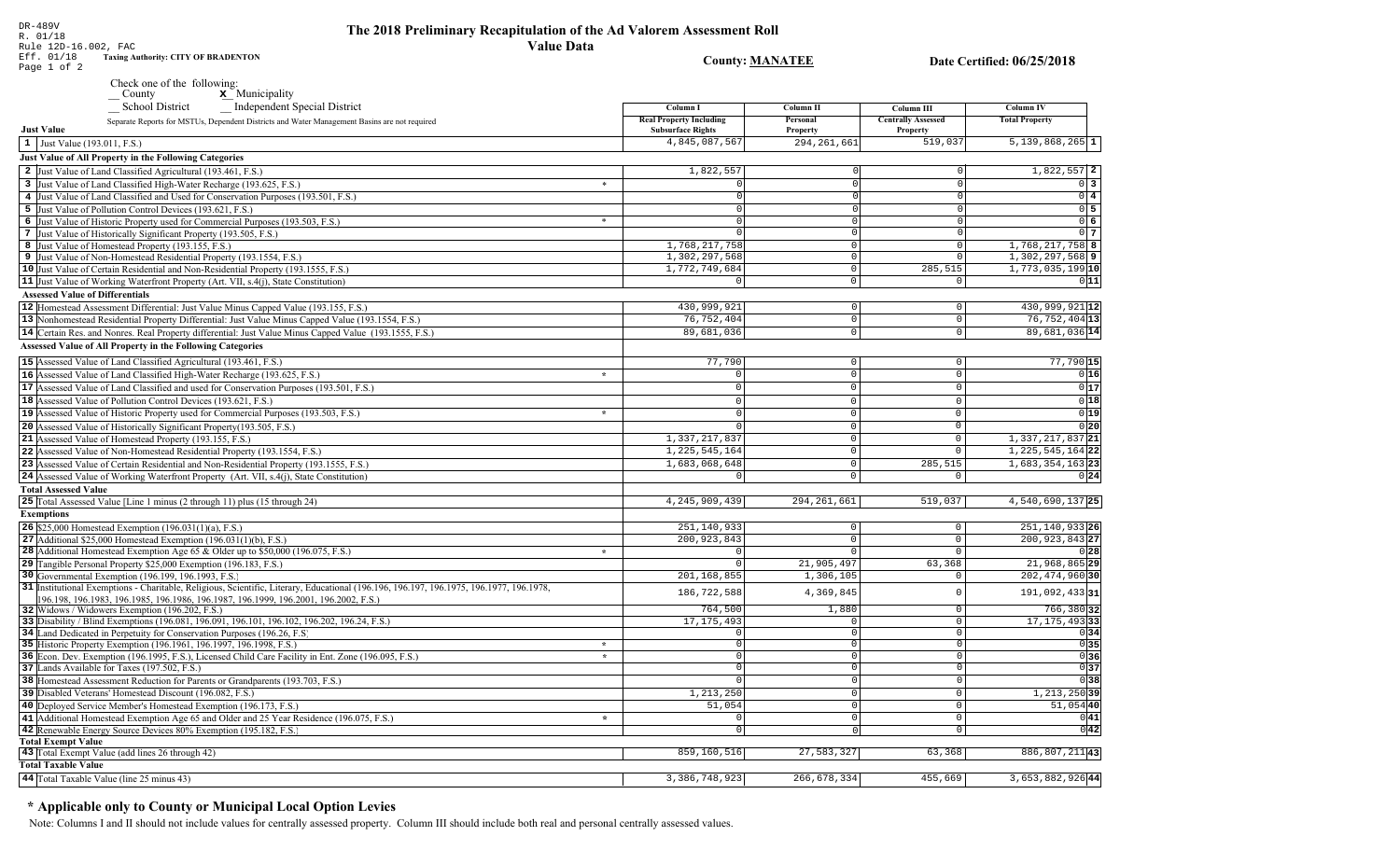## County: MANATEE

Date Certified: 06/25/2018

Just Value

## Taxing Authority: CITY OF BRADENTON

## **Additions/Deletions**

|                                                                                      | <b>Just Value</b> | <b>Taxable Value</b> |
|--------------------------------------------------------------------------------------|-------------------|----------------------|
| <b>1</b> New Construction                                                            | 110,976,953       | 105,385,646          |
| 2 Additions                                                                          | 1, 293, 605       | 1,093,411            |
| Annexations                                                                          |                   |                      |
| 4 Deletions                                                                          | 1,116,037         | 1,116,037            |
| 5 Rehabilitative Improvements Increasing Assessed Value by at Least 100%             |                   |                      |
| 6 Total TPP Taxable Value in Excess of 115% of Previous Year Total TPP Taxable Value |                   |                      |
| 7   Net New Value $(1 + 2 + 3 - 4 + 5 + 6 = 7)$                                      | 111,154,521       | 105,363,020          |
|                                                                                      |                   |                      |

## **Selected Just Values**

| Page One) 193.481.<br>. F.S.<br>Column 1,<br>$\vee$ Value of Subsurface Rights (this amount included in Line)<br>Just | ---        |
|-----------------------------------------------------------------------------------------------------------------------|------------|
| / Value<br>* Value of Centrally Assessed Railroad Property<br>IJust                                                   | 705<br>າດາ |
| $10$ Just<br>t Value of Centrally Assessed Private Car Line Property Value                                            |            |

Note: Sum of items 9 and 10 should equal centrally assessed just value on page 1, line 1, column III.

### Homestead Portability

| - -<br>--- | rentia.<br>+ 11 ،<br>∵VIN⊾<br>anster<br>.me<br>┒ |  |
|------------|--------------------------------------------------|--|
|            | $\mathbf{H}$<br>:Homester<br>an<br>terentia      |  |

|                                  | <b>Column</b>                       | olumn.            |  |
|----------------------------------|-------------------------------------|-------------------|--|
|                                  | <b>Real Property</b>                | Personal Property |  |
| <b>Total Parcels or Accounts</b> | Parcels                             | Accounts          |  |
| 13 Total Parcels or Accounts     | $\cap$<br>11 <sub>7</sub><br>44,41. | 3,280             |  |

### Property with Reduced Assessed Value

| 14 Land Classified Agricultural (193.461, F.S.)                                                 |       |  |
|-------------------------------------------------------------------------------------------------|-------|--|
| 15 Land Classified High-Water Recharge (193.625, F.S.)                                          |       |  |
| 16 Land Classified and Used for Conservation Purposes (193.501, F.S.)                           |       |  |
| 17 Pollution Control Devices (193.621, F.S.)                                                    |       |  |
| 18 Historic Property used for Commercial Purposes (193.503, F.S.) *                             |       |  |
| 19 Historically Significant Property (193.505, F.S.)                                            |       |  |
| <b>20</b> Homestead Property; Parcels with Capped Value (193.155, F.S.)                         | 9,297 |  |
| 21 Non-Homestead Residential Property; Parcels with Capped Value (193.1554, F.S.)               | 5,338 |  |
| 22 Certain Residential and Non-Residential Property; Parcels with Capped Value (193.1555, F.S.) | 600   |  |
| 23 Working Waterfront Property (Art. VII, s.4(j), State Constitution)                           |       |  |
|                                                                                                 |       |  |

### Other Reductions in Assessed Value

| Lands Available for Taxes (197.502, F.S.)<br>24             |        |  |
|-------------------------------------------------------------|--------|--|
| 25<br>Figure 193.703, F.S.                                  |        |  |
| 26<br>Disabled Veterans' Homestead Discount (196.082, F.S.) | $+8$ ' |  |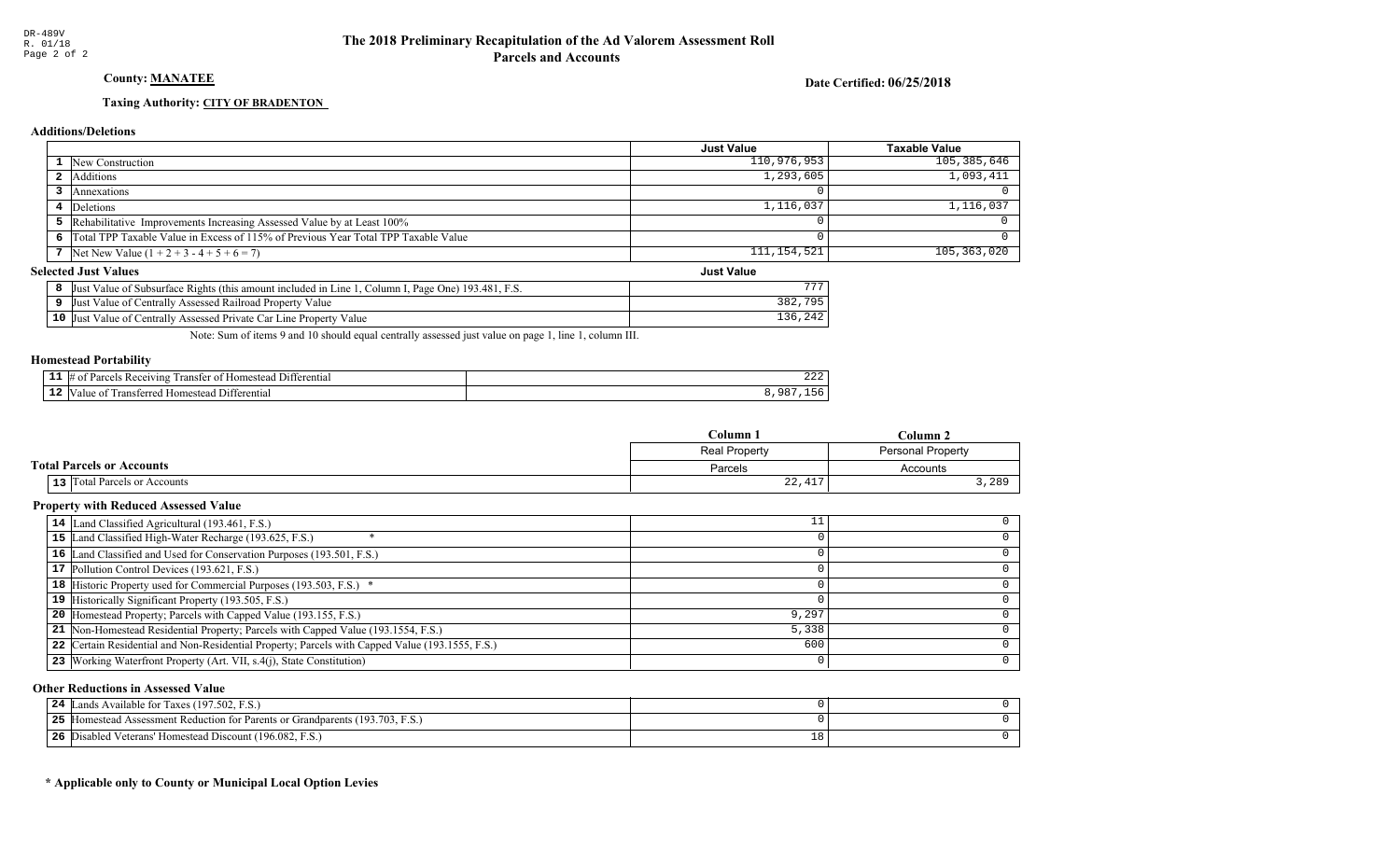County: **MANATEE** 

Date Certified: 06/25/2018

| Eff. 01/18  |  |  | <b>Taxing Authority: CITY OF HOLMES BEACH</b> |
|-------------|--|--|-----------------------------------------------|
| Page 1 of 2 |  |  |                                               |

County **x** Municipality Check one of the following:<br>County

| Independent Special District<br><b>School District</b>                                                                                              | Column I                                                   | Column II            | Column III                                   | <b>Column IV</b>      |
|-----------------------------------------------------------------------------------------------------------------------------------------------------|------------------------------------------------------------|----------------------|----------------------------------------------|-----------------------|
| Separate Reports for MSTUs, Dependent Districts and Water Management Basins are not required<br><b>Just Value</b>                                   | <b>Real Property Including</b><br><b>Subsurface Rights</b> | Personal<br>Property | <b>Centrally Assessed</b><br><b>Property</b> | <b>Total Property</b> |
| 1 Just Value (193.011, F.S.)                                                                                                                        | 2,369,538,261                                              | 16,298,784           | $\cap$                                       | $2,385,837,045$ 1     |
| Just Value of All Property in the Following Categories                                                                                              |                                                            |                      |                                              |                       |
| 2 Just Value of Land Classified Agricultural (193.461, F.S.)                                                                                        |                                                            |                      |                                              | $0\vert 2$            |
|                                                                                                                                                     | $\Omega$<br>$\ast$                                         |                      | $\overline{0}$                               | $\overline{0}$ 3      |
| 3 Just Value of Land Classified High-Water Recharge (193.625, F.S.)                                                                                 |                                                            |                      |                                              | $\overline{0}$ 4      |
| 4 Just Value of Land Classified and Used for Conservation Purposes (193.501, F.S.)                                                                  | $\Omega$                                                   |                      | $\Omega$                                     |                       |
| 5 Just Value of Pollution Control Devices (193.621, F.S.)                                                                                           | $\Omega$<br>$\ast$                                         |                      | $\Omega$<br>$\Omega$                         | $0\vert 5$            |
| 6 Just Value of Historic Property used for Commercial Purposes (193.503, F.S.)                                                                      |                                                            |                      |                                              | 06                    |
| 7 Just Value of Historically Significant Property (193.505, F.S.)                                                                                   | $\circ$                                                    | $\Omega$             | $\mathsf 0$                                  | $0\vert 7$            |
| 8 Just Value of Homestead Property (193.155, F.S.)                                                                                                  | 719,060,439                                                | $\Omega$<br>$\Omega$ | $\mathbb O$                                  | $719,060,439$ 8       |
| 9 Just Value of Non-Homestead Residential Property (193.1554, F.S.)                                                                                 | 1,511,952,562                                              | $\Omega$             | $\mathbb O$<br>$\mathbf 0$                   | $1,511,952,562$   9   |
| 10 Just Value of Certain Residential and Non-Residential Property (193.1555, F.S.)                                                                  | 138,525,260                                                |                      |                                              | 138, 525, 260 10      |
| <b>11</b> Just Value of Working Waterfront Property (Art. VII, s.4(j), State Constitution)                                                          |                                                            | $\Omega$             | $\mathbf 0$                                  | 0 11                  |
| <b>Assessed Value of Differentials</b>                                                                                                              |                                                            |                      |                                              |                       |
| 12 Homestead Assessment Differential: Just Value Minus Capped Value (193.155, F.S.)                                                                 | 242, 523, 409                                              | $\Omega$             | $\overline{0}$                               | 242, 523, 409 12      |
| 13 Nonhomestead Residential Property Differential: Just Value Minus Capped Value (193.1554, F.S.)                                                   | 63,598,827                                                 | $\overline{0}$       | $\circ$                                      | $63,598,827$ 13       |
| 14 Certain Res. and Nonres. Real Property differential: Just Value Minus Capped Value (193.1555, F.S.)                                              | 17,380,321                                                 | $\overline{0}$       | $\overline{0}$                               | 17,380,321 14         |
| <b>Assessed Value of All Property in the Following Categories</b>                                                                                   |                                                            |                      |                                              |                       |
| <b>15</b> Assessed Value of Land Classified Agricultural (193.461, F.S.)                                                                            | $\circ$                                                    | $\circ$              | $\mathsf{O}$                                 | 0 15                  |
| 16 Assessed Value of Land Classified High-Water Recharge (193.625, F.S.)                                                                            | $\circ$<br>$\star$                                         | $\Omega$             | $\mathsf 0$                                  | 0 16                  |
| 17 Assessed Value of Land Classified and used for Conservation Purposes (193.501, F.S.)                                                             | $\circ$                                                    | $\Omega$             | $\mathsf 0$                                  | 0 17                  |
| 18 Assessed Value of Pollution Control Devices (193.621, F.S.)                                                                                      | $\Omega$                                                   | $\Omega$             | $\Omega$                                     | 0 18                  |
| 19 Assessed Value of Historic Property used for Commercial Purposes (193.503, F.S.)                                                                 | $\star$<br>$\Omega$                                        | $\Omega$             | $\Omega$                                     | 0 19                  |
|                                                                                                                                                     | $\Omega$                                                   | $\Omega$             | $\overline{0}$                               | 0 20                  |
| 20 Assessed Value of Historically Significant Property (193.505, F.S.)                                                                              |                                                            |                      |                                              |                       |
| 21 Assessed Value of Homestead Property (193.155, F.S.)                                                                                             | 476, 537, 030                                              | $\Omega$<br>$\Omega$ | $\mathbb O$                                  | 476,537,030 21        |
| 22 Assessed Value of Non-Homestead Residential Property (193.1554, F.S.)                                                                            | 1,448,353,735                                              |                      | $\mathbf 0$                                  | 1,448,353,735 22      |
| 23 Assessed Value of Certain Residential and Non-Residential Property (193.1555, F.S.)                                                              | 121, 144, 939                                              | $\Omega$             | $\Omega$                                     | 121, 144, 939 23      |
| 24 Assessed Value of Working Waterfront Property (Art. VII, s.4(j), State Constitution)                                                             | $\circ$                                                    | $\mathsf{O}\xspace$  | $\mathbf 0$                                  | 0 24                  |
| <b>Total Assessed Value</b>                                                                                                                         |                                                            |                      |                                              |                       |
| <b>25</b> Total Assessed Value [Line 1 minus (2 through 11) plus (15 through 24)                                                                    | 2,046,035,704                                              | 16,298,784           | $\circ$                                      | 2,062,334,488 25      |
| <b>Exemptions</b>                                                                                                                                   |                                                            |                      |                                              |                       |
| <b>26</b> \$25,000 Homestead Exemption $(196.031(1)(a), F.S.)$                                                                                      | 28, 425, 000                                               | $\circ$              | $\mathsf{O}$                                 | 28, 425, 000 26       |
| 27 Additional \$25,000 Homestead Exemption $(196.031(1)(b), F.S.)$                                                                                  | 28, 278, 421                                               | $\Omega$             | $\mathbf 0$                                  | 28, 278, 421 27       |
| 28 Additional Homestead Exemption Age 65 & Older up to \$50,000 (196.075, F.S.)                                                                     | 850,000<br>$\star$                                         |                      | $\mathbf{0}$                                 | 850,000 28            |
| 29 Tangible Personal Property \$25,000 Exemption (196.183, F.S.)                                                                                    |                                                            | 2,270,537            | $\mathsf{O}$                                 | 2, 270, 537 29        |
| 30 Governmental Exemption (196.199, 196.1993, F.S.)                                                                                                 | 12,097,748                                                 |                      | $\mathsf{O}$                                 | 12,097,748 30         |
| 31 Institutional Exemptions - Charitable, Religious, Scientific, Literary, Educational (196.196.196.197, 196.1975, 196.1977, 196.1978,              | 16,684,415                                                 |                      | $\Omega$                                     | $16,684,415$ 31       |
| 96.198, 196.1983, 196.1985, 196.1986, 196.1987, 196.1999, 196.2001, 196.2002, F.S.)                                                                 |                                                            |                      |                                              |                       |
| 32 Widows / Widowers Exemption (196.202, F.S.)                                                                                                      | 115,500                                                    | $\Omega$             | $\mathbf 0$                                  | 115,500 32            |
| 33 Disability / Blind Exemptions (196.081, 196.091, 196.101, 196.102, 196.202, 196.24, F.S.)                                                        | 2,776,499                                                  | $\Omega$             | $\mathsf 0$                                  | 2,776,499 33          |
| 34 Land Dedicated in Perpetuity for Conservation Purposes (196.26, F.S.)                                                                            | $\Omega$<br>$\Omega$<br>$\star$                            | $\Omega$<br>$\Omega$ | $\mathbf 0$<br>$\mathbb O$                   | 0 34<br>0 35          |
| 35 Historic Property Exemption (196.1961, 196.1997, 196.1998, F.S.)                                                                                 | $\star$<br>$\Omega$                                        | $\Omega$             | $\overline{0}$                               | 0 36                  |
| 36 Econ. Dev. Exemption (196.1995, F.S.), Licensed Child Care Facility in Ent. Zone (196.095, F.S.)<br>37 Lands Available for Taxes (197.502, F.S.) |                                                            | $\Omega$             | $\mathbf{0}$                                 | 0 37                  |
|                                                                                                                                                     | 17,931                                                     |                      | $\overline{0}$                               | $17,931$ 38           |
| 38 Homestead Assessment Reduction for Parents or Grandparents (193.703, F.S.)                                                                       |                                                            |                      |                                              |                       |
| 39 Disabled Veterans' Homestead Discount (196.082, F.S.)                                                                                            | 520,593                                                    | $\Omega$             | $\mathsf 0$                                  | $520, 593$ 39         |
| 40 Deployed Service Member's Homestead Exemption (196.173, F.S.)                                                                                    | $\Omega$                                                   | $\Omega$             | $\mathsf{O}\xspace$                          | 0 40                  |
| 41 Additional Homestead Exemption Age 65 and Older and 25 Year Residence (196.075, F.S.)                                                            | $\Omega$<br>$\lambda$                                      | $\Omega$             | $\overline{0}$                               | 0 41                  |
| 42 Renewable Energy Source Devices 80% Exemption (195.182, F.S.)                                                                                    | $\overline{0}$                                             | $\Omega$             | $\overline{0}$                               | 0 42                  |
| <b>Total Exempt Value</b><br>43 Total Exempt Value (add lines 26 through 42)                                                                        | 89,766,107                                                 | 2,270,537            | $\overline{0}$                               | 92,036,64443          |
| <b>Total Taxable Value</b>                                                                                                                          |                                                            |                      |                                              |                       |
|                                                                                                                                                     |                                                            | 14,028,247           |                                              |                       |
| 44 Total Taxable Value (line 25 minus 43)                                                                                                           | 1,956,269,597                                              |                      | $\overline{0}$                               | 1,970,297,84444       |

## \* Applicable only to County or Municipal Local Option Levies

Note: Columns I and II should not include values for centrally assessed property. Column III should include both real and personal centrally assessed values.

DR-489V R. 01/18 Rule 12D-16.002, FAC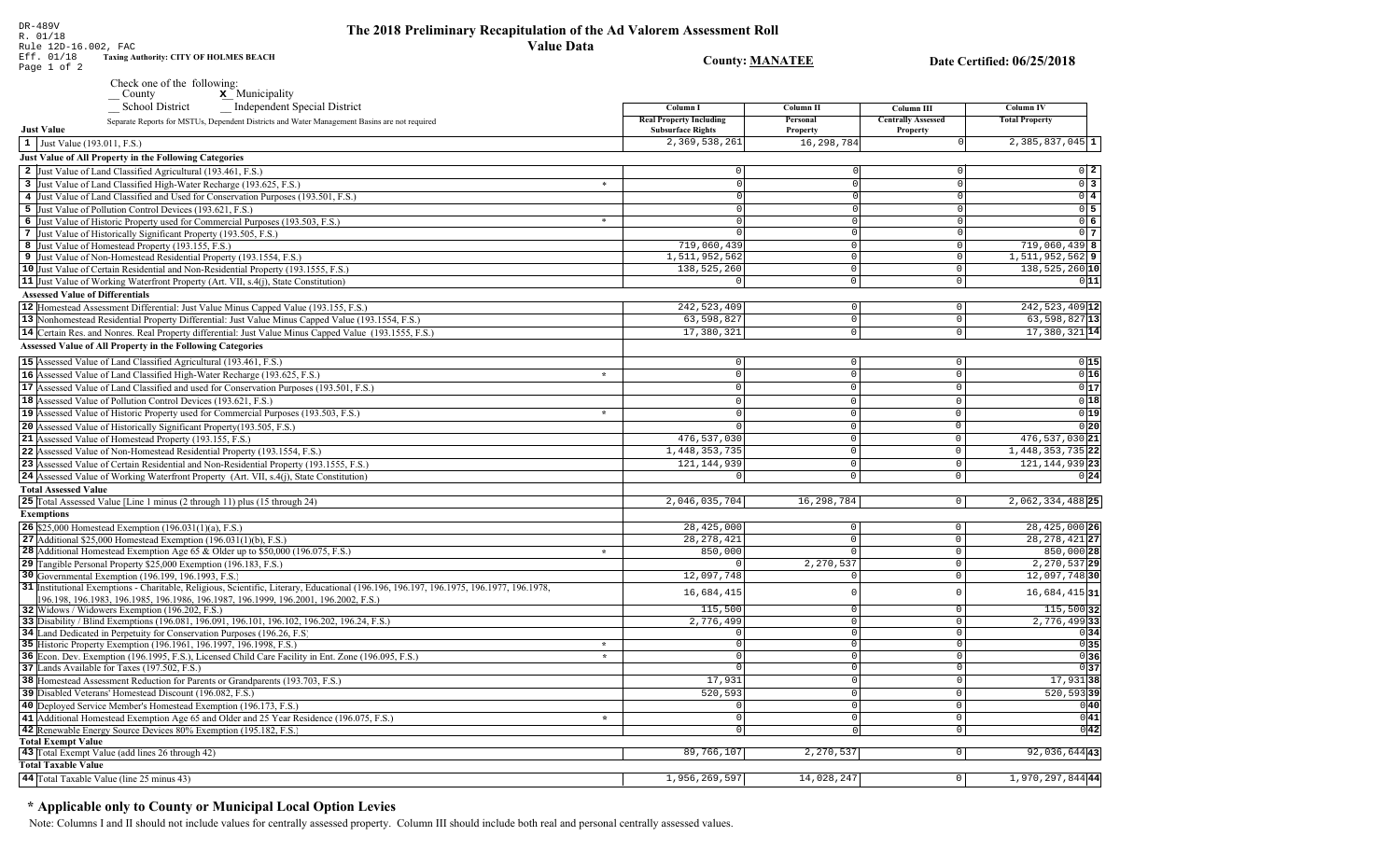## County: MANATEE

### Date Certified: 06/25/2018

## Taxing Authority: CITY OF HOLMES BEACH

## **Additions/Deletions**

|                                         |                                                                                      | <b>Just Value</b> | <b>Taxable Value</b> |
|-----------------------------------------|--------------------------------------------------------------------------------------|-------------------|----------------------|
|                                         | 1 New Construction                                                                   | 20,872,292        | 20,628,882           |
|                                         | 2 Additions                                                                          | 1,512,630         | 1,418,405            |
|                                         | Annexations                                                                          |                   |                      |
|                                         | Deletions                                                                            | 2,551,755         | 2,551,755            |
|                                         | 5 Rehabilitative Improvements Increasing Assessed Value by at Least 100%             |                   |                      |
|                                         | 6 Total TPP Taxable Value in Excess of 115% of Previous Year Total TPP Taxable Value |                   |                      |
|                                         | 7 Net New Value $(1 + 2 + 3 - 4 + 5 + 6 = 7)$                                        | 19,833,167        | 19,495,532           |
| lected Just Values<br><b>Just Value</b> |                                                                                      |                   |                      |

### **Selected Just Values**

| t Value of Subsurface Rights (this amount included in Line 1<br>. Page One) 193.481. F.S.<br>. Column I. .<br><b>Just</b> |  |
|---------------------------------------------------------------------------------------------------------------------------|--|
| t Value of Centrally Assessed Railroad Property Value<br>IJust                                                            |  |
| $10$ Just<br>t Value of Centrally Assessed Private Car Line Property<br>Value                                             |  |

Note: Sum of items 9 and 10 should equal centrally assessed just value on page 1, line 1, column III.

### Homestead Portability

| - | rentia.<br>. 11+<br>$v_{10}$<br>ans:<br>me<br>┒ | ے ت |
|---|-------------------------------------------------|-----|
|   | 11.<br>an<br>:Homest<br>entia<br>- - -          |     |

|                                          | $C$ olumn            | Column                   |  |
|------------------------------------------|----------------------|--------------------------|--|
|                                          | <b>Real Property</b> | <b>Personal Property</b> |  |
| <b>Total Parcels or Accounts</b>         | Parcels              | Accounts                 |  |
| Total Parcels or Accounts<br>$13$ $\mid$ | 4,387                | 22 Q                     |  |

### Property with Reduced Assessed Value

| 14 Land Classified Agricultural (193.461, F.S.)                                                 |       |  |
|-------------------------------------------------------------------------------------------------|-------|--|
| 15 Land Classified High-Water Recharge (193.625, F.S.)                                          |       |  |
| 16 Land Classified and Used for Conservation Purposes (193.501, F.S.)                           |       |  |
| 17 Pollution Control Devices (193.621, F.S.)                                                    |       |  |
| 18 Historic Property used for Commercial Purposes (193.503, F.S.) *                             |       |  |
| 19 Historically Significant Property (193.505, F.S.)                                            |       |  |
| <b>20</b> Homestead Property; Parcels with Capped Value (193.155, F.S.)                         | 1,082 |  |
| 21 Non-Homestead Residential Property; Parcels with Capped Value (193.1554, F.S.)               | 1,210 |  |
| 22 Certain Residential and Non-Residential Property; Parcels with Capped Value (193.1555, F.S.) | 44    |  |
| 23 Working Waterfront Property (Art. VII, s.4(j), State Constitution)                           |       |  |

### Other Reductions in Assessed Value

| Lands Available for Taxes (197.502, F.S.)<br>24                                    |  |
|------------------------------------------------------------------------------------|--|
| 25<br>5 Homestead Assessment Reduction for Parents or Grandparents (193.703, F.S.) |  |
| 26<br>Disabled Veterans' Homestead Discount (196.082, F.S.)                        |  |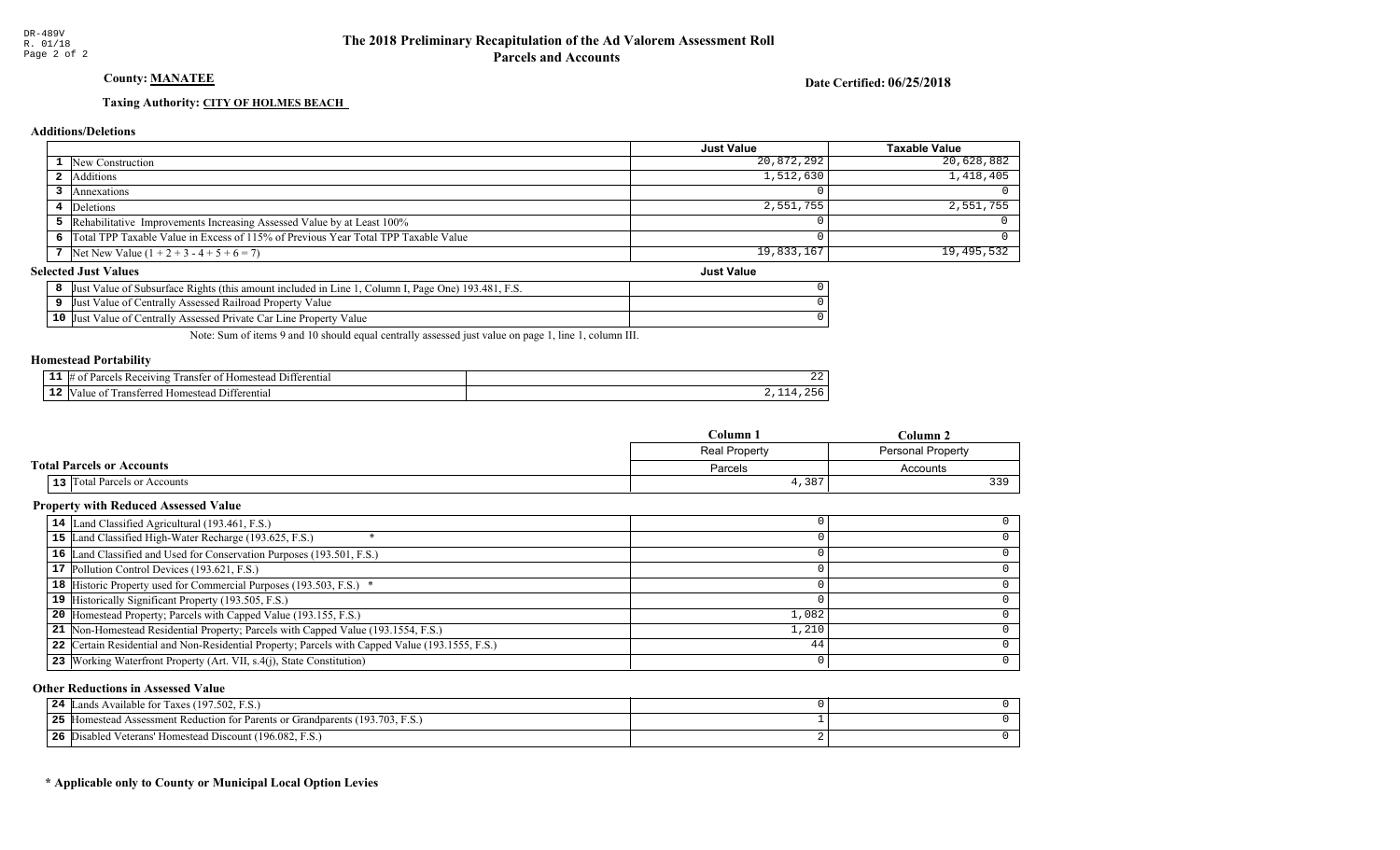**County: MANATEE** 

Date Certified: 06/25/2018

| DR-489V              |                                               |
|----------------------|-----------------------------------------------|
| R. 01/18             |                                               |
| Rule 12D-16.002, FAC |                                               |
| Eff. 01/18           | <b>Taxing Authority: TOWN OF LONGBOAT KEY</b> |
| Page 1 of 2          |                                               |

Check one of the following:<br>  $\angle$  County  $\angle$  Municipality

| Independent Special District<br><b>School District</b>                                                                                                                                                                    | Column I                                                   | Column II                  | Column III                            | <b>Column IV</b>            |
|---------------------------------------------------------------------------------------------------------------------------------------------------------------------------------------------------------------------------|------------------------------------------------------------|----------------------------|---------------------------------------|-----------------------------|
| Separate Reports for MSTUs, Dependent Districts and Water Management Basins are not required<br><b>Just Value</b>                                                                                                         | <b>Real Property Including</b><br><b>Subsurface Rights</b> | Personal<br>Property       | <b>Centrally Assessed</b><br>Property | <b>Total Property</b>       |
| 1 Just Value (193.011, F.S.)                                                                                                                                                                                              | 2,050,228,090                                              | 14,899,079                 | $\Omega$                              | $2,065,127,169$ 1           |
| <b>Just Value of All Property in the Following Categories</b>                                                                                                                                                             |                                                            |                            |                                       |                             |
| 2 Just Value of Land Classified Agricultural (193.461, F.S.)                                                                                                                                                              |                                                            |                            |                                       | $0$   2                     |
|                                                                                                                                                                                                                           | $\ast$<br>$\Omega$                                         |                            | $\Omega$                              | $\overline{0}$ 3            |
| 3 Just Value of Land Classified High-Water Recharge (193.625, F.S.)                                                                                                                                                       |                                                            |                            | $\Omega$                              | $\overline{0}$ 4            |
| 4 Just Value of Land Classified and Used for Conservation Purposes (193.501, F.S.)                                                                                                                                        |                                                            |                            |                                       | $0$ 5                       |
| 5 Just Value of Pollution Control Devices (193.621, F.S.)                                                                                                                                                                 | *<br>$\Omega$                                              | $\Omega$                   | $\Omega$                              | $\overline{0}$ 6            |
| 6 Just Value of Historic Property used for Commercial Purposes (193.503, F.S.)                                                                                                                                            |                                                            | O                          | $\Omega$                              | $0\vert 7$                  |
| 7 Just Value of Historically Significant Property (193.505, F.S.)<br>8 Just Value of Homestead Property (193.155, F.S.)                                                                                                   | 664,730,952                                                | $\Omega$                   | 0                                     | 664,730,952 8               |
| 9 Just Value of Non-Homestead Residential Property (193.1554, F.S.)                                                                                                                                                       | 1,275,040,083                                              | $\Omega$                   | $\mathbf 0$                           | $1, 275, 040, 083$ 9        |
| 10 Just Value of Certain Residential and Non-Residential Property (193.1555, F.S.)                                                                                                                                        | 110, 457, 055                                              | $\overline{0}$             | $\Omega$                              | 110, 457, 055 10            |
| <b>11</b> Just Value of Working Waterfront Property (Art. VII, s.4(j), State Constitution)                                                                                                                                | $\Omega$                                                   | $\Omega$                   | $\Omega$                              | 0 11                        |
| <b>Assessed Value of Differentials</b>                                                                                                                                                                                    |                                                            |                            |                                       |                             |
| 12 Homestead Assessment Differential: Just Value Minus Capped Value (193.155, F.S.)                                                                                                                                       | 152,655,741                                                | $\Omega$                   | $\overline{0}$                        | 152,655,741 12              |
|                                                                                                                                                                                                                           | 32, 268, 981                                               | $\Omega$                   | $\circ$                               | 32, 268, 981 13             |
| 13 Nonhomestead Residential Property Differential: Just Value Minus Capped Value (193.1554, F.S.)                                                                                                                         | 11, 157, 460                                               | $\Omega$                   | $\Omega$                              | 11, 157, 460 14             |
| 14 Certain Res. and Nonres. Real Property differential: Just Value Minus Capped Value (193.1555, F.S.)                                                                                                                    |                                                            |                            |                                       |                             |
| <b>Assessed Value of All Property in the Following Categories</b>                                                                                                                                                         |                                                            |                            |                                       |                             |
| 15 Assessed Value of Land Classified Agricultural (193.461, F.S.)                                                                                                                                                         | 0                                                          | $\mathbf 0$                | $\mathbf 0$                           | 0 15                        |
| 16 Assessed Value of Land Classified High-Water Recharge (193.625, F.S.)                                                                                                                                                  | $\star$<br>$\Omega$                                        | $\Omega$                   | $\mathbf 0$                           | 0 16                        |
| 17 Assessed Value of Land Classified and used for Conservation Purposes (193.501, F.S.)                                                                                                                                   | $\Omega$                                                   | $\Omega$                   | $\Omega$                              | 0 17                        |
| 18 Assessed Value of Pollution Control Devices (193.621, F.S.)                                                                                                                                                            | $\Omega$                                                   | $\Omega$                   | $\Omega$                              | 0 18                        |
| 19 Assessed Value of Historic Property used for Commercial Purposes (193.503, F.S.)                                                                                                                                       | $\star$<br>$\Omega$                                        | $\Omega$                   | $\Omega$                              | 0 19                        |
| 20 Assessed Value of Historically Significant Property (193.505, F.S.)                                                                                                                                                    | $\Omega$                                                   | $\Omega$                   | $\overline{0}$                        | 0 20                        |
| 21 Assessed Value of Homestead Property (193.155, F.S.)                                                                                                                                                                   | 512,075,211                                                | $\mathbf 0$                | $\mathbf 0$                           | 512,075,211 21              |
| 22 Assessed Value of Non-Homestead Residential Property (193.1554, F.S.)                                                                                                                                                  | 1, 242, 771, 102                                           | $\Omega$                   | $\mathbb O$                           | 1, 242, 771, 102 22         |
| 23 Assessed Value of Certain Residential and Non-Residential Property (193.1555, F.S.)                                                                                                                                    | 99,299,595                                                 | $\Omega$                   | $\mathbf 0$                           | 99, 299, 595 23             |
| 24 Assessed Value of Working Waterfront Property (Art. VII, s.4(j), State Constitution)                                                                                                                                   | $\Omega$                                                   | $\mathsf 0$                | $\circ$                               | 0 24                        |
| <b>Total Assessed Value</b>                                                                                                                                                                                               |                                                            |                            |                                       |                             |
| 25 Total Assessed Value [Line 1 minus (2 through 11) plus (15 through 24)                                                                                                                                                 | 1,854,145,908                                              | 14,899,079                 | 0                                     | 1,869,044,987 25            |
|                                                                                                                                                                                                                           |                                                            |                            |                                       |                             |
| <b>Exemptions</b>                                                                                                                                                                                                         |                                                            |                            |                                       |                             |
| 26 \$25,000 Homestead Exemption $(196.031(1)(a), F.S.)$                                                                                                                                                                   | 23,700,000                                                 | $\mathbf{0}$               | 0 <sup>1</sup>                        | $\overline{23,700,000}$ 26  |
| 27 Additional \$25,000 Homestead Exemption $(196.031(1)(b), F.S.)$                                                                                                                                                        | 23,629,997                                                 | $\overline{0}$<br>$\Omega$ | $\circ$                               | 23,629,997 27<br>398,800 28 |
| <b>28</b> Additional Homestead Exemption Age 65 & Older up to \$50,000 (196.075, F.S.)                                                                                                                                    | 398,800<br>$\star$                                         |                            | $\circ$<br>$\circ$                    | $1,105,711$ 29              |
| 29 Tangible Personal Property \$25,000 Exemption (196.183, F.S.)                                                                                                                                                          |                                                            | 1,105,711<br>$\Omega$      |                                       | 17, 765, 077 30             |
| 30 Governmental Exemption (196.199, 196.1993, F.S.)                                                                                                                                                                       | 17,765,077                                                 |                            | $\circ$                               |                             |
| 31 Institutional Exemptions - Charitable, Religious, Scientific, Literary, Educational (196.196.197, 196.1975, 196.1977, 196.1978,<br>96.198, 196.1983, 196.1985, 196.1986, 196.1987, 196.1999, 196.2001, 196.2002, F.S.) | 10,532,279                                                 | $\cap$                     | $\Omega$                              | $10,532,279$ 31             |
| 32 Widows / Widowers Exemption (196.202, F.S.)                                                                                                                                                                            | 93,500                                                     | $^{\circ}$                 | $\circ$                               | $93,500$ 32                 |
| 33 Disability / Blind Exemptions (196.081, 196.091, 196.101, 196.102, 196.202, 196.24, F.S.)                                                                                                                              | 3,554,087                                                  | $\Omega$                   | $\circ$                               | $3,554,087$ 33              |
| 34 Land Dedicated in Perpetuity for Conservation Purposes (196.26, F.S.)                                                                                                                                                  | $\Omega$                                                   | $\Omega$                   | $\overline{0}$                        | 0 34                        |
| 35 Historic Property Exemption (196.1961, 196.1997, 196.1998, F.S.)                                                                                                                                                       | $\star$<br>$\Omega$                                        | $\Omega$                   | $\circ$                               | 0 35                        |
| 36 Econ. Dev. Exemption (196.1995, F.S.), Licensed Child Care Facility in Ent. Zone (196.095, F.S.)                                                                                                                       | $\star$<br>$\Omega$                                        | $\Omega$                   | 0                                     | 0 36                        |
| 37 Lands Available for Taxes (197.502, F.S.)                                                                                                                                                                              | $\Omega$                                                   | $\Omega$                   | $\mathbf{0}$                          | 0 37                        |
| 38 Homestead Assessment Reduction for Parents or Grandparents (193.703, F.S.)                                                                                                                                             |                                                            | $\Omega$                   | 0                                     | 0 38                        |
| 39 Disabled Veterans' Homestead Discount (196.082, F.S.)                                                                                                                                                                  | 163,519                                                    | $\Omega$                   | $\circ$                               | $163,519$ 39                |
| 40 Deployed Service Member's Homestead Exemption (196.173, F.S.)                                                                                                                                                          |                                                            | $\Omega$                   | $\circ$                               | 0 40                        |
| 41 Additional Homestead Exemption Age 65 and Older and 25 Year Residence (196,075, F.S.)                                                                                                                                  | 138,212<br>$\star$                                         | $\Omega$                   | 0                                     | 138,21241                   |
| 42 Renewable Energy Source Devices 80% Exemption (195.182, F.S.)                                                                                                                                                          |                                                            | $\cap$                     | $\overline{0}$                        | 0 42                        |
| <b>Total Exempt Value</b>                                                                                                                                                                                                 |                                                            |                            |                                       |                             |
| 43 Total Exempt Value (add lines 26 through 42)                                                                                                                                                                           | 79,975,471                                                 | 1,105,711                  | $\circ$                               | 81,081,18243                |
| <b>Total Taxable Value</b>                                                                                                                                                                                                |                                                            |                            |                                       |                             |
| 44 Total Taxable Value (line 25 minus 43)                                                                                                                                                                                 | 1,774,170,437                                              | 13,793,368                 | $\circ$                               | $1,787,963,805$ 44          |

# \* Applicable only to County or Municipal Local Option Levies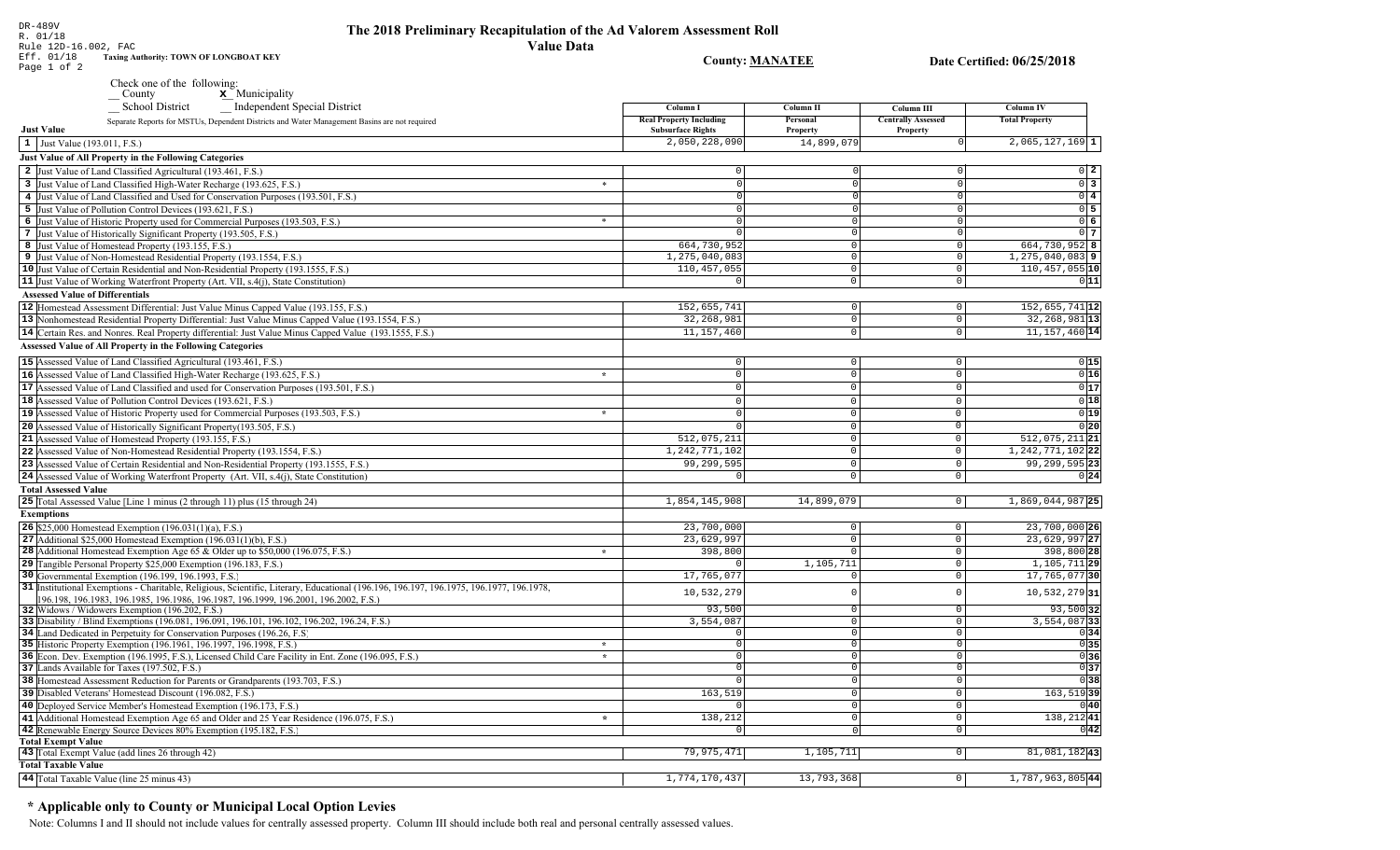## County: MANATEE

### Date Certified: 06/25/2018

## Taxing Authority: **TOWN OF LONGBOAT KEY**

## **Additions/Deletions**

|                                                                                      | <b>Just Value</b> | Taxable Value |
|--------------------------------------------------------------------------------------|-------------------|---------------|
| 1 New Construction                                                                   | 29,184,418        | 28,984,418    |
| 2 Additions                                                                          | 390,709           | 385,329       |
| Annexations                                                                          |                   |               |
| Deletions                                                                            | 1,510,128         | 1,510,128     |
| 5 Rehabilitative Improvements Increasing Assessed Value by at Least 100%             |                   |               |
| 6 Total TPP Taxable Value in Excess of 115% of Previous Year Total TPP Taxable Value |                   | 4,608,486     |
| 7 Net New Value $(1 + 2 + 3 - 4 + 5 + 6 = 7)$                                        | 28,064,999        | 32,468,105    |
| lected Just Values<br><b>Just Value</b>                                              |                   |               |

### **Selected Just Values**

| t Value of Subsurface Rights (this amount included in Line 1, Column I, Page One) 193.481, F.S.<br> Just |  |
|----------------------------------------------------------------------------------------------------------|--|
| Just Value of Centrally Assessed Railroad Property Value                                                 |  |
| <b>10</b> Just Value of Centrally Assessed Private Car Line Property Value                               |  |

Note: Sum of items 9 and 10 should equal centrally assessed just value on page 1, line 1, column III.

### Homestead Portability

| - -<br>. . | *terentia.<br>∕1n⊵<br>япет<br>иπ |  |
|------------|----------------------------------|--|
| - 4        | rentiai<br>-111<br>ш             |  |

|                                          | $C$ olumn                                 | Column   |
|------------------------------------------|-------------------------------------------|----------|
|                                          | Real Property<br><b>Personal Property</b> |          |
| <b>Total Parcels or Accounts</b>         | Parcels                                   | Accounts |
| Total Parcels or Accounts<br>$13$ $\mid$ | 3,728                                     | 204      |

### Property with Reduced Assessed Value

| 14 Land Classified Agricultural (193.461, F.S.)                                                 |     |  |
|-------------------------------------------------------------------------------------------------|-----|--|
| 15 Land Classified High-Water Recharge (193.625, F.S.)                                          |     |  |
| 16 Land Classified and Used for Conservation Purposes (193.501, F.S.)                           |     |  |
| 17 Pollution Control Devices (193.621, F.S.)                                                    |     |  |
| 18 Historic Property used for Commercial Purposes (193.503, F.S.) *                             |     |  |
| 19 Historically Significant Property (193.505, F.S.)                                            |     |  |
| <b>20</b> Homestead Property; Parcels with Capped Value (193.155, F.S.)                         | 840 |  |
| 21 Non-Homestead Residential Property; Parcels with Capped Value (193.1554, F.S.)               | 771 |  |
| 22 Certain Residential and Non-Residential Property; Parcels with Capped Value (193.1555, F.S.) | 19  |  |
| 23 Working Waterfront Property (Art. VII, s.4(j), State Constitution)                           |     |  |
|                                                                                                 |     |  |

### Other Reductions in Assessed Value

| Lands Available for Taxes (197.502, F.S.)<br>24                               |  |
|-------------------------------------------------------------------------------|--|
| 25 Homestead Assessment Reduction for Parents or Grandparents (193.703, F.S.) |  |
| 26 Disabled Veterans' Homestead Discount (196.082, F.S.)                      |  |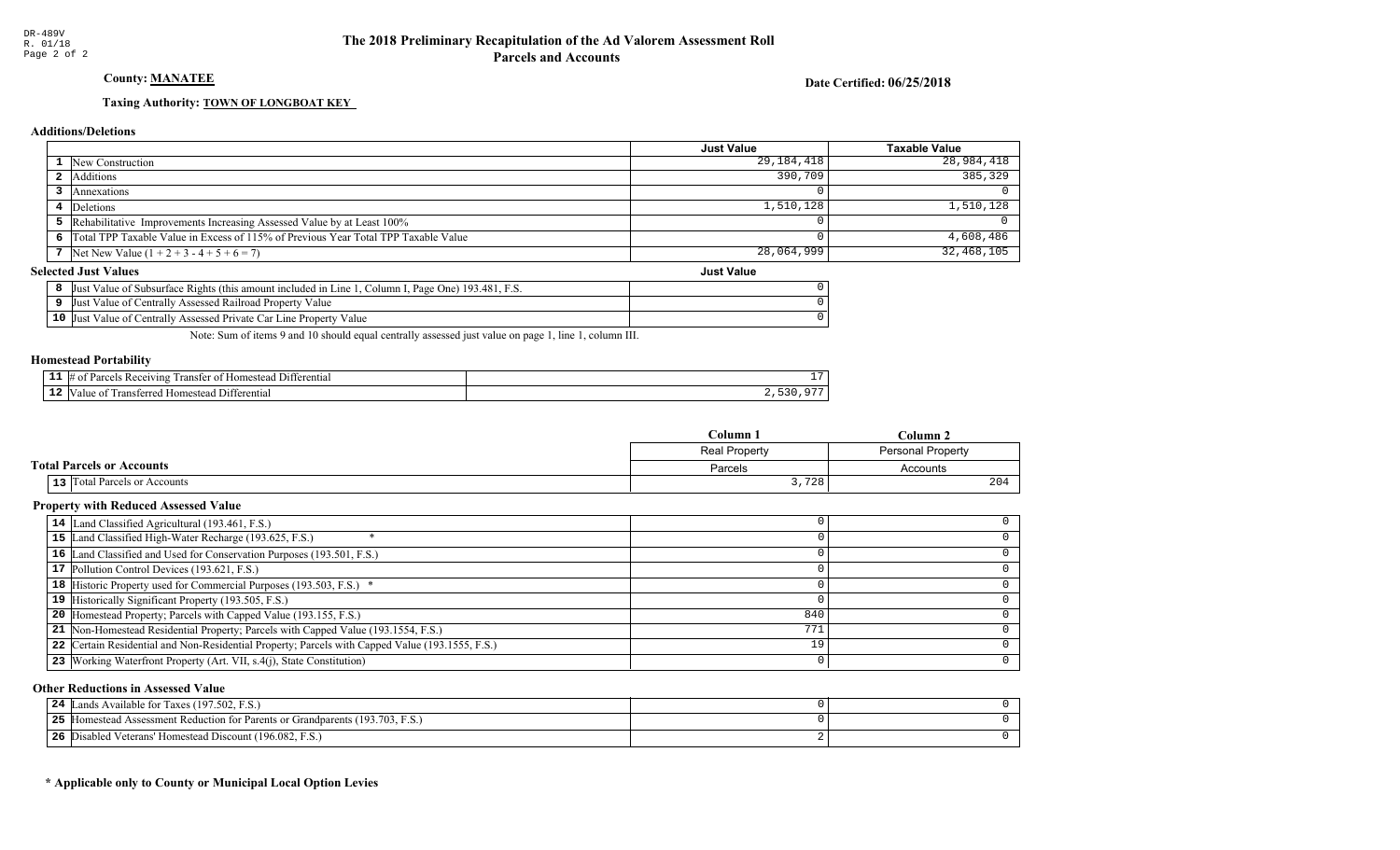| Eff. 01/18<br>Taxing Authority: LONGBOAT KEY BEACH EROSION DIST A<br>Page 1 of 2                                                                                                                                           | <b>County: MANATEE</b>                      |                         |                               | Date Certified: 06/25/2018         |
|----------------------------------------------------------------------------------------------------------------------------------------------------------------------------------------------------------------------------|---------------------------------------------|-------------------------|-------------------------------|------------------------------------|
| Check one of the following:                                                                                                                                                                                                |                                             |                         |                               |                                    |
| $\mathbf{x}$ Municipality<br>$\overline{\phantom{a}}$ County                                                                                                                                                               |                                             |                         |                               |                                    |
| <b>School District</b><br><b>Independent Special District</b>                                                                                                                                                              | Column I                                    | <b>Column II</b>        | <b>Column III</b>             | <b>Column IV</b>                   |
| Separate Reports for MSTUs, Dependent Districts and Water Management Basins are not required                                                                                                                               | <b>Real Property Including</b>              | Personal                | <b>Centrally Assessed</b>     | <b>Total Property</b>              |
| <b>Just Value</b>                                                                                                                                                                                                          | <b>Subsurface Rights</b>                    | <b>Property</b>         | <b>Property</b>               |                                    |
| 1 Just Value (193.011, F.S.)                                                                                                                                                                                               | 1,130,842,050                               | 14, 207, 761            |                               | $1, 145, 049, 811$ 1               |
| Just Value of All Property in the Following Categories                                                                                                                                                                     |                                             |                         |                               |                                    |
| 2 Just Value of Land Classified Agricultural (193.461, F.S.)                                                                                                                                                               |                                             |                         |                               | $0\vert 2$                         |
| 3 Just Value of Land Classified High-Water Recharge (193.625, F.S.)<br>$\ast$                                                                                                                                              | $\overline{0}$                              | $\Omega$                |                               | $\overline{0}$ 3                   |
| 4 Just Value of Land Classified and Used for Conservation Purposes (193.501, F.S.)                                                                                                                                         | $\Omega$                                    | $\Omega$                |                               | $\overline{0}$ 4                   |
| 5 Just Value of Pollution Control Devices (193.621, F.S.)                                                                                                                                                                  | $\Omega$                                    | $\Omega$                |                               | $0\overline{5}$                    |
| 6 Just Value of Historic Property used for Commercial Purposes (193.503, F.S.)<br>$\ast$                                                                                                                                   | $\circ$                                     | $\Omega$                |                               | 06                                 |
| 7 Just Value of Historically Significant Property (193.505, F.S.)                                                                                                                                                          | $\Omega$                                    | 0                       |                               | $0\vert 7$                         |
| 8 Just Value of Homestead Property (193.155, F.S.)                                                                                                                                                                         | 263, 253, 842                               | $\mathbf{0}$            | $\Omega$                      | $263, 253, 842$ 8                  |
| 9 Just Value of Non-Homestead Residential Property (193.1554, F.S.)                                                                                                                                                        | 782, 811, 789                               | 0                       | $\circ$                       | 782,811,789 9                      |
| 10 Just Value of Certain Residential and Non-Residential Property (193.1555, F.S.)                                                                                                                                         | 84,776,419<br>$\Omega$                      | $\circ$<br>$\mathbf{0}$ | $\Omega$<br>$\Omega$          | 84,776,419 10                      |
| 11 Just Value of Working Waterfront Property (Art. VII, s.4(j), State Constitution)                                                                                                                                        |                                             |                         |                               | 0 11                               |
| <b>Assessed Value of Differentials</b>                                                                                                                                                                                     | 57, 410, 954                                | 0                       | $\Omega$                      | $57,410,954$ 12                    |
| 12 Homestead Assessment Differential: Just Value Minus Capped Value (193.155, F.S.)                                                                                                                                        | 20,768,590                                  | 0                       | $\Omega$                      | $20,768,590$ 13                    |
| 13 Nonhomestead Residential Property Differential: Just Value Minus Capped Value (193.1554, F.S.)<br>14 Certain Res. and Nonres. Real Property differential: Just Value Minus Capped Value (193.1555, F.S.)                | 5,031,973                                   | $\mathsf 0$             | $\Omega$                      | $5,031,973$ 14                     |
| <b>Assessed Value of All Property in the Following Categories</b>                                                                                                                                                          |                                             |                         |                               |                                    |
|                                                                                                                                                                                                                            |                                             |                         |                               |                                    |
| 15 Assessed Value of Land Classified Agricultural (193.461, F.S.)                                                                                                                                                          | 0 <sup>1</sup>                              | 0                       | 0                             | 0 15                               |
| 16 Assessed Value of Land Classified High-Water Recharge (193.625, F.S.)<br>$\star$                                                                                                                                        | $\circ$                                     | $\Omega$                | $\Omega$                      | 0 16                               |
| 17 Assessed Value of Land Classified and used for Conservation Purposes (193.501, F.S.)                                                                                                                                    | $\Omega$                                    | $\Omega$                | $\Omega$                      | 0 17                               |
| 18 Assessed Value of Pollution Control Devices (193.621, F.S.)                                                                                                                                                             | $\circ$                                     | $\mathbf 0$             | $\circ$                       | 0 18                               |
| 19 Assessed Value of Historic Property used for Commercial Purposes (193.503, F.S.)<br>$\star$                                                                                                                             | $\circ$                                     | $\mathbf 0$             | $\mathbf 0$                   | 0 19                               |
| 20 Assessed Value of Historically Significant Property (193.505, F.S.)                                                                                                                                                     | $\Omega$                                    | $\mathbb O$             | $\Omega$                      | 0 20                               |
| 21 Assessed Value of Homestead Property (193.155, F.S.)                                                                                                                                                                    | 205, 842, 888<br>762,043,199                | $\mathbb O$<br>$\Omega$ | $\mathbb O$<br>$\overline{0}$ | 205, 842, 888 21<br>762,043,199 22 |
| 22 Assessed Value of Non-Homestead Residential Property (193.1554, F.S.)<br>23 Assessed Value of Certain Residential and Non-Residential Property (193.1555, F.S.)                                                         | 79, 744, 446                                | $\mathbb O$             | $\mathbf 0$                   | 79, 744, 446 23                    |
| 24 Assessed Value of Working Waterfront Property (Art. VII, s.4(j), State Constitution)                                                                                                                                    | $\Omega$                                    | $\mathsf 0$             | $\mathbf 0$                   | 0 24                               |
| <b>Total Assessed Value</b>                                                                                                                                                                                                |                                             |                         |                               |                                    |
| 25 Total Assessed Value [Line 1 minus (2 through 11) plus (15 through 24)                                                                                                                                                  | 1,047,630,533                               | 14,207,761              | 0 <sup>1</sup>                | 1,061,838,294 25                   |
| <b>Exemptions</b>                                                                                                                                                                                                          |                                             |                         |                               |                                    |
| <b>26</b> \$25,000 Homestead Exemption $(196.031(1)(a), F.S.)$                                                                                                                                                             | 6,325,000                                   | $\mathbf 0$             | $\circ$                       | 6,325,000 26                       |
| 27 Additional \$25,000 Homestead Exemption $(196.031(1)(b), F.S.)$                                                                                                                                                         | 6,325,000                                   | $\Omega$                | $\mathbf 0$                   | $6,325,000$ 27                     |
| <b>28</b> Additional Homestead Exemption Age 65 & Older up to \$50,000 (196.075, F.S.)<br>$\star$                                                                                                                          | $\Omega$                                    | $\Omega$                | $\circ$                       | 0 28                               |
| 29 Tangible Personal Property \$25,000 Exemption (196.183, F.S.)                                                                                                                                                           | $\Omega$                                    | 895,381                 | $\mathbf 0$                   | 895, 381 29                        |
| 30 Governmental Exemption (196.199, 196.1993, F.S.)                                                                                                                                                                        | 12,736,384                                  | $\Omega$                | $\Omega$                      | 12,736,384 30                      |
| 31 Institutional Exemptions - Charitable, Religious, Scientific, Literary, Educational (196.196.197, 196.1975, 196.1977, 196.1978,<br>196.198, 196.1983, 196.1985, 196.1986, 196.1987, 196.1999, 196.2001, 196.2002, F.S.) | 2,750,509                                   | $\Omega$                | $\Omega$                      | $2,750,509$ 31                     |
| 32 Widows / Widowers Exemption (196.202, F.S.)                                                                                                                                                                             | 29,000                                      | $\Omega$                | $\Omega$                      | $29,000$ 32                        |
| 33 Disability / Blind Exemptions (196.081, 196.091, 196.101, 196.102, 196.202, 196.24, F.S.)                                                                                                                               | 852,363                                     | $\overline{0}$          | $\mathbf 0$                   | $852, 363$ 33                      |
| 34 Land Dedicated in Perpetuity for Conservation Purposes (196.26, F.S.)<br>$\star$                                                                                                                                        | $\circ$                                     | $\mathbf 0$<br>$\Omega$ | $\circ$<br>$\Omega$           | 0 34                               |
| 35 Historic Property Exemption (196.1961, 196.1997, 196.1998, F.S.)<br>36 Econ. Dev. Exemption (196.1995, F.S.), Licensed Child Care Facility in Ent. Zone (196.095, F.S.)                                                 | $\overline{0}$<br>$\star$<br>$\overline{0}$ | $\Omega$                | $\overline{0}$                | $\overline{0}$ 35<br>036           |
| 37 Lands Available for Taxes (197.502, F.S.)                                                                                                                                                                               | $\circ$                                     | $\Omega$                | $\overline{0}$                | $\overline{0}$ 37                  |
| 38 Homestead Assessment Reduction for Parents or Grandparents (193.703, F.S.)                                                                                                                                              | $\circ$                                     | $\Omega$                | $\Omega$                      | 0 38                               |
| 39 Disabled Veterans' Homestead Discount (196.082, F.S.)                                                                                                                                                                   | $\circ$                                     | $\Omega$                | $\circ$                       | $\overline{0}$ 39                  |
| 40 Deployed Service Member's Homestead Exemption (196.173, F.S.)                                                                                                                                                           | $\circ$                                     | $\mathbf 0$             | $\circ$                       | 0 40                               |
| 41 Additional Homestead Exemption Age 65 and Older and 25 Year Residence (196.075, F.S.)<br>$\star$                                                                                                                        | $\overline{0}$                              | $\Omega$                | $\Omega$                      | $\overline{0 41}$                  |
| 42 Renewable Energy Source Devices 80% Exemption (195.182, F.S.)                                                                                                                                                           | $\circ$                                     | $\Omega$                | $\circ$                       | $0\overline{42}$                   |
| <b>Total Exempt Value</b>                                                                                                                                                                                                  |                                             |                         |                               |                                    |
| 43 Total Exempt Value (add lines 26 through 42)                                                                                                                                                                            | 29,018,256                                  | 895,381                 | $\overline{0}$                | 29, 913, 637 43                    |
| <b>Total Taxable Value</b>                                                                                                                                                                                                 |                                             |                         |                               |                                    |

# The 2018 Preliminary Recapitulation of the Ad Valorem Assessment Roll

**Value Data** 

 $1,018,612,277$ 

 $13,312,380$ 

 $1,031,924,657$ <sup>44</sup>

 $\boxed{0}$ 

# \* Applicable only to County or Municipal Local Option Levies

44 Total Taxable Value (line 25 minus 43)

DR-489V

 $R. 01/18$ 

Rule 12D-16.002, FAC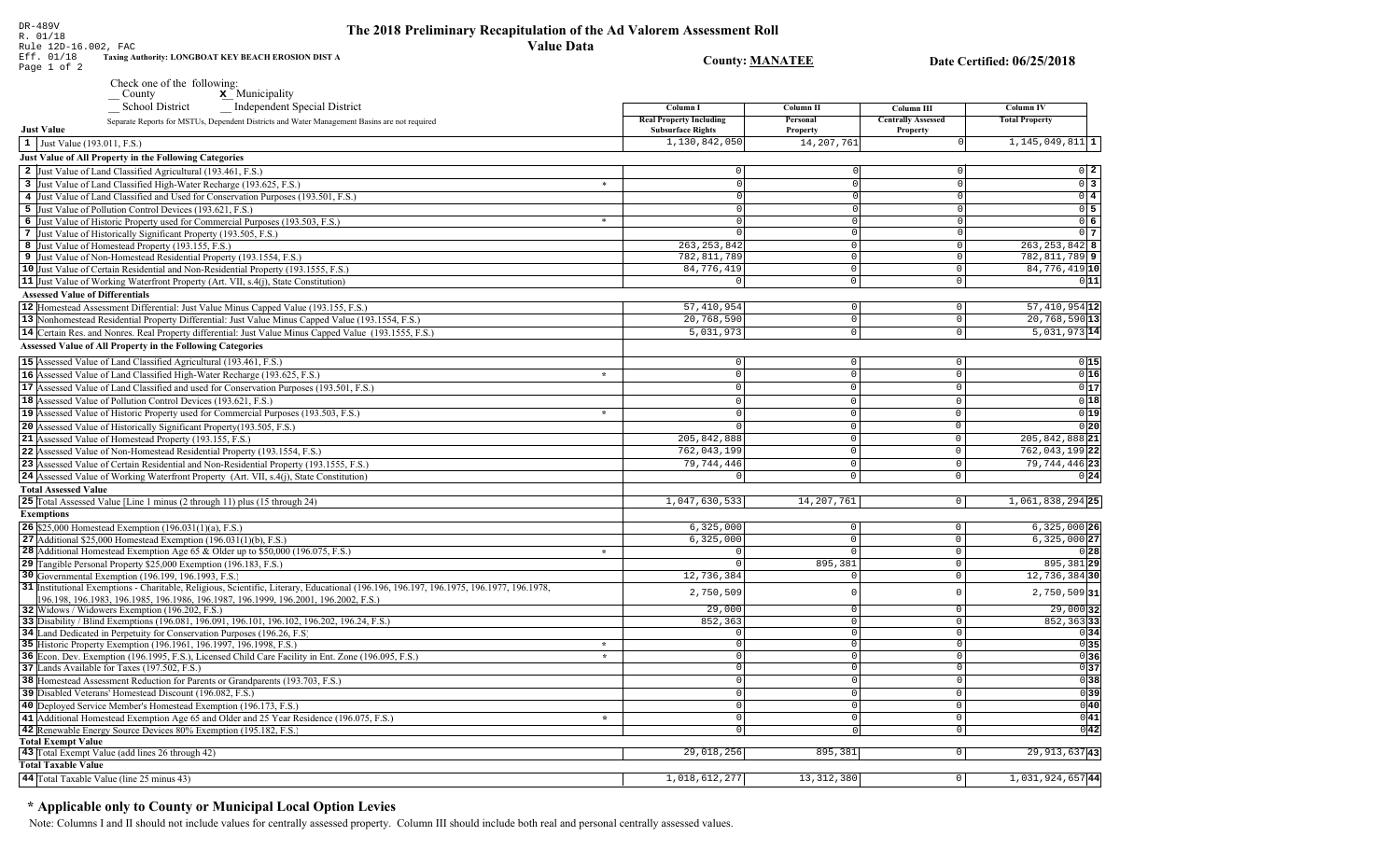County: MANATEE

Date Certified: 06/25/2018

Just Value

## Taxing Authority: LONGBOAT KEY BEACH EROSION DIST A

## **Additions/Deletions**

|                                                                                      | <b>Just Value</b> | Taxable Value |
|--------------------------------------------------------------------------------------|-------------------|---------------|
| <b>1</b> New Construction                                                            | 25,652,367        | 25,502,367    |
| 2 Additions                                                                          | 79,908            | 79,908        |
| Annexations                                                                          |                   |               |
| 4 Deletions                                                                          | 565,121           | 565, 121      |
| 5 Rehabilitative Improvements Increasing Assessed Value by at Least 100%             |                   |               |
| 6 Total TPP Taxable Value in Excess of 115% of Previous Year Total TPP Taxable Value |                   | 4,284,596     |
| 7 Net New Value $(1 + 2 + 3 - 4 + 5 + 6 = 7)$                                        | 25,167,154        | 29,301,750    |

## **Selected Just Values**

|    | 193.481.<br>Page One)<br>Column .<br>Value of Subsurface Rights (this amount included in Line.<br>IJust<br>- F.S. |  |
|----|-------------------------------------------------------------------------------------------------------------------|--|
|    | Value of Centrally Assessed Railroad r.<br>IJust<br>l Property<br>Value                                           |  |
| 10 | Value of Centrally Assessed Private Car L<br>Line Property<br> Just<br>Value                                      |  |

Note: Sum of items 9 and 10 should equal centrally assessed just value on page 1, line 1, column III.

### Homestead Portability

| - -<br>. . | . ) 1 †<br>vins<br>erentia<br>$v_{\rm 3L}$<br>rans<br>. me<br>10 |   |
|------------|------------------------------------------------------------------|---|
| $\sim$     | "<br>entia.<br>10me′<br>                                         | . |
|            |                                                                  |   |

|                                       | $C$ olumn            | Column                   |  |
|---------------------------------------|----------------------|--------------------------|--|
|                                       | <b>Real Property</b> | <b>Personal Property</b> |  |
| <b>Total Parcels or Accounts</b>      | Parcels              | Accounts                 |  |
| Total Parcels or Accounts<br>$13$ $ $ | ⊥,6⊥4                | $\sim$ $\lambda$<br>∸    |  |

### Property with Reduced Assessed Value

| 14 Land Classified Agricultural (193.461, F.S.)                                                 |     |  |
|-------------------------------------------------------------------------------------------------|-----|--|
| 15 Land Classified High-Water Recharge (193.625, F.S.)                                          |     |  |
| 16 Land Classified and Used for Conservation Purposes (193.501, F.S.)                           |     |  |
| 17 Pollution Control Devices (193.621, F.S.)                                                    |     |  |
| 18 Historic Property used for Commercial Purposes (193.503, F.S.) *                             |     |  |
| 19 Historically Significant Property (193.505, F.S.)                                            |     |  |
| <b>20</b> Homestead Property; Parcels with Capped Value (193.155, F.S.)                         | 221 |  |
| 21 Non-Homestead Residential Property; Parcels with Capped Value (193.1554, F.S.)               | 382 |  |
| 22 Certain Residential and Non-Residential Property; Parcels with Capped Value (193.1555, F.S.) |     |  |
| 23 Working Waterfront Property (Art. VII, s.4(j), State Constitution)                           |     |  |
|                                                                                                 |     |  |

## Other Reductions in Assessed Value

| Lands Available for Taxes (197.502, F.S.)<br>24                                  |  |
|----------------------------------------------------------------------------------|--|
| 25<br>Homestead Assessment Reduction for Parents or Grandparents (193.703, F.S.) |  |
| 26<br>Disabled Veterans' Homestead Discount (196.082, F.S.)                      |  |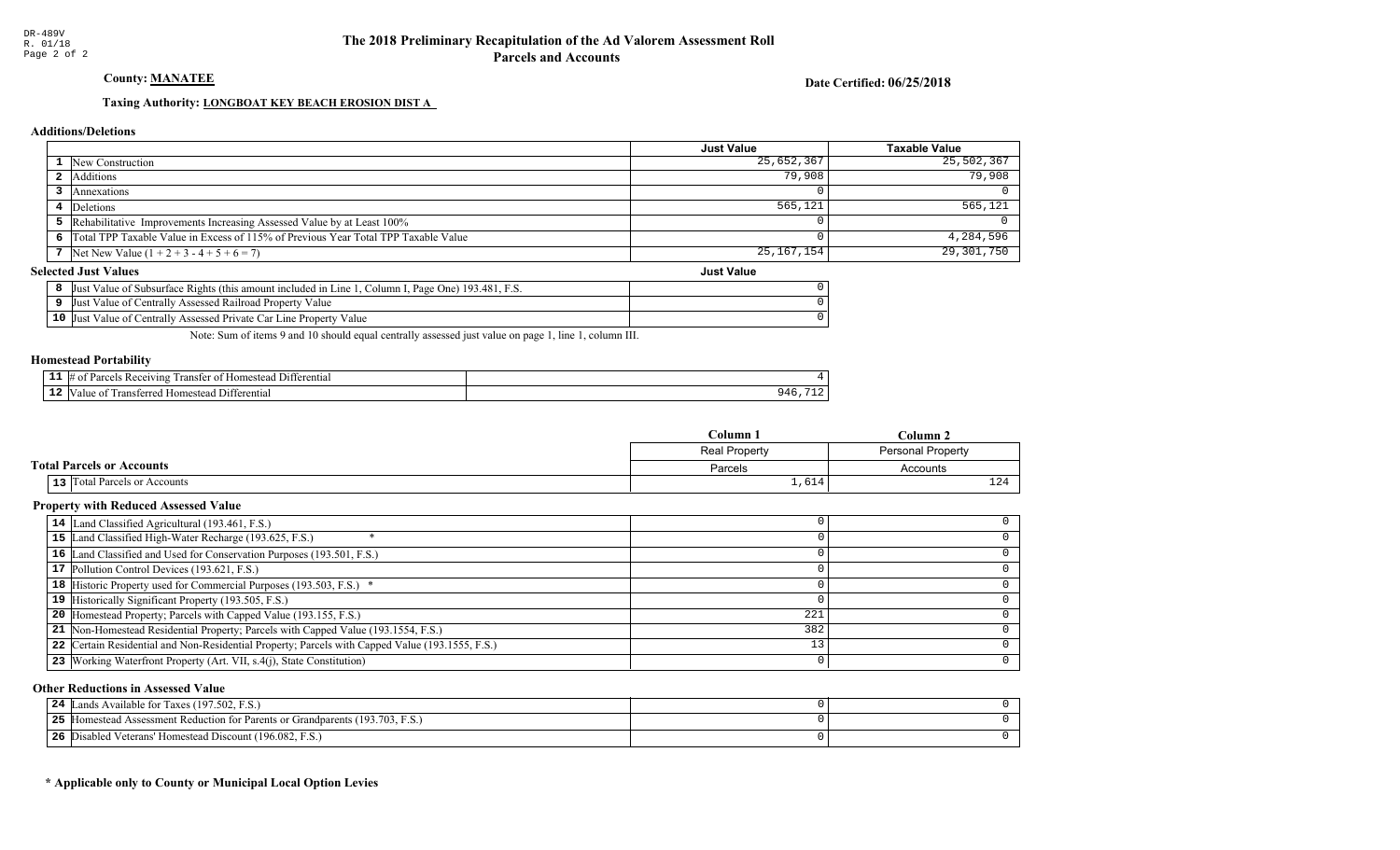| Rule 12D-16.002, FAC                   |                                                                                                                                                                                                                                 | <b>Value Data</b> |                                                            |                          |                                              |                                                                                                  |
|----------------------------------------|---------------------------------------------------------------------------------------------------------------------------------------------------------------------------------------------------------------------------------|-------------------|------------------------------------------------------------|--------------------------|----------------------------------------------|--------------------------------------------------------------------------------------------------|
| Eff. 01/18<br>Page 1 of 2              | Taxing Authority: LONGBOAT KEY BEACH EROSION DIST B                                                                                                                                                                             |                   | <b>County: MANATEE</b>                                     |                          |                                              | Date Certified: 06/25/2018                                                                       |
|                                        | Check one of the following:                                                                                                                                                                                                     |                   |                                                            |                          |                                              |                                                                                                  |
|                                        | $\mathbf{x}$ Municipality<br>$\frac{\text{Country}}{\text{[right]}}$                                                                                                                                                            |                   |                                                            |                          |                                              |                                                                                                  |
|                                        | <b>School District</b><br>_ Independent Special District                                                                                                                                                                        |                   | Column I                                                   | Column II                | Column III                                   | Column IV                                                                                        |
| <b>Just Value</b>                      | Separate Reports for MSTUs, Dependent Districts and Water Management Basins are not required                                                                                                                                    |                   | <b>Real Property Including</b><br><b>Subsurface Rights</b> | Personal<br>Property     | <b>Centrally Assessed</b><br><b>Property</b> | <b>Total Property</b>                                                                            |
| 1 Just Value (193.011, F.S.)           |                                                                                                                                                                                                                                 |                   | 919,386,040                                                | 691,318                  |                                              | $920,077,358$ 1                                                                                  |
|                                        | Just Value of All Property in the Following Categories                                                                                                                                                                          |                   |                                                            |                          |                                              |                                                                                                  |
|                                        | 2 Just Value of Land Classified Agricultural (193.461, F.S.)                                                                                                                                                                    |                   | U                                                          |                          |                                              |                                                                                                  |
|                                        | 3 Just Value of Land Classified High-Water Recharge (193.625, F.S.)                                                                                                                                                             | $*$               | $\Omega$                                                   |                          |                                              | $\begin{array}{c c} 0 & 2 \\ \hline 0 & 3 \\ \hline 0 & 4 \\ \hline 0 & 5 \\ \hline \end{array}$ |
|                                        | 4 Just Value of Land Classified and Used for Conservation Purposes (193.501, F.S.)                                                                                                                                              |                   | $\Omega$                                                   |                          |                                              |                                                                                                  |
|                                        | 5 Just Value of Pollution Control Devices (193.621, F.S.)                                                                                                                                                                       |                   | 0                                                          |                          |                                              |                                                                                                  |
|                                        | 6 Just Value of Historic Property used for Commercial Purposes (193.503, F.S.)                                                                                                                                                  | $*$               | $\overline{0}$                                             | $\Omega$                 |                                              | $\overline{0}$ 6                                                                                 |
|                                        | 7 Just Value of Historically Significant Property (193.505, F.S.)                                                                                                                                                               |                   | $\Omega$                                                   | 0                        | $\Omega$                                     | $0\overline{7}$                                                                                  |
|                                        | 8 Just Value of Homestead Property (193.155, F.S.)                                                                                                                                                                              |                   | 401, 477, 110                                              | $\circ$                  | $\Omega$                                     | $401, 477, 110$ 8                                                                                |
|                                        | 9 Just Value of Non-Homestead Residential Property (193.1554, F.S.)                                                                                                                                                             |                   | 492, 228, 294                                              | 0                        | $\circ$                                      | 492,228,294 9                                                                                    |
|                                        | 10 Just Value of Certain Residential and Non-Residential Property (193.1555, F.S.)                                                                                                                                              |                   | 25,680,636                                                 | 0                        | $^{\circ}$                                   | $25,680,636$ <sup>10</sup>                                                                       |
|                                        | 11 Just Value of Working Waterfront Property (Art. VII, s.4(j), State Constitution)                                                                                                                                             |                   | $\circ$                                                    | 0                        | $\circ$                                      | 0 11                                                                                             |
| <b>Assessed Value of Differentials</b> |                                                                                                                                                                                                                                 |                   |                                                            |                          |                                              |                                                                                                  |
|                                        | 12 Homestead Assessment Differential: Just Value Minus Capped Value (193.155, F.S.)                                                                                                                                             |                   | 95, 244, 787                                               | $\circ$                  | $\circ$                                      | 95, 244, 787 12                                                                                  |
|                                        | 13 Nonhomestead Residential Property Differential: Just Value Minus Capped Value (193.1554, F.S.)                                                                                                                               |                   | 11,500,391                                                 | 0                        | $\Omega$                                     | $11,500,391$  13                                                                                 |
|                                        | 14 Certain Res. and Nonres. Real Property differential: Just Value Minus Capped Value (193.1555, F.S.)                                                                                                                          |                   | 6,125,487                                                  | $\circ$                  | $\Omega$                                     | $6,125,487$ <sup>14</sup>                                                                        |
|                                        | <b>Assessed Value of All Property in the Following Categories</b>                                                                                                                                                               |                   |                                                            |                          |                                              |                                                                                                  |
|                                        | 15 Assessed Value of Land Classified Agricultural (193.461, F.S.)                                                                                                                                                               |                   | $\Omega$                                                   | 0                        | $\Omega$                                     | 0 15                                                                                             |
|                                        | 16 Assessed Value of Land Classified High-Water Recharge (193.625, F.S.)                                                                                                                                                        | $\star$           | $\circ$                                                    | $\Omega$                 | $\Omega$                                     | 0 16                                                                                             |
|                                        | 17 Assessed Value of Land Classified and used for Conservation Purposes (193.501, F.S.)                                                                                                                                         |                   | $\Omega$                                                   | $\mathbf{0}$             |                                              | 0 17                                                                                             |
|                                        |                                                                                                                                                                                                                                 |                   |                                                            |                          |                                              | 0 18                                                                                             |
|                                        | 18 Assessed Value of Pollution Control Devices (193.621, F.S.)                                                                                                                                                                  |                   | $\Omega$                                                   | $\mathbf{0}$<br>$\Omega$ |                                              |                                                                                                  |
|                                        | 19 Assessed Value of Historic Property used for Commercial Purposes (193.503, F.S.)                                                                                                                                             | $\star$           |                                                            |                          | $\Omega$                                     | 0 19                                                                                             |
|                                        | 20 Assessed Value of Historically Significant Property (193.505, F.S.)                                                                                                                                                          |                   |                                                            | 0                        | $\Omega$                                     | $\overline{0 20}$                                                                                |
|                                        | 21 Assessed Value of Homestead Property (193.155, F.S.)                                                                                                                                                                         |                   | 306, 232, 323                                              | 0                        | $\mathbf 0$                                  | 306, 232, 323 21                                                                                 |
|                                        | 22 Assessed Value of Non-Homestead Residential Property (193.1554, F.S.)                                                                                                                                                        |                   | 480, 727, 903                                              | $\Omega$                 | $\Omega$                                     | 480, 727, 903 22                                                                                 |
|                                        | 23 Assessed Value of Certain Residential and Non-Residential Property (193.1555, F.S.)                                                                                                                                          |                   | 19,555,149                                                 | 0                        | $\mathbf 0$                                  | 19, 555, 149 23                                                                                  |
|                                        | 24 Assessed Value of Working Waterfront Property (Art. VII, s.4(j), State Constitution)                                                                                                                                         |                   |                                                            | $\mathbf{0}$             | $\Omega$                                     | 0 24                                                                                             |
| <b>Total Assessed Value</b>            |                                                                                                                                                                                                                                 |                   |                                                            |                          |                                              |                                                                                                  |
|                                        | 25 Total Assessed Value [Line 1 minus (2 through 11) plus (15 through 24)                                                                                                                                                       |                   | 806, 515, 375                                              | 691,318                  | $\circ$                                      | 807,206,693 25                                                                                   |
| <b>Exemptions</b>                      |                                                                                                                                                                                                                                 |                   |                                                            |                          |                                              |                                                                                                  |
|                                        | <b>26</b> \$25,000 Homestead Exemption $(196.031(1)(a), F.S.)$                                                                                                                                                                  |                   | 17,375,000                                                 | 0                        | $\mathbf 0$                                  | 17, 375, 000 26                                                                                  |
|                                        | 27 Additional \$25,000 Homestead Exemption $(196.031(1)(b), F.S.)$                                                                                                                                                              |                   | 17,304,997                                                 | $\mathbf{0}$             | $\mathbf 0$                                  | 17,304,997 27                                                                                    |
|                                        | <b>28</b> Additional Homestead Exemption Age 65 & Older up to \$50,000 (196.075, F.S.)                                                                                                                                          | $\star$           | 398,800                                                    | $\Omega$                 | $\mathbf{0}$                                 | 398,800 28                                                                                       |
|                                        | 29 Tangible Personal Property \$25,000 Exemption (196.183, F.S.)                                                                                                                                                                |                   |                                                            | 210,330                  | $\mathbf 0$                                  | 210,330 29                                                                                       |
|                                        | 30 Governmental Exemption (196.199, 196.1993, F.S.)                                                                                                                                                                             |                   | 5,028,693                                                  | $\Omega$                 | $\Omega$                                     | $5,028,693$ 30                                                                                   |
|                                        | 31 Institutional Exemptions - Charitable, Religious, Scientific, Literary, Educational (196.196.196.197, 196.1975, 196.1977, 196.1978,<br>[196.198, 196.1983, 196.1985, 196.1986, 196.1987, 196.1999, 196.2001, 196.2002, F.S.) |                   | 7,781,770                                                  |                          |                                              | $7,781,770$ 31                                                                                   |
|                                        | 32 Widows / Widowers Exemption (196.202, F.S.)                                                                                                                                                                                  |                   | 64,500                                                     | 0                        | $^{\circ}$                                   | 64,500 32                                                                                        |
|                                        | 33 Disability / Blind Exemptions (196.081, 196.091, 196.101, 196.102, 196.202, 196.24, F.S.)                                                                                                                                    |                   | 2,701,724                                                  | $\Omega$                 | $\Omega$                                     | 2,701,724 33                                                                                     |
|                                        | 34 Land Dedicated in Perpetuity for Conservation Purposes (196.26, F.S)                                                                                                                                                         |                   | $\Omega$                                                   | 0                        | $\circ$                                      | 0 34                                                                                             |
|                                        | 35 Historic Property Exemption (196.1961, 196.1997, 196.1998, F.S.)                                                                                                                                                             | $\star$           | $\circ$                                                    | 0                        | $\circ$                                      | 0 35                                                                                             |
|                                        | 36 Econ. Dev. Exemption (196.1995, F.S.), Licensed Child Care Facility in Ent. Zone (196.095, F.S.)                                                                                                                             | $\star$           | $\circ$                                                    | 0                        | 0                                            | 036                                                                                              |
|                                        | 37 Lands Available for Taxes (197.502, F.S.)                                                                                                                                                                                    |                   | $\overline{0}$                                             | 0                        | 0                                            | 0 37                                                                                             |
|                                        | 38 Homestead Assessment Reduction for Parents or Grandparents (193.703, F.S.)                                                                                                                                                   |                   |                                                            | $\mathbf 0$              | $\overline{0}$                               | 038                                                                                              |
|                                        | 39 Disabled Veterans' Homestead Discount (196.082, F.S.)                                                                                                                                                                        |                   | 163,519                                                    | 0                        | 0                                            | 163,51939                                                                                        |
|                                        | 40 Deployed Service Member's Homestead Exemption (196.173, F.S.)                                                                                                                                                                |                   | $\circ$                                                    | 0                        | 0                                            | 0 40                                                                                             |
|                                        | 41 Additional Homestead Exemption Age 65 and Older and 25 Year Residence (196.075, F.S.)                                                                                                                                        | $\star$           | 138,212                                                    | 0                        | 0                                            | $138,212$ 41                                                                                     |
|                                        | 42 Renewable Energy Source Devices 80% Exemption (195.182, F.S.)                                                                                                                                                                |                   | $\Omega$                                                   | 0                        | 0                                            | 0 42                                                                                             |
| <b>Total Exempt Value</b>              |                                                                                                                                                                                                                                 |                   |                                                            |                          |                                              |                                                                                                  |
|                                        | 43 Total Exempt Value (add lines 26 through 42)                                                                                                                                                                                 |                   | 50, 957, 215                                               | 210, 330                 | $\circ$                                      | 51, 167, 545 43                                                                                  |
| <b>Total Taxable Value</b>             |                                                                                                                                                                                                                                 |                   |                                                            |                          |                                              |                                                                                                  |

 $755, 558, 160$ 

480,988

 $756,039,148$ <sup>44</sup>

 $\overline{0}$ 

The 2018 Preliminary Recapitulation of the Ad Valorem Assessment Roll

## \* Applicable only to County or Municipal Local Option Levies

44 Total Taxable Value (line 25 minus 43)

DR-489V<br>R. 01/18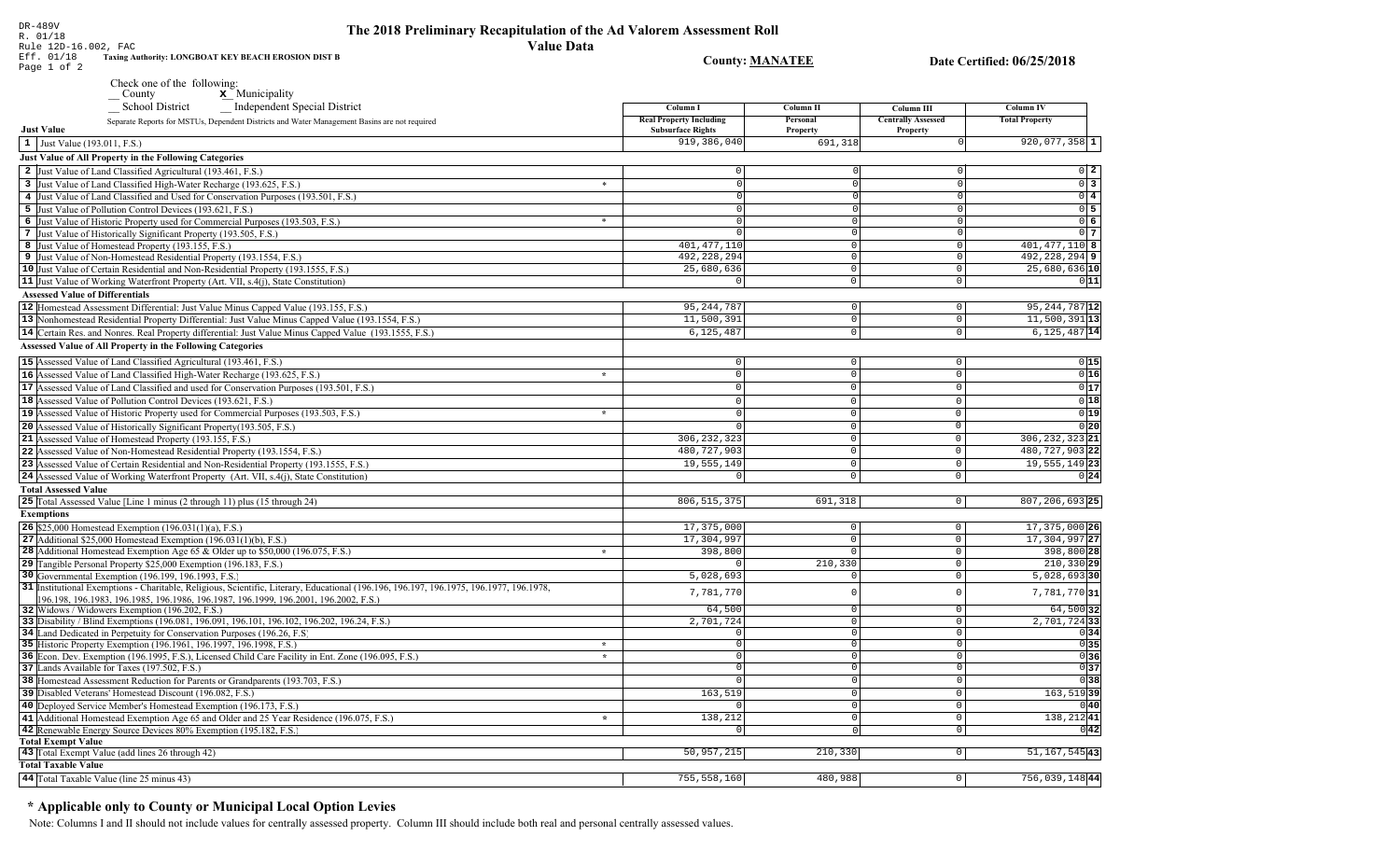County: MANATEE

Date Certified: 06/25/2018

## Taxing Authority: **LONGBOAT KEY BEACH EROSION DIST B**

## **Additions/Deletions**

|                                                                                      | <b>Just Value</b> | <b>Taxable Value</b> |
|--------------------------------------------------------------------------------------|-------------------|----------------------|
| 1 New Construction                                                                   | 3,532,051         | 3,482,051            |
| <b>2</b> Additions                                                                   | 310,801           | 305,421              |
| Annexations                                                                          |                   |                      |
| 4 Deletions                                                                          | 945,007           | 945,007              |
| 5 Rehabilitative Improvements Increasing Assessed Value by at Least 100%             |                   |                      |
| 6 Total TPP Taxable Value in Excess of 115% of Previous Year Total TPP Taxable Value |                   | 323,890              |
| 7 Net New Value $(1 + 2 + 3 - 4 + 5 + 6 = 7)$                                        | 2,897,845         | 3,166,355            |
| lected Just Values<br><b>Just Value</b>                                              |                   |                      |

### **Selected Just Values**

|    | FS<br>193.481.1<br>Page One)<br>Column I.<br>Just<br>Value of Subsurface Rights (this amount included in L<br>L <sub>1</sub> ne |  |
|----|---------------------------------------------------------------------------------------------------------------------------------|--|
|    | Assessed Railroad Property Value<br>Just<br>Value of Centrally                                                                  |  |
| 10 | Value of Centrally Assessed Private Car Line Property<br>Just<br>Value                                                          |  |

Note: Sum of items 9 and 10 should equal centrally assessed just value on page 1, line 1, column III.

### Homestead Portability

| - -<br>. . | <i>Herentia</i> .<br>ang<br>ansı<br>иπ |  |
|------------|----------------------------------------|--|
| --         | rentiai<br>-111<br>ш                   |  |

|                                  | $C$ olumn<br>Column. |                   |
|----------------------------------|----------------------|-------------------|
|                                  | Real Property        | Personal Property |
| <b>Total Parcels or Accounts</b> | Parcels              | Accounts          |
| 13 Total Parcels or Accounts     | $   -$<br>2,114      | 80                |

### Property with Reduced Assessed Value

| 14 Land Classified Agricultural (193.461, F.S.)                                                 |     |  |
|-------------------------------------------------------------------------------------------------|-----|--|
| 15 Land Classified High-Water Recharge (193.625, F.S.)                                          |     |  |
| 16 Land Classified and Used for Conservation Purposes (193.501, F.S.)                           |     |  |
| 17 Pollution Control Devices (193.621, F.S.)                                                    |     |  |
| 18 Historic Property used for Commercial Purposes (193.503, F.S.) *                             |     |  |
| 19 Historically Significant Property (193.505, F.S.)                                            |     |  |
| <b>20</b> Homestead Property; Parcels with Capped Value (193.155, F.S.)                         | 619 |  |
| 21 Non-Homestead Residential Property; Parcels with Capped Value (193.1554, F.S.)               | 389 |  |
| 22 Certain Residential and Non-Residential Property; Parcels with Capped Value (193.1555, F.S.) |     |  |
| 23 Working Waterfront Property (Art. VII, s.4(j), State Constitution)                           |     |  |

## Other Reductions in Assessed Value

| Lands Available for Taxes (197.502, F.S.)<br>24                                    |  |
|------------------------------------------------------------------------------------|--|
| 25<br>5 Homestead Assessment Reduction for Parents or Grandparents (193.703, F.S.) |  |
| 26<br>Disabled Veterans' Homestead Discount (196.082, F.S.)                        |  |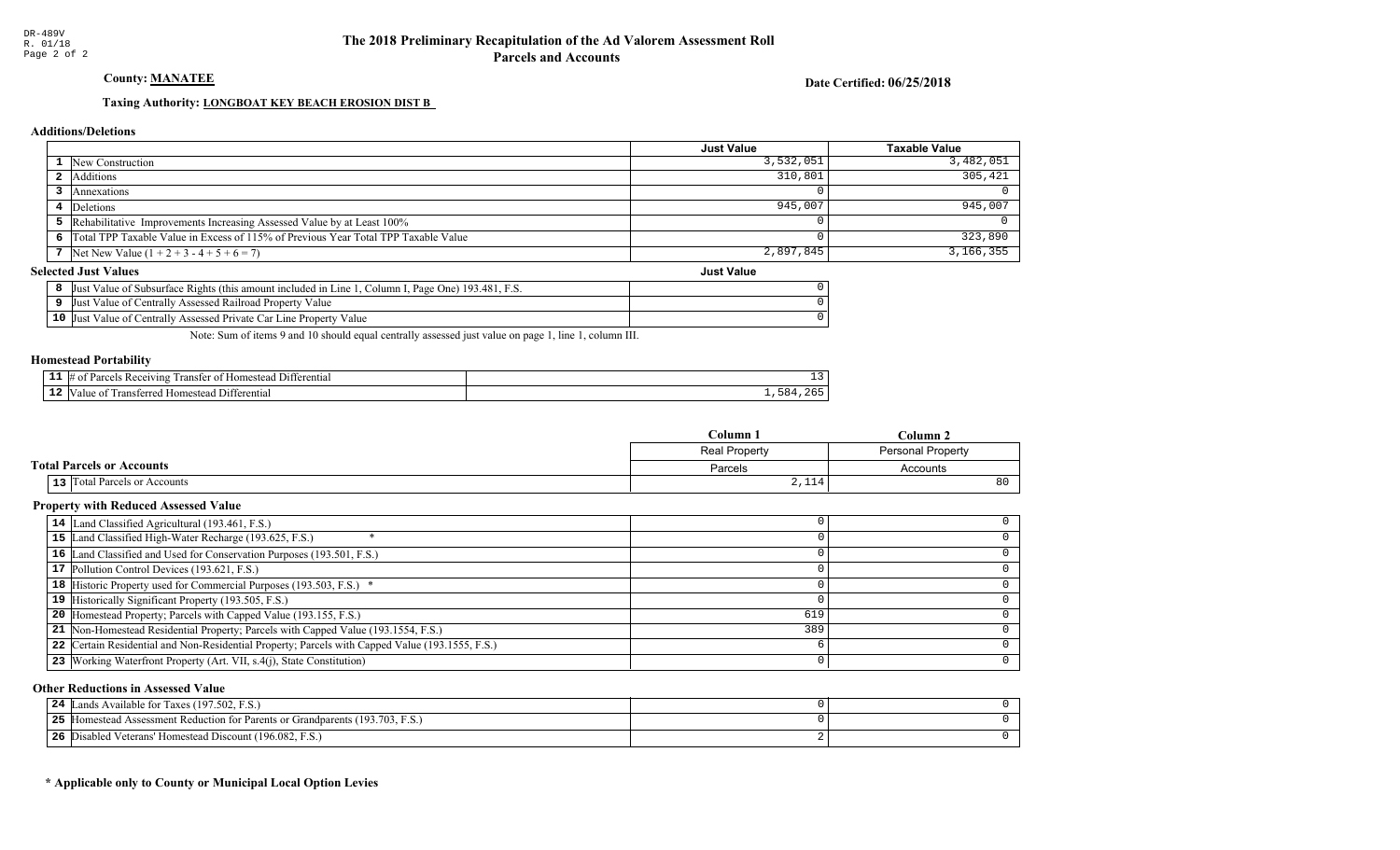DR-489V<br>R. 01/18<br>Rule 12D-16.002, FAC<br>Eff. 01/18 Taxing Authority: CITY OF PALMETTO<br>Page 1 of 2

**County: MANATEE** 

Date Certified: 06/25/2018

| Check one of the following: |                           |
|-----------------------------|---------------------------|
| County                      | $\mathbf{x}$ Municipality |

 $\mathbf{x}$ ишпегрангу

| <b>Independent Special District</b><br><b>School District</b>                                                                          | Column I                                                   | <b>Column II</b>            | Column III                            | <b>Column IV</b>             |
|----------------------------------------------------------------------------------------------------------------------------------------|------------------------------------------------------------|-----------------------------|---------------------------------------|------------------------------|
| Separate Reports for MSTUs, Dependent Districts and Water Management Basins are not required<br><b>Just Value</b>                      | <b>Real Property Including</b><br><b>Subsurface Rights</b> | Personal<br><b>Property</b> | <b>Centrally Assessed</b><br>Property | <b>Total Property</b>        |
| 1 Just Value $(193.011, F.S.)$                                                                                                         | 1,222,468,569                                              | 52, 155, 081                | 732,547                               | $\overline{1,275,356,197}$ 1 |
| Just Value of All Property in the Following Categories                                                                                 |                                                            |                             |                                       |                              |
| 2 Just Value of Land Classified Agricultural (193.461, F.S.)                                                                           | 5,469,655                                                  | $^{\circ}$                  | $\Omega$                              | $5,469,655$ 2                |
| 3 Just Value of Land Classified High-Water Recharge (193.625, F.S.)                                                                    | $\ast$<br>$\mathbf 0$                                      | $\mathbf 0$                 | $\Omega$                              | $0 \vert 3$                  |
| 4 Just Value of Land Classified and Used for Conservation Purposes (193.501, F.S.)                                                     | $\overline{\mathfrak{o}}$                                  | $\Omega$                    | $\Omega$                              | $0$ 4                        |
| 5 Just Value of Pollution Control Devices (193.621, F.S.)                                                                              | $\overline{0}$                                             | 19,130                      | $\Omega$                              | $19,130$ 5                   |
| 6 Just Value of Historic Property used for Commercial Purposes (193.503, F.S.)                                                         | $\circ$<br>$\ast$                                          | 0                           | $\overline{0}$                        | 0 6                          |
| 7 Just Value of Historically Significant Property (193.505, F.S.)                                                                      | $\Omega$                                                   | 0                           |                                       | $0\overline{7}$              |
| 8 Just Value of Homestead Property (193.155, F.S.)                                                                                     | 463,664,437                                                | $\circ$                     | $\overline{0}$                        | 463, 664, 437 8              |
| 9 Just Value of Non-Homestead Residential Property (193.1554, F.S.)                                                                    | 336,025,875                                                | 0                           | $\Omega$                              | 336, 025, 875 9              |
| 10 Just Value of Certain Residential and Non-Residential Property (193.1555, F.S.)                                                     | 417,308,602                                                | 0                           | 395,538                               | $417,704,140$ 10             |
| <b>11</b> Just Value of Working Waterfront Property (Art. VII, s.4(j), State Constitution)                                             | $\Omega$                                                   | $\overline{0}$              | $\Omega$                              | 0 11                         |
| <b>Assessed Value of Differentials</b>                                                                                                 |                                                            |                             |                                       |                              |
| 12 Homestead Assessment Differential: Just Value Minus Capped Value (193.155, F.S.)                                                    | 113, 298, 238                                              | 0                           | $\overline{0}$                        | 113, 298, 238 12             |
|                                                                                                                                        | 20,689,703                                                 | $\overline{0}$              | $\overline{0}$                        | $20,689,703$ <sup>13</sup>   |
| 13 Nonhomestead Residential Property Differential: Just Value Minus Capped Value (193.1554, F.S.)                                      |                                                            |                             |                                       |                              |
| 14 Certain Res. and Nonres. Real Property differential: Just Value Minus Capped Value (193.1555, F.S.)                                 | 12,999,044                                                 | 0                           | $\overline{0}$                        | $12,999,044$ 14              |
| <b>Assessed Value of All Property in the Following Categories</b>                                                                      |                                                            |                             |                                       |                              |
| 15 Assessed Value of Land Classified Agricultural (193.461, F.S.)                                                                      | 130,377                                                    | 0                           | $\mathbb O$                           | 130, 377 15                  |
| 16 Assessed Value of Land Classified High-Water Recharge (193.625, F.S.)                                                               | $\Omega$<br>$\star$                                        | $\circ$                     | $\circ$                               | 0 16                         |
| 17 Assessed Value of Land Classified and used for Conservation Purposes (193.501, F.S.)                                                | $\Omega$                                                   | $\circ$                     | $\mathbf{0}$                          | 0 17                         |
| 18 Assessed Value of Pollution Control Devices (193.621, F.S.)                                                                         | $\circ$                                                    | 1,913                       | $\mathbb O$                           | $1,913$ 18                   |
| 19 Assessed Value of Historic Property used for Commercial Purposes (193.503, F.S.)                                                    | $\Omega$<br>$\star$                                        | $\circ$                     | $\mathbf 0$                           | 0 19                         |
| 20 Assessed Value of Historically Significant Property (193.505, F.S.)                                                                 | $\Omega$                                                   | $\overline{0}$              | $\overline{0}$                        | $0$ <sub>20</sub>            |
| 21 Assessed Value of Homestead Property (193.155, F.S.)                                                                                | 350, 366, 199                                              | $\circ$                     | $\mathsf 0$                           | 350, 366, 199 21             |
| 22 Assessed Value of Non-Homestead Residential Property (193.1554, F.S.)                                                               | 315, 336, 172                                              | 0                           | $\mathsf 0$                           | 315, 336, 172 22             |
| 23 Assessed Value of Certain Residential and Non-Residential Property (193.1555, F.S.)                                                 | 404, 309, 558                                              | 0                           | 395,538                               | 404,705,096 23               |
| 24 Assessed Value of Working Waterfront Property (Art. VII, s.4(j), State Constitution)                                                | $\mathbf 0$                                                | $\circ$                     | $\Omega$                              | 0 24                         |
|                                                                                                                                        |                                                            |                             |                                       |                              |
| <b>Total Assessed Value</b>                                                                                                            |                                                            |                             |                                       |                              |
| 25 Total Assessed Value [Line 1 minus (2 through 11) plus (15 through 24)                                                              | 1,070,142,306                                              | 52, 137, 864                | 732,547                               | $1,123,012,717$  25          |
| <b>Exemptions</b>                                                                                                                      |                                                            |                             |                                       |                              |
| 26 \$25,000 Homestead Exemption (196.031(1)(a), F.S.)                                                                                  | 59,269,618                                                 | 0                           | $\circ$                               | 59, 269, 618 26              |
| 27 Additional \$25,000 Homestead Exemption $(196.031(1)(b), F.S.)$                                                                     | 45,849,202                                                 | 0                           | $\mathbf 0$                           | 45,849,202 27                |
| <b>28</b> Additional Homestead Exemption Age 65 & Older up to \$50,000 (196.075, F.S.)                                                 | $\Omega$<br>$\star$                                        | $\circ$                     | $\circ$                               | 0 28                         |
| 29 Tangible Personal Property \$25,000 Exemption (196.183, F.S.)                                                                       | $\Omega$                                                   | 6,464,704                   | 106,306                               | $6,571,010$ <sub>29</sub>    |
| 30 Governmental Exemption (196.199, 196.1993, F.S.)                                                                                    | 74,170,024                                                 | $\overline{0}$              | $\circ$                               | 74,170,02430                 |
| 31 Institutional Exemptions - Charitable, Religious, Scientific, Literary, Educational (196.196.197, 196.1975, 196.1977, 196.1978,     | 78,023,338                                                 | 2,534,413                   | $\Omega$                              | $80,557,751$ 31              |
| 196.198, 196.1983, 196.1985, 196.1986, 196.1987, 196.1999, 196.2001, 196.2002, F.S.)<br>32 Widows / Widowers Exemption (196.202, F.S.) | 170,000                                                    | 1,070                       | $\circ$                               | 171,070 32                   |
| 33 Disability / Blind Exemptions (196.081, 196.091, 196.101, 196.102, 196.202, 196.24, F.S.)                                           | 4,227,297                                                  | 920                         | $\mathbb O$                           | 4, 228, 217 33               |
| 34 Land Dedicated in Perpetuity for Conservation Purposes (196.26, F.S.)                                                               | $\Omega$                                                   | 0                           | $\Omega$                              | 0 34                         |
| 35 Historic Property Exemption (196.1961, 196.1997, 196.1998, F.S.)                                                                    | $\circ$<br>$\star$                                         | 0                           | $\Omega$                              | 035                          |
| 36 Econ. Dev. Exemption (196.1995, F.S.), Licensed Child Care Facility in Ent. Zone (196.095, F.S.)                                    | $\overline{0}$<br>$\star$                                  | $\overline{0}$              | $\Omega$                              | 0 36                         |
| 37 Lands Available for Taxes (197.502, F.S.)                                                                                           | $\overline{0}$                                             | $\overline{0}$              | $\Omega$                              | 0 37                         |
| 38 Homestead Assessment Reduction for Parents or Grandparents (193.703, F.S.)                                                          | $\overline{0}$                                             | $\overline{0}$              | $\Omega$                              | 036                          |
| 39 Disabled Veterans' Homestead Discount (196.082, F.S.)                                                                               | 579,268                                                    | 0                           | $\mathbf 0$                           | 579,26839                    |
| 40 Deployed Service Member's Homestead Exemption (196.173, F.S.)                                                                       | $\mathsf 0$                                                | 0                           | $\mathsf{O}\xspace$                   | 0 40                         |
| 41 Additional Homestead Exemption Age 65 and Older and 25 Year Residence (196.075, F.S.)                                               | $\overline{0}$<br>$\star$                                  | 0                           | $\circ$                               | 0 41                         |
| 42 Renewable Energy Source Devices 80% Exemption (195.182, F.S.)                                                                       | $\circ$                                                    | 0                           | $\overline{0}$                        | 0 42                         |
| <b>Total Exempt Value</b>                                                                                                              |                                                            |                             |                                       |                              |
| 43 Total Exempt Value (add lines 26 through 42)                                                                                        | 262, 288, 747                                              | 9,001,107                   | 106,306                               | 271, 396, 160 43             |
| <b>Total Taxable Value</b>                                                                                                             |                                                            |                             |                                       |                              |
| 44 Total Taxable Value (line 25 minus 43)                                                                                              | 807,853,559                                                | 43, 136, 757                | 626.241                               | 851, 616, 557 44             |
|                                                                                                                                        |                                                            |                             |                                       |                              |

# \* Applicable only to County or Municipal Local Option Levies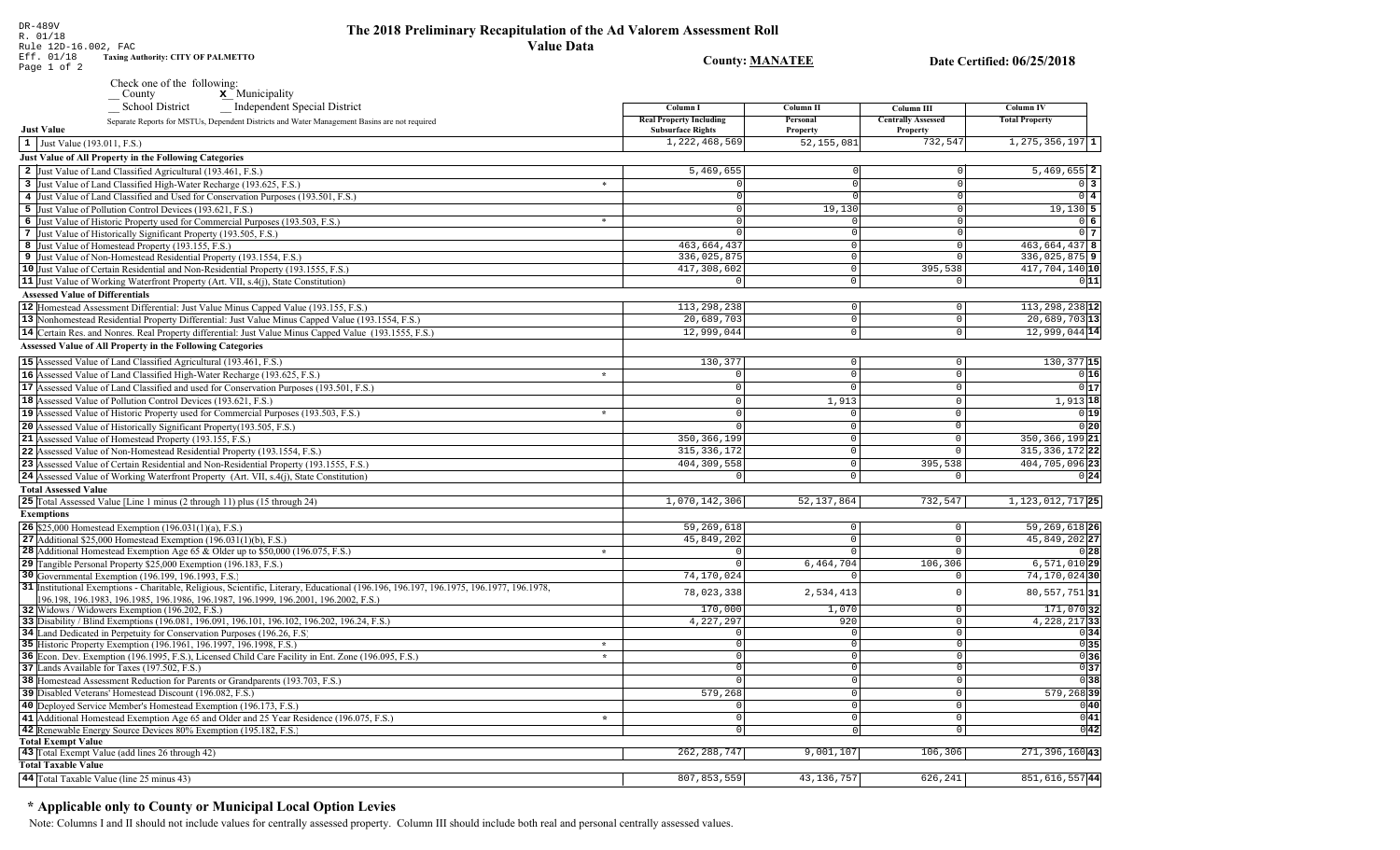## County: MANATEE

Date Certified: 06/25/2018

Just Value

## Taxing Authority: CITY OF PALMETTO

## **Additions/Deletions**

|                                                                                      | <b>Just Value</b> | Taxable Value |
|--------------------------------------------------------------------------------------|-------------------|---------------|
| 1 New Construction                                                                   | 3,358,884         | 3,014,128     |
| <b>2</b> Additions                                                                   | 383,946           | 349.674       |
| Annexations                                                                          |                   |               |
| 4 Deletions                                                                          | 251,350           | $251,350$     |
| 5 Rehabilitative Improvements Increasing Assessed Value by at Least 100%             |                   |               |
| 6 Total TPP Taxable Value in Excess of 115% of Previous Year Total TPP Taxable Value |                   |               |
| 7 Net New Value $(1 + 2 + 3 - 4 + 5 + 6 = 7)$                                        | 3,491,480         | 3,112,452     |

## **Selected Just Values**

| Page One) 193.481, F.S.<br>Just Value of Subsurface Rights (this amount included in Line 1)<br>Column I |                       |
|---------------------------------------------------------------------------------------------------------|-----------------------|
| Just Value of Centrally Assessed Railroad Property Value                                                | , 202                 |
| 10 Just Value of Centrally Assessed Private Car Line Property Value                                     | $985$<br>つつの<br>, 200 |

Note: Sum of items 9 and 10 should equal centrally assessed just value on page 1, line 1, column III.

### Homestead Portability

| -<br>--- | $\mathbf{H}$<br>… ⊓omestee i<br>™erentia.     | ັບ⊥ |
|----------|-----------------------------------------------|-----|
| .        | terenti<br>-rarr<br>nm<br>`aln<br>гге<br>81 C | nn. |

|                                  | C <b>olumn</b> 1     | ' Jolumn .        |
|----------------------------------|----------------------|-------------------|
|                                  | <b>Real Property</b> | Personal Property |
| <b>Total Parcels or Accounts</b> | Parcels              | Accounts          |
| 13   Total Parcels or Accounts   | 6,148                | 2,169             |

### Property with Reduced Assessed Value

| 14 Land Classified Agricultural (193.461, F.S.)                                                 | 10    |  |
|-------------------------------------------------------------------------------------------------|-------|--|
| 15 Land Classified High-Water Recharge (193.625, F.S.)                                          |       |  |
| 16 Land Classified and Used for Conservation Purposes (193.501, F.S.)                           |       |  |
| 17 Pollution Control Devices (193.621, F.S.)                                                    |       |  |
| 18 Historic Property used for Commercial Purposes (193.503, F.S.) *                             |       |  |
| 19 Historically Significant Property (193.505, F.S.)                                            |       |  |
| <b>20</b> Homestead Property; Parcels with Capped Value (193.155, F.S.)                         | 2,209 |  |
| 21 Non-Homestead Residential Property; Parcels with Capped Value (193.1554, F.S.)               | 1,655 |  |
| 22 Certain Residential and Non-Residential Property; Parcels with Capped Value (193.1555, F.S.) | 245   |  |
| 23 Working Waterfront Property (Art. VII, s.4(j), State Constitution)                           |       |  |
|                                                                                                 |       |  |

### Other Reductions in Assessed Value

| Lands Available for Taxes (197.502, F.S.)<br>24                                    |  |
|------------------------------------------------------------------------------------|--|
| 25<br>5 Homestead Assessment Reduction for Parents or Grandparents (193.703, F.S.) |  |
| 26<br>Disabled Veterans' Homestead Discount (196.082, F.S.)                        |  |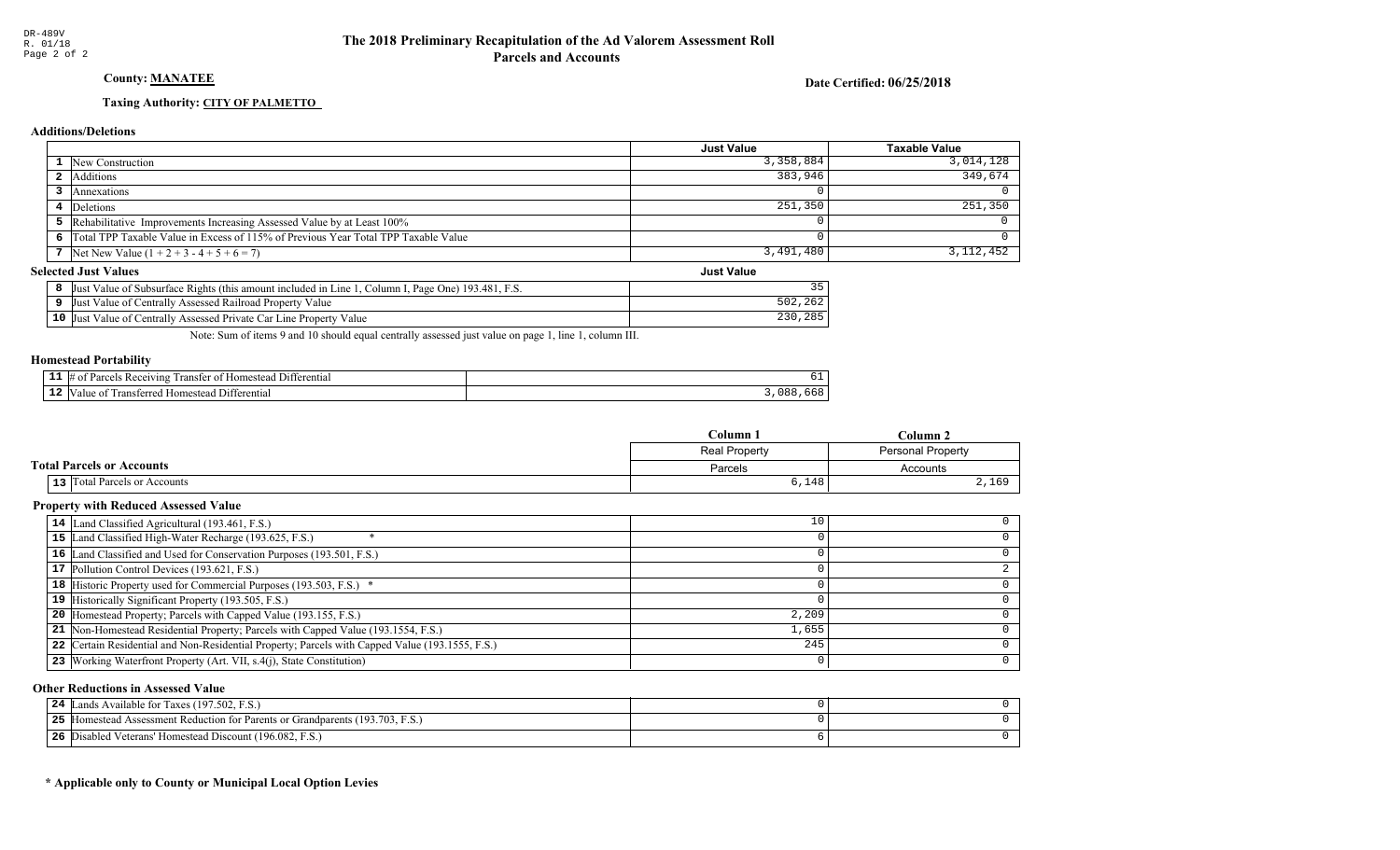## The 2018 Preliminary Recapitulation of the Ad Valorem Assessment Roll **Value Data**

County: **MANATEE** 

Date Certified: 06/25/2018

DR-489V<br>R. 01/18<br>Rule 12D-16.002, FAC<br>Eff. 01/18 **Taxing**A<br>Page 1 of 2 Taxing Authority: CEDAR HAMMOCK FIRE RESCUE

Check one of the following:

County<br>
School District<br> **x** Independent Speci

| School District<br><b>x</b> Independent Special District                                                                                       | Column I                                                   | Column II                     | Column III                                   | Column IV             |
|------------------------------------------------------------------------------------------------------------------------------------------------|------------------------------------------------------------|-------------------------------|----------------------------------------------|-----------------------|
| Separate Reports for MSTUs, Dependent Districts and Water Management Basins are not required<br><b>Just Value</b>                              | <b>Real Property Including</b><br><b>Subsurface Rights</b> | Personal<br>Property          | <b>Centrally Assessed</b><br><b>Property</b> | <b>Total Property</b> |
| 1 Just Value (193.011, F.S.)                                                                                                                   | 4, 115, 392, 452                                           |                               |                                              | $4,115,392,452$ 1     |
| Just Value of All Property in the Following Categories                                                                                         |                                                            |                               |                                              |                       |
| 2 Just Value of Land Classified Agricultural (193.461, F.S.)                                                                                   | 32,005,490                                                 |                               |                                              | $32,005,490$ 2        |
| 3 Just Value of Land Classified High-Water Recharge (193.625, F.S.)<br>$\ast$                                                                  |                                                            | $\Omega$                      |                                              | $\overline{0}$ 3      |
| 4 Just Value of Land Classified and Used for Conservation Purposes (193.501, F.S.)                                                             | $\Omega$                                                   | $\Omega$                      |                                              | $\overline{0}$ 4      |
| 5 Just Value of Pollution Control Devices (193.621, F.S.)                                                                                      | $\circ$                                                    | $\Omega$                      |                                              | 05                    |
| $\ast$<br>6 Just Value of Historic Property used for Commercial Purposes (193.503, F.S.)                                                       | $\Omega$                                                   | $\Omega$                      |                                              | 06                    |
| 7 Just Value of Historically Significant Property (193.505, F.S.)                                                                              | $\Omega$                                                   | 0                             | $\Omega$                                     | $0\overline{7}$       |
| 8 Just Value of Homestead Property (193.155, F.S.)                                                                                             | 1,358,491,069                                              | $\mathbf 0$                   | $\Omega$                                     | $1,358,491,069$ 8     |
| 9 Just Value of Non-Homestead Residential Property (193.1554, F.S.)                                                                            | 1,284,944,359                                              | $\mathbf 0$                   | $\Omega$                                     | 1,284,944,359 9       |
| 10 Just Value of Certain Residential and Non-Residential Property (193.1555, F.S.)                                                             | 1,439,951,534                                              | $\mathsf 0$                   | $\overline{0}$                               | 1,439,951,534 10      |
| 11 Just Value of Working Waterfront Property (Art. VII, s.4(j), State Constitution)                                                            | $\Omega$                                                   | $\mathbb O$                   | $\overline{0}$                               | 0 11                  |
| <b>Assessed Value of Differentials</b>                                                                                                         |                                                            |                               |                                              |                       |
| 12 Homestead Assessment Differential: Just Value Minus Capped Value (193.155, F.S.)                                                            | 372, 563, 490                                              | $\mathbf 0$                   | $\overline{0}$                               | 372, 563, 490 12      |
| 13 Nonhomestead Residential Property Differential: Just Value Minus Capped Value (193.1554, F.S.)                                              | 129,609,417                                                | $\overline{0}$                | $\overline{0}$                               | 129,609,417 13        |
| 14 Certain Res. and Nonres. Real Property differential: Just Value Minus Capped Value (193.1555, F.S.)                                         | 33,879,155                                                 | 0                             | $\circ$                                      | 33,879,155 14         |
| <b>Assessed Value of All Property in the Following Categories</b>                                                                              |                                                            |                               |                                              |                       |
|                                                                                                                                                |                                                            |                               |                                              |                       |
| 15 Assessed Value of Land Classified Agricultural (193.461, F.S.)                                                                              | 1,071,305                                                  | $\mathsf 0$<br>$\overline{0}$ | $\mathbb O$                                  | $1,071,305$ 15        |
| 16 Assessed Value of Land Classified High-Water Recharge (193.625, F.S.)<br>$\star$                                                            | $\overline{0}$                                             |                               | $\Omega$                                     | 0 16                  |
| 17 Assessed Value of Land Classified and used for Conservation Purposes (193.501, F.S.)                                                        | $\overline{0}$                                             | $\mathbb O$                   | $\mathbf{0}$                                 | 0 17                  |
| 18 Assessed Value of Pollution Control Devices (193.621, F.S.)                                                                                 | $\Omega$                                                   | $\mathbf 0$                   | $\Omega$                                     | 0 18                  |
| 19 Assessed Value of Historic Property used for Commercial Purposes (193.503, F.S.)<br>$\star$                                                 | $\Omega$                                                   | $\mathbf 0$                   | $\Omega$                                     | 0 19                  |
| 20 Assessed Value of Historically Significant Property (193.505, F.S.)                                                                         |                                                            | $\mathbb O$                   | $\Omega$                                     | 0 20                  |
| 21 Assessed Value of Homestead Property (193.155, F.S.)                                                                                        | 985, 927, 579                                              | $\mathbb O$                   | $\mathbf 0$                                  | 985, 927, 579 21      |
| 22 Assessed Value of Non-Homestead Residential Property (193.1554, F.S.)                                                                       | 1, 155, 334, 942                                           | $\mathbb O$                   | $\mathsf 0$                                  | 1, 155, 334, 942 22   |
| 23 Assessed Value of Certain Residential and Non-Residential Property (193.1555, F.S.)                                                         | 1,406,072,379                                              | $\mathbb O$                   | $\mathsf 0$                                  | 1,406,072,379 23      |
| 24 Assessed Value of Working Waterfront Property (Art. VII, s.4(j), State Constitution)                                                        |                                                            | $\Omega$                      | $\mathbf{0}$                                 | 0 24                  |
| <b>Total Assessed Value</b>                                                                                                                    |                                                            |                               |                                              |                       |
| <b>25</b> Total Assessed Value [Line 1 minus (2 through 11) plus (15 through 24)                                                               | 3,548,406,205                                              | 0                             | 0                                            | 3,548,406,205 25      |
| <b>Exemptions</b>                                                                                                                              |                                                            |                               |                                              |                       |
| 26 \$25,000 Homestead Exemption $(196.031(1)(a), F.S.)$                                                                                        | 239,879,190                                                | $\mathbb O$                   | $\circ$                                      | 239,879,190 26        |
| 27 Additional \$25,000 Homestead Exemption $(196.031(1)(b), F.S.)$                                                                             | 151, 131, 057                                              | $\overline{0}$                | $\circ$                                      | 151, 131, 057 27      |
| 28 Additional Homestead Exemption Age 65 & Older up to \$50,000 (196.075, F.S.)<br>$\star$                                                     | $\Omega$                                                   | $\mathbf 0$                   | $\circ$                                      | 0 28                  |
| 29 Tangible Personal Property \$25,000 Exemption (196.183, F.S.)                                                                               |                                                            | $\Omega$                      | $\overline{0}$                               | 0 29                  |
| 30 Governmental Exemption (196.199, 196.1993, F.S.)                                                                                            | 199,070,535                                                | $\mathbf 0$                   | $\mathsf{O}$                                 | 199,070,535 30        |
| 31 Institutional Exemptions - Charitable, Religious, Scientific, Literary, Educational (196.196.197.196.1975, 196.1977, 196.1978,              | 119,564,835                                                | $\Omega$                      | $\Omega$                                     | 119,564,835 31        |
| 196.198, 196.1983, 196.1985, 196.1986, 196.1987, 196.1999, 196.2001, 196.2002, F.S.)                                                           | 762,432                                                    | $\mathbf 0$                   | $\mathbf 0$                                  | 762, 432 32           |
| 32 Widows / Widowers Exemption (196.202, F.S.)<br>33 Disability / Blind Exemptions (196.081, 196.091, 196.101, 196.102, 196.202, 196.24, F.S.) | 12,528,688                                                 | $\mathbf{0}$                  | $\circ$                                      | 12,528,688 33         |
| 34 Land Dedicated in Perpetuity for Conservation Purposes (196.26, F.S.)                                                                       | $\Omega$                                                   | $\Omega$                      | $\circ$                                      | 0 34                  |
| 35 Historic Property Exemption (196.1961, 196.1997, 196.1998, F.S.)<br>$\star$                                                                 | $\Omega$                                                   | $\Omega$                      | $\mathbf{0}$                                 | 0 35                  |
| 36 Econ. Dev. Exemption (196.1995, F.S.), Licensed Child Care Facility in Ent. Zone (196.095, F.S.)                                            | $\star$<br>$\Omega$                                        | $\Omega$                      | $\overline{0}$                               | 0 36                  |
| 37 Lands Available for Taxes (197.502, F.S.)                                                                                                   | $\Omega$                                                   | $\Omega$                      | $\Omega$                                     | 0 37                  |
| 38 Homestead Assessment Reduction for Parents or Grandparents (193.703, F.S.)                                                                  | $\Omega$                                                   | $\mathbf 0$                   | $\overline{0}$                               | 0 38                  |
| 39 Disabled Veterans' Homestead Discount (196.082, F.S.)                                                                                       | 439,734                                                    | $\Omega$                      | $\overline{0}$                               | 439,73439             |
| 40 Deployed Service Member's Homestead Exemption (196.173, F.S.)                                                                               | 29,385                                                     | $\Omega$                      | $\circ$                                      | 29,385 40             |
| 41 Additional Homestead Exemption Age 65 and Older and 25 Year Residence (196.075, F.S.)<br>$\star$                                            | $\Omega$                                                   | $\Omega$                      | $\overline{0}$                               | 0 41                  |
| 42 Renewable Energy Source Devices 80% Exemption (195.182, F.S.)                                                                               | $\circ$                                                    | $\Omega$                      | $\overline{\mathfrak{o}}$                    | 0 42                  |
| <b>Total Exempt Value</b>                                                                                                                      |                                                            |                               |                                              |                       |
| 43 Total Exempt Value (add lines 26 through 42)                                                                                                | 723, 405, 856                                              | $\circ$                       | $\circ$                                      | 723, 405, 856 43      |
| <b>Total Taxable Value</b>                                                                                                                     |                                                            |                               |                                              |                       |
| 44 Total Taxable Value (line 25 minus 43)                                                                                                      | 2,825,000,349                                              | $\Omega$                      | $\circ$                                      | $2,825,000,349$ 44    |
|                                                                                                                                                |                                                            |                               |                                              |                       |

## \* Applicable only to County or Municipal Local Option Levies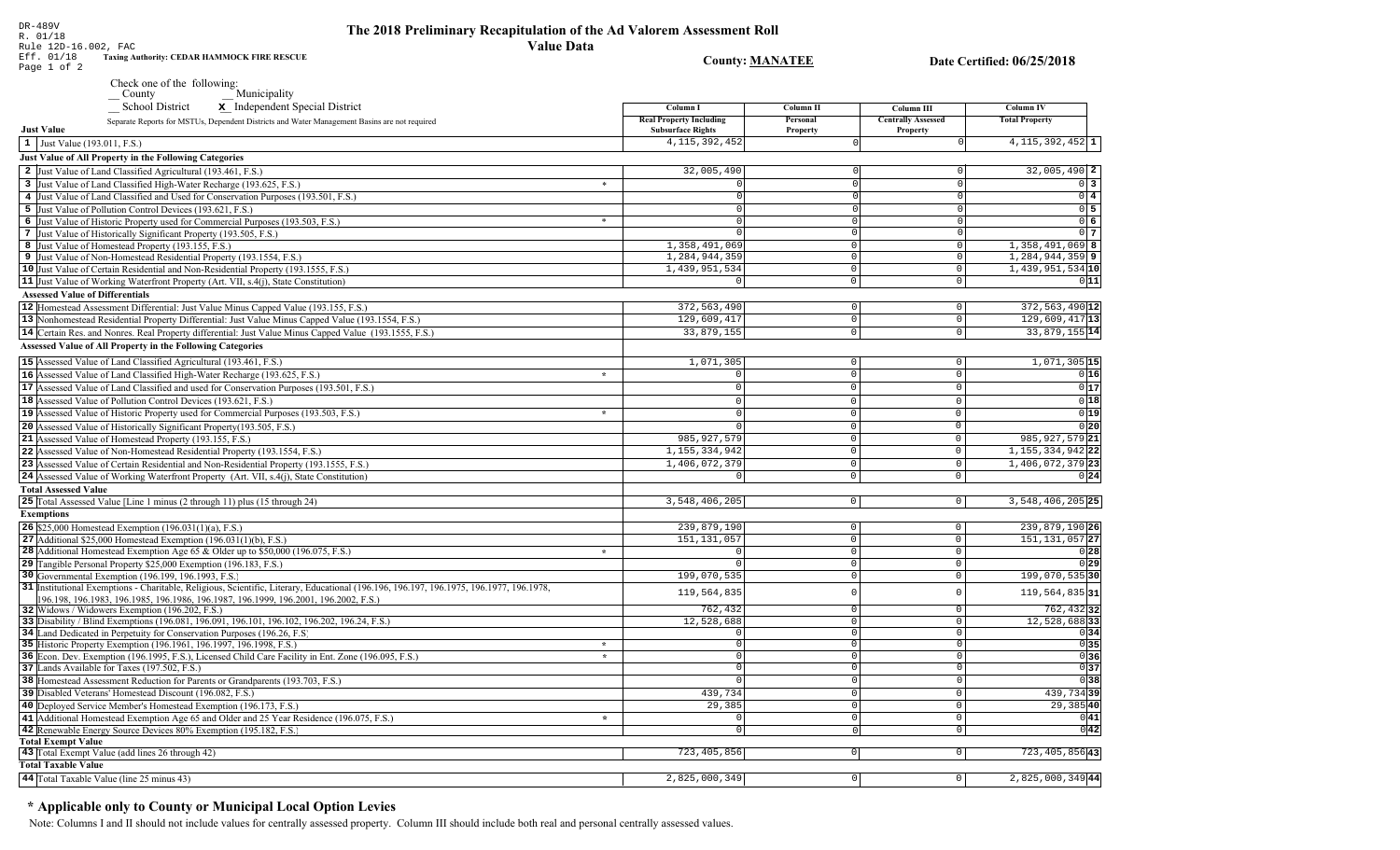County: MANATEE

Date Certified: 06/25/2018

## Taxing Authority: CEDAR HAMMOCK FIRE RESCUE

## **Additions/Deletions**

|                                                                                      | Just Value        | <b>Taxable Value</b> |
|--------------------------------------------------------------------------------------|-------------------|----------------------|
| 1 New Construction                                                                   | 23,517,528        | 22,092,318           |
| 2 Additions                                                                          | 2,339,004         | 1,237,492            |
| Annexations                                                                          |                   |                      |
| 4 Deletions                                                                          | 2,690,578         | 2,690,578            |
| 5 Rehabilitative Improvements Increasing Assessed Value by at Least 100%             |                   |                      |
| 6 Total TPP Taxable Value in Excess of 115% of Previous Year Total TPP Taxable Value |                   |                      |
| 7 Net New Value $(1 + 2 + 3 - 4 + 5 + 6 = 7)$                                        | 23, 165, 954      | 20,639,232           |
| lected Just Values                                                                   | <b>Just Value</b> |                      |

## **Selected Just Values**

|    | It Value of Subsurface Rights (this amount included in Line 1<br>193.481. F.S.<br>Page One)<br>Column<br>IJust | $\cap$ $\cap$ $\cap$ |
|----|----------------------------------------------------------------------------------------------------------------|----------------------|
|    | t Value of Centrally Assessed Railroad Property Value<br><b>Just</b>                                           |                      |
| 10 | I Value of Centrally Assessed Private Car Line Property<br>Value<br>- IJust                                    |                      |

Note: Sum of items 9 and 10 should equal centrally assessed just value on page 1, line 1, column III.

### Homestead Portability

| - -<br>. . | rentia.<br>. ) 1 t<br>71 n s<br>$v_{\rm 31}$<br>япч<br>me<br> |  |
|------------|---------------------------------------------------------------|--|
| - 4        | 11.<br>entiai<br>-10me،<br>                                   |  |

|                                  | $C$ olumn.    | ``olumn .                |  |
|----------------------------------|---------------|--------------------------|--|
|                                  | Real Property | <b>Personal Property</b> |  |
| <b>Total Parcels or Accounts</b> | Parcels       | Accounts                 |  |
| 13 Total Parcels or Accounts     | 23,762        |                          |  |

### Property with Reduced Assessed Value

| 14 Land Classified Agricultural (193.461, F.S.)                                                 |       |  |
|-------------------------------------------------------------------------------------------------|-------|--|
| 15 Land Classified High-Water Recharge (193.625, F.S.)                                          |       |  |
| 16 Land Classified and Used for Conservation Purposes (193.501, F.S.)                           |       |  |
| 17 Pollution Control Devices (193.621, F.S.)                                                    |       |  |
| 18 Historic Property used for Commercial Purposes (193.503, F.S.) *                             |       |  |
| 19 Historically Significant Property (193.505, F.S.)                                            |       |  |
| <b>20</b> Homestead Property; Parcels with Capped Value (193.155, F.S.)                         | 9,036 |  |
| 21 Non-Homestead Residential Property; Parcels with Capped Value (193.1554, F.S.)               | 7,483 |  |
| 22 Certain Residential and Non-Residential Property; Parcels with Capped Value (193.1555, F.S.) | 314   |  |
| 23 Working Waterfront Property (Art. VII, s.4(j), State Constitution)                           |       |  |
|                                                                                                 |       |  |

## Other Reductions in Assessed Value

| Lands Available for Taxes (197.502, F.S.)<br>24             |    |  |
|-------------------------------------------------------------|----|--|
| 25<br>Figure 193.703, F.S.                                  |    |  |
| 26<br>Disabled Veterans' Homestead Discount (196.082, F.S.) | ᅩᄼ |  |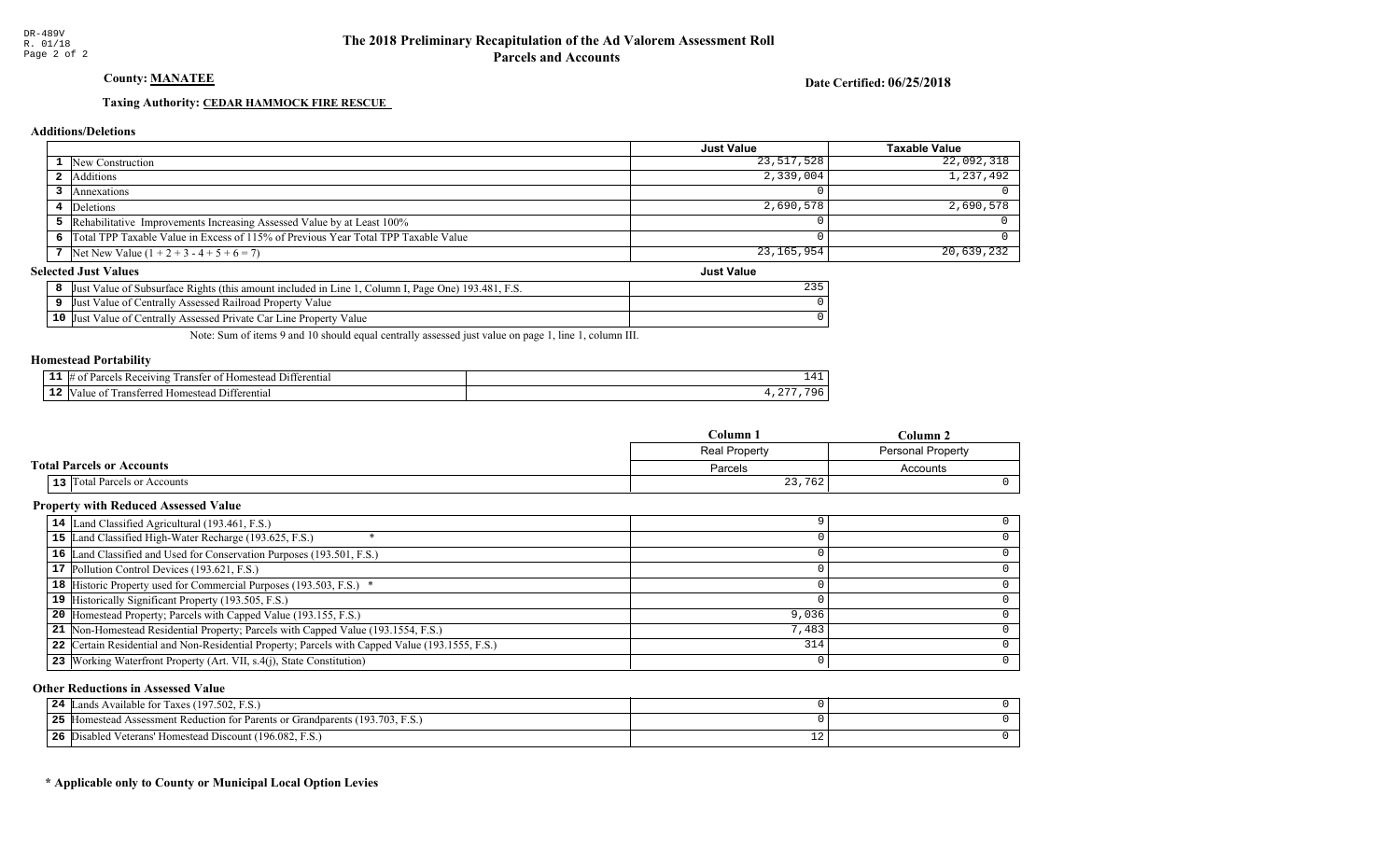**County: MANATEE** 

Date Certified: 06/25/2018

Rule 12D-16.002, FAC Eff. 01/18<br>Page 1 of 2 Taxing Authority: SOUTHERN MAN FIRE RESCUE

DR-489V<br>R. 01/18

School District

| School District $\mathbf x$ Independent Special District                                                                                                                                                                  | Column I                                                   | <b>Column II</b>     | Column III                            | <b>Column IV</b>                          |
|---------------------------------------------------------------------------------------------------------------------------------------------------------------------------------------------------------------------------|------------------------------------------------------------|----------------------|---------------------------------------|-------------------------------------------|
| Separate Reports for MSTUs, Dependent Districts and Water Management Basins are not required<br><b>Just Value</b>                                                                                                         | <b>Real Property Including</b><br><b>Subsurface Rights</b> | Personal<br>Property | <b>Centrally Assessed</b><br>Property | <b>Total Property</b>                     |
| 1 Just Value (193.011, F.S.)                                                                                                                                                                                              | 6,601,530,552                                              | $\Omega$             |                                       | $6,601,530,552$ 1                         |
| Just Value of All Property in the Following Categories                                                                                                                                                                    |                                                            |                      |                                       |                                           |
| 2 Just Value of Land Classified Agricultural (193.461, F.S.)                                                                                                                                                              | 25, 472, 223                                               |                      | $\Omega$                              | $25,472,223$ 2                            |
|                                                                                                                                                                                                                           | $\ast$                                                     | $\cap$               | $\Omega$                              |                                           |
| 3 Just Value of Land Classified High-Water Recharge (193.625, F.S.)                                                                                                                                                       | $\mathbf 0$                                                |                      | $\overline{0}$                        | $0 \mid 3$<br>$0$ 4                       |
| 4 Just Value of Land Classified and Used for Conservation Purposes (193.501, F.S.)                                                                                                                                        |                                                            |                      |                                       | $0\overline{5}$                           |
| 5 Just Value of Pollution Control Devices (193.621, F.S.)                                                                                                                                                                 | $\Omega$<br>$\ast$                                         | $\cap$               | $\mathbb O$<br>$\overline{0}$         |                                           |
| 6 Just Value of Historic Property used for Commercial Purposes (193.503, F.S.)                                                                                                                                            | $\Omega$                                                   |                      |                                       | 06                                        |
| 7 Just Value of Historically Significant Property (193.505, F.S.)                                                                                                                                                         | $\Omega$                                                   | $\Omega$             | $\mathsf 0$                           | $0\vert 7$                                |
| 8 Just Value of Homestead Property (193.155, F.S.)                                                                                                                                                                        | 3, 242, 441, 422                                           | $\Omega$             | $\overline{0}$                        | $3, 242, 441, 422$ 8<br>$1,682,534,600$ 9 |
| 9 Just Value of Non-Homestead Residential Property (193.1554, F.S.)                                                                                                                                                       | 1,682,534,600                                              | 0                    | $\mathbb O$                           |                                           |
| 10 Just Value of Certain Residential and Non-Residential Property (193.1555, F.S.)                                                                                                                                        | 1,651,082,307                                              | $\Omega$             | $\mathbf 0$                           | 1,651,082,307 10                          |
| <b>11</b> Just Value of Working Waterfront Property (Art. VII, s.4(j), State Constitution)                                                                                                                                | $\Omega$                                                   | $\mathbf 0$          | $\mathsf 0$                           | 0 11                                      |
| <b>Assessed Value of Differentials</b>                                                                                                                                                                                    |                                                            |                      |                                       |                                           |
| 12 Homestead Assessment Differential: Just Value Minus Capped Value (193.155, F.S.)                                                                                                                                       | 668,984,226                                                | - 0 l                | $\circ$                               | 668,984,226 12                            |
| 13 Nonhomestead Residential Property Differential: Just Value Minus Capped Value (193.1554, F.S.)                                                                                                                         | 98, 469, 193                                               | -o l                 | $\circ$                               | 98, 469, 193 13                           |
| 14 Certain Res. and Nonres. Real Property differential: Just Value Minus Capped Value (193.1555, F.S.)                                                                                                                    | 43,002,966                                                 | $\circ$              | $\circ$                               | 43,002,966 14                             |
| Assessed Value of All Property in the Following Categories                                                                                                                                                                |                                                            |                      |                                       |                                           |
| 15 Assessed Value of Land Classified Agricultural (193.461, F.S.)                                                                                                                                                         | 582,143                                                    | $\circ$              | $\mathbf 0$                           | 582, 143 15                               |
| 16 Assessed Value of Land Classified High-Water Recharge (193.625, F.S.)                                                                                                                                                  | $\Omega$<br>$\star$                                        | $\circ$              | $\mathbb O$                           | 0 16                                      |
| 17 Assessed Value of Land Classified and used for Conservation Purposes (193.501, F.S.)                                                                                                                                   | $\Omega$                                                   | $\Omega$             | $\mathbf 0$                           | 0 17                                      |
|                                                                                                                                                                                                                           |                                                            |                      |                                       |                                           |
| <b>18</b> Assessed Value of Pollution Control Devices (193.621, F.S.)                                                                                                                                                     | $\Omega$                                                   | $\mathbf 0$          | $\mathbb O$                           | 0 18                                      |
| 19 Assessed Value of Historic Property used for Commercial Purposes (193.503, F.S.)                                                                                                                                       | $\Omega$<br>$\star$                                        | $\Omega$             | $\mathbf{0}$                          | 0 19                                      |
| 20 Assessed Value of Historically Significant Property (193.505, F.S.)                                                                                                                                                    | $\Omega$                                                   | $\Omega$             | $\overline{0}$                        | 0 20                                      |
| 21 Assessed Value of Homestead Property (193.155, F.S.)                                                                                                                                                                   | 2,573,457,196                                              | $\circ$              | $\overline{0}$                        | 2,573,457,196 21                          |
| 22 Assessed Value of Non-Homestead Residential Property (193.1554, F.S.)                                                                                                                                                  | 1,584,065,407                                              | $\Omega$             | $\mathsf{O}$                          | $1,584,065,407$ 22                        |
| 23 Assessed Value of Certain Residential and Non-Residential Property (193.1555, F.S.)                                                                                                                                    | 1,608,079,341                                              | $\mathbf 0$          | $\overline{0}$                        | 1,608,079,341 23                          |
| 24 Assessed Value of Working Waterfront Property (Art. VII, s.4(j), State Constitution)                                                                                                                                   | $\Omega$                                                   | $\circ$              | $\mathbf 0$                           | 0 24                                      |
| <b>Total Assessed Value</b>                                                                                                                                                                                               |                                                            |                      |                                       |                                           |
| 25 Total Assessed Value [Line 1 minus (2 through 11) plus (15 through 24)                                                                                                                                                 | 5,766,184,087                                              | 0                    | $\mathbf 0$                           | $5,766,184,087$  25                       |
| <b>Exemptions</b>                                                                                                                                                                                                         |                                                            |                      |                                       |                                           |
| <b>26</b> \$25,000 Homestead Exemption $(196.031(1)(a), F.S.)$                                                                                                                                                            | 383, 239, 355                                              | $\mathbf 0$          | $\mathsf 0$                           | 383, 239, 355 26                          |
| 27 Additional \$25,000 Homestead Exemption $(196.031(1)(b), F.S.)$                                                                                                                                                        | 324,606,356                                                | $\circ$              | $\mathsf{O}\xspace$                   | 324,606,356 27                            |
| 28 Additional Homestead Exemption Age 65 & Older up to \$50,000 (196.075, F.S.)                                                                                                                                           | $\star$<br>$\Omega$                                        | $\circ$              | $\mathbf 0$                           | 0 28                                      |
| 29 Tangible Personal Property \$25,000 Exemption (196.183, F.S.)                                                                                                                                                          | $\Omega$                                                   | $\circ$              | $\mathbf 0$                           | 0 29                                      |
| 30 Governmental Exemption (196.199, 196.1993, F.S.)                                                                                                                                                                       | 146, 272, 363                                              | $\circ$              | $\mathsf{O}\xspace$                   | 146, 272, 363 30                          |
| 31 Institutional Exemptions - Charitable, Religious, Scientific, Literary, Educational (196.196.197.196.1975, 196.1977, 196.1978,<br>196.198, 196.1983, 196.1985, 196.1986, 196.1987, 196.1999, 196.2001, 196.2002, F.S.) | 96,087,461                                                 | $\cap$               | $\overline{0}$                        | $96,087,461$ 31                           |
| 32 Widows / Widowers Exemption (196.202, F.S.)                                                                                                                                                                            | 1,038,976                                                  | $\Omega$             | $\overline{0}$                        | 1,038,97632                               |
| 33 Disability / Blind Exemptions (196.081, 196.091, 196.101, 196.102, 196.202, 196.24, F.S.)                                                                                                                              | 26, 161, 418                                               | 0                    | $\mathsf{O}\xspace$                   | 26, 161, 418 33                           |
| 34 Land Dedicated in Perpetuity for Conservation Purposes (196.26, F.S.                                                                                                                                                   |                                                            | $\cap$               | $\overline{0}$                        | 0 34                                      |
| 35 Historic Property Exemption (196.1961, 196.1997, 196.1998, F.S.)                                                                                                                                                       | $\circ$<br>$\star$                                         | $\circ$              | $\mathbb O$                           | 0 35                                      |
| 36 Econ. Dev. Exemption (196.1995, F.S.), Licensed Child Care Facility in Ent. Zone (196.095, F.S.)                                                                                                                       | $\star$<br>$\Omega$                                        | $\Omega$             | $\mathsf{O}\xspace$                   | 0 36                                      |
| 37 Lands Available for Taxes (197.502, F.S.)                                                                                                                                                                              | 7.346                                                      | $\Omega$             | $\mathbf{0}$                          | $7,346$ 37                                |
| 38 Homestead Assessment Reduction for Parents or Grandparents (193.703, F.S.)                                                                                                                                             | 60, 554                                                    | $\Omega$             | $\mathsf{O}\xspace$                   | $60, 554$ 38                              |
| 39 Disabled Veterans' Homestead Discount (196.082, F.S.)                                                                                                                                                                  | 2,366,662                                                  | $\Omega$             | $\mathsf 0$                           | 2,366,66239                               |
| 40 Deployed Service Member's Homestead Exemption (196.173, F.S.)                                                                                                                                                          |                                                            | $\Omega$             | $\overline{0}$                        | 0 40                                      |
| 41 Additional Homestead Exemption Age 65 and Older and 25 Year Residence (196.075, F.S.)                                                                                                                                  | $\Omega$<br>$\star$                                        | - 0 l                | $\overline{0}$                        | 0 41                                      |
| 42 Renewable Energy Source Devices 80% Exemption (195.182, F.S.)                                                                                                                                                          | $\Omega$                                                   | 0                    | $\mathbf 0$                           | 0 42                                      |
| <b>Total Exempt Value</b>                                                                                                                                                                                                 |                                                            |                      |                                       |                                           |
| 43 Total Exempt Value (add lines 26 through 42)                                                                                                                                                                           | 979,840,491                                                | $\circ$              | $\overline{0}$                        | 979,840,49143                             |
| <b>Total Taxable Value</b>                                                                                                                                                                                                |                                                            |                      |                                       |                                           |
| 44 Total Taxable Value (line 25 minus 43)                                                                                                                                                                                 | 4,786,343,596                                              | 0                    | $\circ$                               | 4,786,343,596 44                          |

# \* Applicable only to County or Municipal Local Option Levies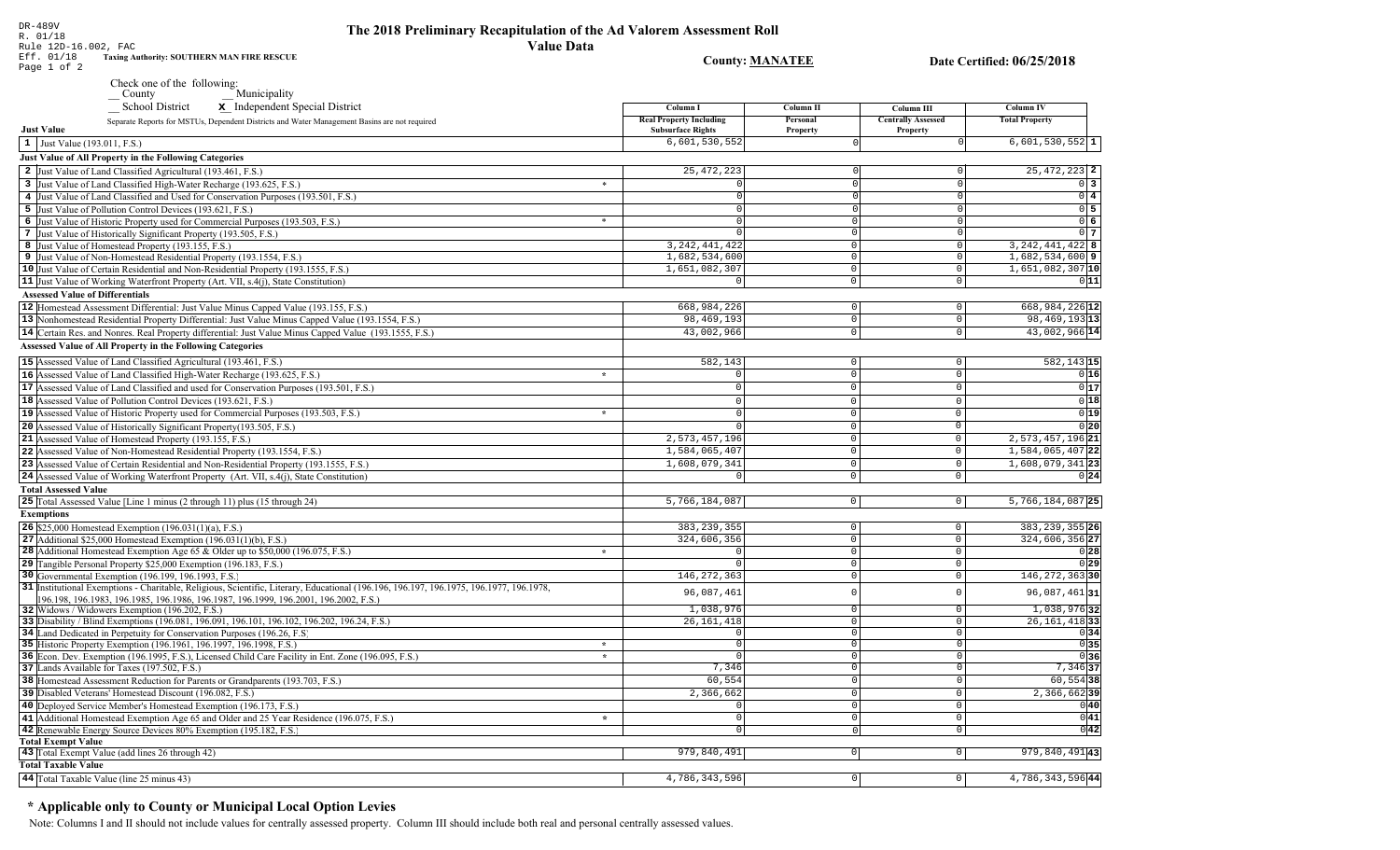## County: MANATEE

### Date Certified: 06/25/2018

## Taxing Authority: SOUTHERN MAN FIRE RESCUE

## **Additions/Deletions**

|                                                                                      | <b>Just Value</b> | Taxable Value |
|--------------------------------------------------------------------------------------|-------------------|---------------|
| 1 New Construction                                                                   | 72,326,673        | 63,987,359    |
| 2 Additions                                                                          | 1,808,101         | 1,558,005     |
| Annexations                                                                          |                   |               |
| Deletions                                                                            | 801,795           | 801,795       |
| 5 Rehabilitative Improvements Increasing Assessed Value by at Least 100%             |                   |               |
| 6 Total TPP Taxable Value in Excess of 115% of Previous Year Total TPP Taxable Value |                   |               |
| 7 Net New Value $(1 + 2 + 3 - 4 + 5 + 6 = 7)$                                        | 73,332,979        | 64,743,569    |
| lected Just Values<br><b>Just Value</b>                                              |                   |               |

### **Selected Just Values**

| Just Value of Subsurface Rights (this amount included in Line 1, Column I, Page One) 193.481, F.S. |  |
|----------------------------------------------------------------------------------------------------|--|
| Just Value of Centrally Assessed Railroad Property Value                                           |  |
| <b>10</b> Just Value of Centrally Assessed Private Car Line Property Value                         |  |

Note: Sum of items 9 and 10 should equal centrally assessed just value on page 1, line 1, column III.

### Homestead Portability

| - -<br>. . | *terentia.<br>71 n o<br>япет<br>иπ |                |
|------------|------------------------------------|----------------|
| - 4        | entia.<br>-111<br>ш                | <b>__</b><br>- |

|                                  | Column-              | 'Jolumn'.                |  |
|----------------------------------|----------------------|--------------------------|--|
|                                  | <b>Real Property</b> | <b>Personal Property</b> |  |
| <b>Total Parcels or Accounts</b> | Parcels              | Accounts                 |  |
| 13 Total Parcels or Accounts     | 31,272               |                          |  |

### Property with Reduced Assessed Value

| 14 Land Classified Agricultural (193.461, F.S.)                                   |                                                                                                 | 58     |  |
|-----------------------------------------------------------------------------------|-------------------------------------------------------------------------------------------------|--------|--|
| 15 Land Classified High-Water Recharge (193.625, F.S.)                            |                                                                                                 |        |  |
| 16 Land Classified and Used for Conservation Purposes (193.501, F.S.)             |                                                                                                 |        |  |
| 17 Pollution Control Devices (193.621, F.S.)                                      |                                                                                                 |        |  |
| 18 Historic Property used for Commercial Purposes (193.503, F.S.) *               |                                                                                                 |        |  |
| 19 Historically Significant Property (193.505, F.S.)                              |                                                                                                 |        |  |
| <b>20</b> Homestead Property; Parcels with Capped Value (193.155, F.S.)           |                                                                                                 | 14,013 |  |
| 21 Non-Homestead Residential Property; Parcels with Capped Value (193.1554, F.S.) |                                                                                                 | 4,766  |  |
|                                                                                   | 22 Certain Residential and Non-Residential Property; Parcels with Capped Value (193.1555, F.S.) | 572    |  |
| 23 Working Waterfront Property (Art. VII, s.4(j), State Constitution)             |                                                                                                 |        |  |
|                                                                                   |                                                                                                 |        |  |

### Other Reductions in Assessed Value

| 24 | Lands Available for Taxes (197.502, F.S.)                                     |  |
|----|-------------------------------------------------------------------------------|--|
|    | 25 Homestead Assessment Reduction for Parents or Grandparents (193.703, F.S.) |  |
|    | 26 Disabled Veterans' Homestead Discount (196.082, F.S.)                      |  |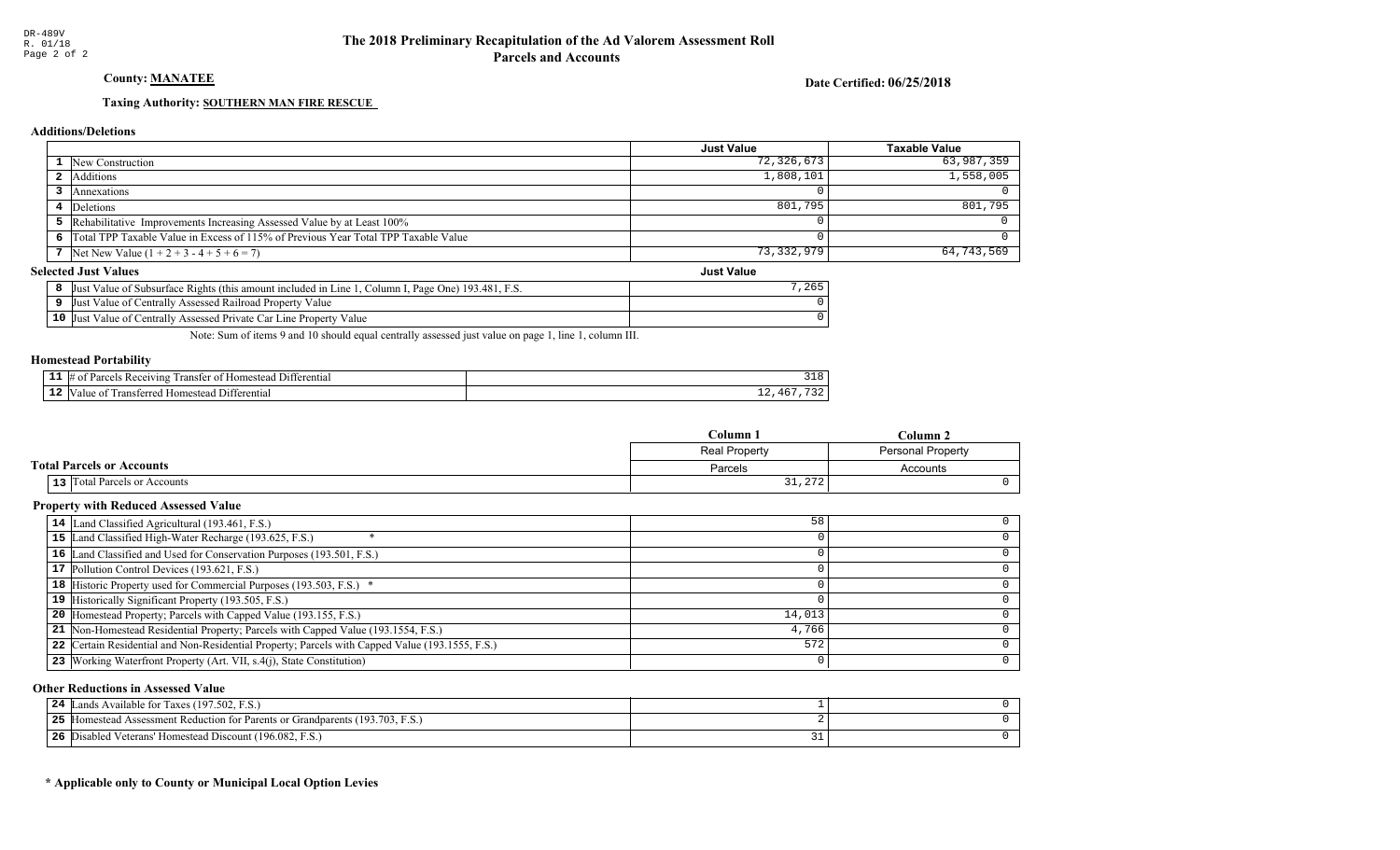County: **MANATEE** 

Date Certified: 06/25/2018

DR-489V R. 01/18 Rule 12D-16.002, FAC Eff. 01/18 Page 1 of 2 Taxing Authority: EAST MANATEE FIRE RESCUE

Check one of the following:

County<br>
School District<br> **x** Independent Speci

|                             | School District<br>x Independent Special District                                                                                                                                                                          |         | Column I                                                   | Column II            | Column III                            | Column IV                     |
|-----------------------------|----------------------------------------------------------------------------------------------------------------------------------------------------------------------------------------------------------------------------|---------|------------------------------------------------------------|----------------------|---------------------------------------|-------------------------------|
| <b>Just Value</b>           | Separate Reports for MSTUs, Dependent Districts and Water Management Basins are not required                                                                                                                               |         | <b>Real Property Including</b><br><b>Subsurface Rights</b> | Personal<br>Property | <b>Centrally Assessed</b><br>Property | <b>Total Property</b>         |
|                             | 1 Just Value (193.011, F.S.)                                                                                                                                                                                               |         | 11,822,778,329                                             |                      |                                       | $11,822,778,329$ 1            |
|                             | Just Value of All Property in the Following Categories                                                                                                                                                                     |         |                                                            |                      |                                       |                               |
|                             | 2 Just Value of Land Classified Agricultural (193.461, F.S.)                                                                                                                                                               |         | 174,758,754                                                |                      |                                       | $174, 758, 754$ 2             |
|                             | 3 Just Value of Land Classified High-Water Recharge (193.625, F.S.)                                                                                                                                                        | $\ast$  |                                                            | $\cap$               |                                       | $0\overline{3}$               |
|                             | 4 Just Value of Land Classified and Used for Conservation Purposes (193.501, F.S.)                                                                                                                                         |         | $\Omega$                                                   | $\Omega$             |                                       | $0$ 4                         |
|                             | 5 Just Value of Pollution Control Devices (193.621, F.S.)                                                                                                                                                                  |         | $\Omega$                                                   | $\Omega$             |                                       | $0\overline{5}$               |
|                             | 6 Just Value of Historic Property used for Commercial Purposes (193.503, F.S.)                                                                                                                                             | $\ast$  | $\Omega$                                                   | $\Omega$             | $\cap$                                | 06                            |
|                             | 7 Just Value of Historically Significant Property (193.505, F.S.)                                                                                                                                                          |         | $\Omega$                                                   | $\Omega$             | $\Omega$                              | $\overline{0}$   7            |
|                             | 8 Just Value of Homestead Property (193.155, F.S.)                                                                                                                                                                         |         | 6,771,748,278                                              | $\Omega$             | $\Omega$                              | 6, 771, 748, 278 8            |
|                             | 9 Just Value of Non-Homestead Residential Property (193.1554, F.S.)                                                                                                                                                        |         | 3,157,066,322                                              | 0                    | $\overline{0}$                        | $3,157,066,322$ 9             |
|                             | 10 Just Value of Certain Residential and Non-Residential Property (193.1555, F.S.)                                                                                                                                         |         | 1,719,204,975                                              | 0                    | $\mathbb O$                           | 1,719,204,975 10              |
|                             | 11 Just Value of Working Waterfront Property (Art. VII, s.4(j), State Constitution)                                                                                                                                        |         | $\Omega$                                                   | $\mathbf 0$          | $\mathbf 0$                           | 0 11                          |
|                             | <b>Assessed Value of Differentials</b>                                                                                                                                                                                     |         |                                                            |                      |                                       |                               |
|                             | 12 Homestead Assessment Differential: Just Value Minus Capped Value (193.155, F.S.)                                                                                                                                        |         | 1,052,369,514                                              | 0                    | $\,0\,$                               | $1,052,369,514$ <sup>12</sup> |
|                             | 13 Nonhomestead Residential Property Differential: Just Value Minus Capped Value (193.1554, F.S.)                                                                                                                          |         | 67, 344, 390                                               | 0                    | $\overline{0}$                        | $67, 344, 390$ 13             |
|                             | 14 Certain Res. and Nonres. Real Property differential: Just Value Minus Capped Value (193.1555, F.S.)                                                                                                                     |         | 44,109,127                                                 | 0                    | $\mathbb O$                           | 44, 109, 127 14               |
|                             | <b>Assessed Value of All Property in the Following Categories</b>                                                                                                                                                          |         |                                                            |                      |                                       |                               |
|                             |                                                                                                                                                                                                                            |         |                                                            |                      |                                       |                               |
|                             | 15 Assessed Value of Land Classified Agricultural (193.461, F.S.)                                                                                                                                                          |         | 8,941,364                                                  | 0                    | $\overline{0}$                        | 8,941,364 15                  |
|                             | 16 Assessed Value of Land Classified High-Water Recharge (193.625, F.S.)                                                                                                                                                   | $\star$ | $\Omega$                                                   | $\Omega$             | $\Omega$                              | 016                           |
|                             | 17 Assessed Value of Land Classified and used for Conservation Purposes (193.501, F.S.)                                                                                                                                    |         | 0                                                          | $\mathbf{0}$         | $\mathbb O$                           | 0 17                          |
|                             | 18 Assessed Value of Pollution Control Devices (193.621, F.S.)                                                                                                                                                             |         | $\overline{0}$                                             | $\mathbf{0}$         | $\Omega$                              | $\overline{0 18}$             |
|                             | 19 Assessed Value of Historic Property used for Commercial Purposes (193.503, F.S.)                                                                                                                                        | $\star$ | $\mathbf 0$                                                | $\Omega$             | $\Omega$                              | 0 19                          |
|                             | 20 Assessed Value of Historically Significant Property (193.505, F.S.)                                                                                                                                                     |         | $\Omega$                                                   | $\Omega$             | $\overline{0}$                        | 0 20                          |
|                             | 21 Assessed Value of Homestead Property (193.155, F.S.)                                                                                                                                                                    |         | 5,719,378,764                                              | $\Omega$             | $\mathbf 0$                           | 5, 719, 378, 764 21           |
|                             | 22 Assessed Value of Non-Homestead Residential Property (193.1554, F.S.)                                                                                                                                                   |         | 3,089,721,932                                              | $\mathbb O$          | $\mathbb O$                           | 3,089,721,932 22              |
|                             | 23 Assessed Value of Certain Residential and Non-Residential Property (193.1555, F.S.)                                                                                                                                     |         | 1,675,095,848                                              | $\Omega$             | $\mathbb O$                           | 1,675,095,848 23              |
|                             | 24 Assessed Value of Working Waterfront Property (Art. VII, s.4(j), State Constitution)                                                                                                                                    |         |                                                            | $\circ$              | $\mathsf 0$                           | 0 24                          |
| <b>Total Assessed Value</b> |                                                                                                                                                                                                                            |         |                                                            |                      |                                       |                               |
|                             | 25 Total Assessed Value [Line 1 minus (2 through 11) plus (15 through 24)                                                                                                                                                  |         | 10,493,137,908                                             | 0                    | 0                                     | 10, 493, 137, 908 25          |
| <b>Exemptions</b>           |                                                                                                                                                                                                                            |         |                                                            |                      |                                       |                               |
|                             | 26 \$25,000 Homestead Exemption (196.031(1)(a), F.S.)                                                                                                                                                                      |         | 499, 551, 831                                              | $\mathbf{0}$         | $\mathsf 0$                           | 499, 551, 831 26              |
|                             | 27 Additional $$25,000$ Homestead Exemption (196.031(1)(b), F.S.)                                                                                                                                                          |         | 492, 562, 951                                              | $\overline{0}$       | $\overline{0}$                        | 492, 562, 951 27              |
|                             | 28 Additional Homestead Exemption Age 65 & Older up to \$50,000 (196.075, F.S.)                                                                                                                                            | $\star$ | $\Omega$                                                   | $\mathbf 0$          | $\mathsf 0$                           | 0 28                          |
|                             | 29 Tangible Personal Property \$25,000 Exemption (196.183, F.S.)                                                                                                                                                           |         | $\Omega$                                                   | $\Omega$             | $\mathsf 0$                           | 0 29                          |
|                             | 30 Governmental Exemption (196.199, 196.1993, F.S.)                                                                                                                                                                        |         | 188,700,279                                                | $\Omega$             | $\mathsf 0$                           | 188,700,279 30                |
|                             | 31 Institutional Exemptions - Charitable, Religious, Scientific, Literary, Educational (196.196.197, 196.1975, 196.1977, 196.1978,<br>196.198, 196.1983, 196.1985, 196.1986, 196.1987, 196.1999, 196.2001, 196.2002, F.S.) |         | 155, 305, 055                                              |                      | $\Omega$                              | $155, 305, 055$  31           |
|                             | 32 Widows / Widowers Exemption (196.202, F.S.)                                                                                                                                                                             |         | 758,500                                                    | $\Omega$             | $\mathbb O$                           | 758,500 32                    |
|                             | 33 Disability / Blind Exemptions (196.081, 196.091, 196.101, 196.102, 196.202, 196.24, F.S.)                                                                                                                               |         | 59, 257, 767                                               | $\Omega$             | $\mathbb O$                           | 59, 257, 767 33               |
|                             | 34 Land Dedicated in Perpetuity for Conservation Purposes (196.26, F.S.)                                                                                                                                                   |         | $\Omega$                                                   | $\Omega$             | $\mathbf 0$                           | 0 34                          |
|                             | 35 Historic Property Exemption (196.1961, 196.1997, 196.1998, F.S.)                                                                                                                                                        | $\star$ | $\Omega$                                                   | $\Omega$             | $\mathsf 0$                           | 0 35                          |
|                             | 36 Econ. Dev. Exemption (196.1995, F.S.), Licensed Child Care Facility in Ent. Zone (196.095, F.S.)                                                                                                                        | $\star$ | $\Omega$                                                   | $\Omega$             | $\mathbb O$                           | 0 36                          |
|                             | 37 Lands Available for Taxes (197.502, F.S.)                                                                                                                                                                               |         | $\Omega$                                                   | $\Omega$             | $\Omega$                              | 0 37                          |
|                             | 38 Homestead Assessment Reduction for Parents or Grandparents (193.703, F.S.)                                                                                                                                              |         | 304,063                                                    | $\Omega$             | $\overline{0}$                        | $304,063$ 38                  |
|                             | 39 Disabled Veterans' Homestead Discount (196.082, F.S.)                                                                                                                                                                   |         | 8,662,287                                                  | $\Omega$             | $\mathsf 0$                           | $8,662,287$ 39                |
|                             | 40 Deployed Service Member's Homestead Exemption (196.173, F.S.)                                                                                                                                                           |         | 30,090                                                     | $\Omega$             | $\mathsf 0$                           | 30,090 40                     |
|                             | 41 Additional Homestead Exemption Age 65 and Older and 25 Year Residence (196.075, F.S.)                                                                                                                                   | $\star$ | $\Omega$                                                   | $\Omega$             | $\mathsf 0$                           | 0 41                          |
|                             | 42 Renewable Energy Source Devices 80% Exemption (195.182, F.S.)                                                                                                                                                           |         | $\overline{0}$                                             | $\Omega$             | $\overline{o}$                        | $0\overline{42}$              |
| <b>Total Exempt Value</b>   |                                                                                                                                                                                                                            |         |                                                            |                      |                                       |                               |
|                             | 43 Total Exempt Value (add lines 26 through 42)                                                                                                                                                                            |         | 1,405,132,823                                              | $\circ$              | $\circ$                               | 1,405,132,82343               |
| <b>Total Taxable Value</b>  |                                                                                                                                                                                                                            |         |                                                            |                      |                                       |                               |
|                             | 44 Total Taxable Value (line 25 minus 43)                                                                                                                                                                                  |         | 9,088,005,085                                              | $\Omega$             | $\mathsf{O}\xspace$                   | 9,088,005,085 44              |

## \* Applicable only to County or Municipal Local Option Levies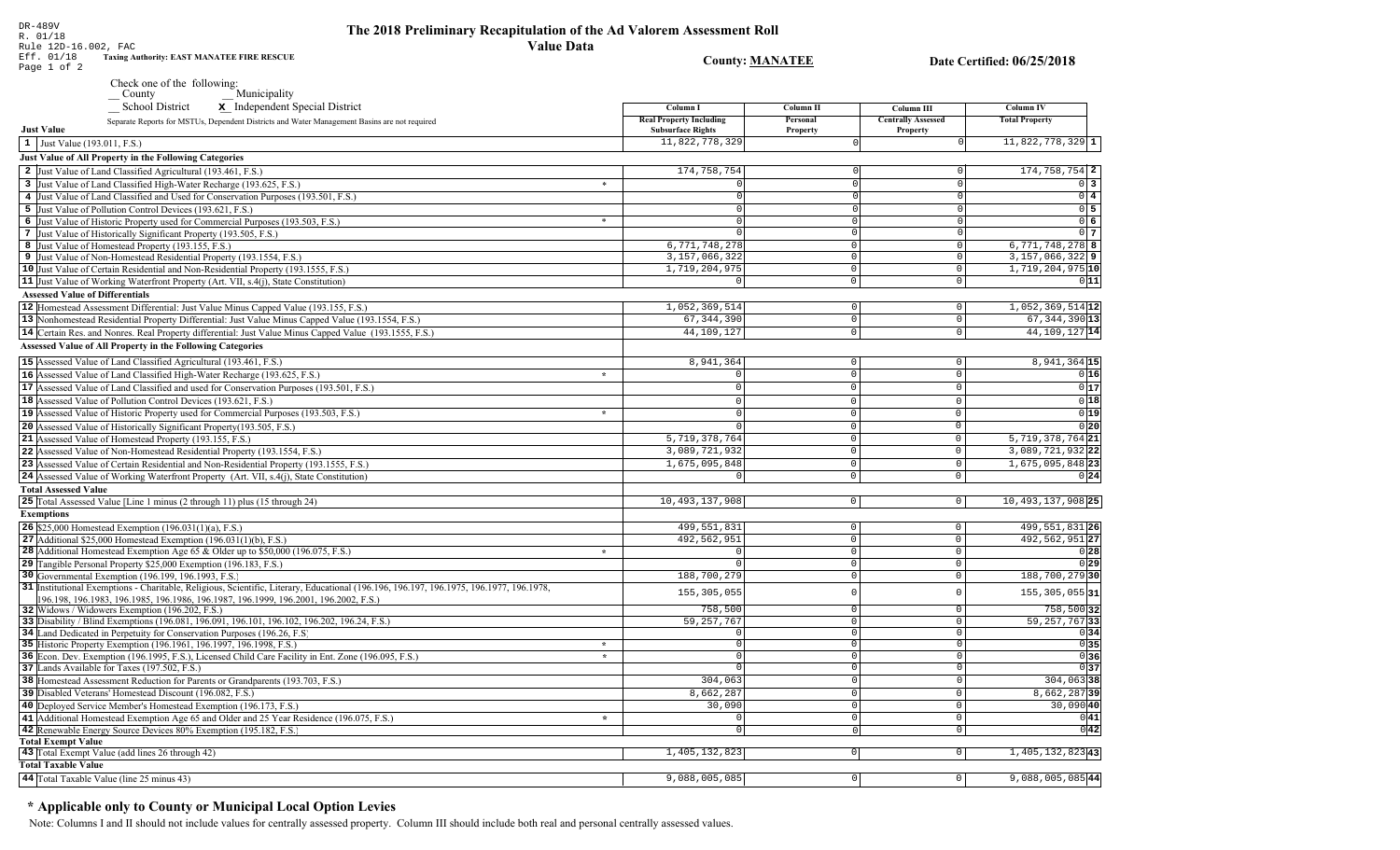## County: MANATEE

### Date Certified: 06/25/2018

Just Value

## Taxing Authority: **EAST MANATEE FIRE RESCUE**

## **Additions/Deletions**

| 548,611,379 |
|-------------|
| 5, 204, 175 |
|             |
| 928,945     |
|             |
|             |
| 552,886,609 |
|             |

## **Selected Just Values**

| If Value of Subsurface Rights (this amount included in Line 1<br>Page One) $193.481$ , F.S.<br>Column I<br> Just |  |
|------------------------------------------------------------------------------------------------------------------|--|
| t Value of Centrally Assessed Railroad Property Value<br>Just.                                                   |  |
| $10$ Just<br>t Value of Centrally Assessed Private Car Line Property Value                                       |  |

Note: Sum of items 9 and 10 should equal centrally assessed just value on page 1, line 1, column III.

### Homestead Portability

| - -<br>. . | *ferentia<br>71 n o<br>япет<br>иπ |  |
|------------|-----------------------------------|--|
| --         | entia.<br>-111<br>ш               |  |

|                                  | $C$ olumn.<br>``olumn . |                          |
|----------------------------------|-------------------------|--------------------------|
|                                  | Real Property           | <b>Personal Property</b> |
| <b>Total Parcels or Accounts</b> | Parcels                 | Accounts                 |
| 13 Total Parcels or Accounts     | 39,782                  |                          |

### Property with Reduced Assessed Value

| 14 Land Classified Agricultural (193.461, F.S.)                                                 | 286    |  |
|-------------------------------------------------------------------------------------------------|--------|--|
| 15 Land Classified High-Water Recharge (193.625, F.S.)                                          |        |  |
| 16 Land Classified and Used for Conservation Purposes (193.501, F.S.)                           |        |  |
| 17 Pollution Control Devices (193.621, F.S.)                                                    |        |  |
| 18 Historic Property used for Commercial Purposes (193.503, F.S.) *                             |        |  |
| 19 Historically Significant Property (193.505, F.S.)                                            |        |  |
| 20 Homestead Property; Parcels with Capped Value (193.155, F.S.)                                | 16,578 |  |
| 21 Non-Homestead Residential Property; Parcels with Capped Value (193.1554, F.S.)               | 2,263  |  |
| 22 Certain Residential and Non-Residential Property; Parcels with Capped Value (193.1555, F.S.) | 602    |  |
| 23 Working Waterfront Property (Art. VII, s.4(j), State Constitution)                           |        |  |
|                                                                                                 |        |  |

### Other Reductions in Assessed Value

| Lands Available for Taxes (197.502, F.S.)<br>24             |  |
|-------------------------------------------------------------|--|
| 25<br>Figure 193.703, F.S.                                  |  |
| 26<br>Disabled Veterans' Homestead Discount (196.082, F.S.) |  |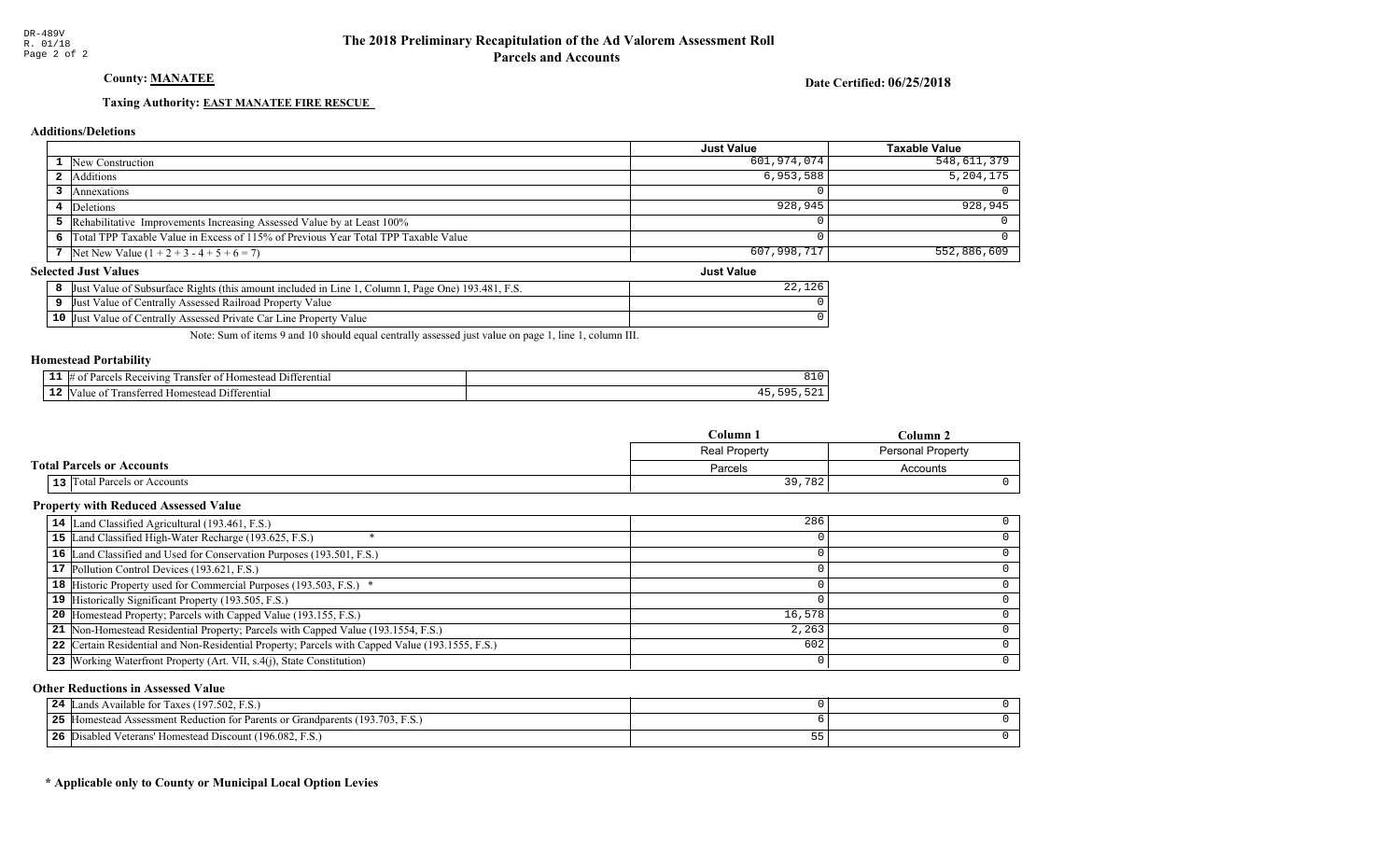## The 2018 Preliminary Recapitulation of the Ad Valorem Assessment Roll **Value Data**

**County: MANATEE** 

Date Certified: 06/25/2018

Rule 12D-16.002, FAC<br>Eff. 01/18 Taxing Aur<br>Page 1 of 2 Taxing Authority: MOSQUITO CONTROL DISTRICT

DR-489V<br>R. 01/18

Check one of the following:<br>  $-\frac{\text{Country}}{\text{School District}}$   $\frac{\text{Municipality}}{\text{x}}$  Independent Special District

| $\mathbf x$ independent special District                                                                                           |         | Column 1                                                   | Column 11            | Column III                            | Column 1V                     |
|------------------------------------------------------------------------------------------------------------------------------------|---------|------------------------------------------------------------|----------------------|---------------------------------------|-------------------------------|
| Separate Reports for MSTUs, Dependent Districts and Water Management Basins are not required<br><b>Just Value</b>                  |         | <b>Real Property Including</b><br><b>Subsurface Rights</b> | Personal<br>Property | <b>Centrally Assessed</b><br>Property | <b>Total Property</b>         |
| 1 Just Value (193.011, F.S.)                                                                                                       |         | 45, 930, 429, 514                                          | 3, 283, 760, 529     | 9,471,191                             | $49, 223, 661, 234$ 1         |
| <b>Just Value of All Property in the Following Categories</b>                                                                      |         |                                                            |                      |                                       |                               |
| 2 Just Value of Land Classified Agricultural (193.461, F.S.)                                                                       |         | 1,061,410,017                                              |                      | $\mathbf 0$                           | $1,061,410,017$ 2             |
| 3 Just Value of Land Classified High-Water Recharge (193.625, F.S.)                                                                | $\ast$  |                                                            |                      | $\Omega$                              | $0\vert 3 \vert$              |
| 4 Just Value of Land Classified and Used for Conservation Purposes (193.501, F.S.)                                                 |         |                                                            |                      | $\Omega$                              | $0\sqrt{4}$                   |
| 5 Just Value of Pollution Control Devices (193.621, F.S.)                                                                          |         | 73,280                                                     | 231,058,800          | $\Omega$                              | $231, 132, 080$ 5             |
| 6 Just Value of Historic Property used for Commercial Purposes (193.503, F.S.)                                                     | $\ast$  |                                                            |                      | $\overline{0}$                        | 0 6                           |
| 7 Just Value of Historically Significant Property (193.505, F.S.)                                                                  |         |                                                            | $\cap$               | $\mathsf 0$                           | $0\vert 7$                    |
| 8 Just Value of Homestead Property (193.155, F.S.)                                                                                 |         | 21,526,846,254                                             | $\Omega$             | $\overline{0}$                        | $21,526,846,254$ 8            |
| 9 Just Value of Non-Homestead Residential Property (193.1554, F.S.)                                                                |         | 14, 382, 528, 080                                          | $\overline{0}$       | $\mathbf 0$                           | $14,382,528,080$ 9            |
| 10 Just Value of Certain Residential and Non-Residential Property (193.1555, F.S.)                                                 |         | 8,959,645,163                                              | $\circ$              | 5,029,816                             | $8,964,674,979$ <sup>10</sup> |
| 11 Just Value of Working Waterfront Property (Art. VII, s.4(j), State Constitution)                                                |         | $\Omega$                                                   | $\Omega$             | $\mathbf 0$                           | 0 11                          |
| <b>Assessed Value of Differentials</b>                                                                                             |         |                                                            |                      |                                       |                               |
| 12 Homestead Assessment Differential: Just Value Minus Capped Value (193.155, F.S.)                                                |         | 4,569,720,130                                              | 0                    | $\mathbf 0$                           | $4,569,720,130$ <sup>12</sup> |
| 13 Nonhomestead Residential Property Differential: Just Value Minus Capped Value (193.1554, F.S.)                                  |         | 656,408,077                                                | 0                    | $\mathbb O$                           | 656,408,077 13                |
|                                                                                                                                    |         | 323, 130, 571                                              | $\circ$              | $\mathbb O$                           | 323, 130, 571 14              |
| 14 Certain Res. and Nonres. Real Property differential: Just Value Minus Capped Value (193.1555, F.S.)                             |         |                                                            |                      |                                       |                               |
| <b>Assessed Value of All Property in the Following Categories</b>                                                                  |         |                                                            |                      |                                       |                               |
| 15 Assessed Value of Land Classified Agricultural (193.461, F.S.)                                                                  |         | 131, 191, 413                                              | $\circ$              | $\mathsf{O}\xspace$                   | 131, 191, 413 15              |
| 16 Assessed Value of Land Classified High-Water Recharge (193.625, F.S.)                                                           | $\star$ | $\Omega$                                                   | $\circ$              | $\overline{0}$                        | 0 16                          |
| 17 Assessed Value of Land Classified and used for Conservation Purposes (193.501, F.S.)                                            |         | $\mathbf 0$                                                | $\circ$              | $\mathbb O$                           | 0 17                          |
| 18 Assessed Value of Pollution Control Devices (193.621, F.S.)                                                                     |         | 73,280                                                     | 10, 318, 387         | $\overline{0}$                        | $10,391,667$ 18               |
| 19 Assessed Value of Historic Property used for Commercial Purposes (193.503, F.S.)                                                | $\star$ | $\Omega$                                                   | $\mathbf 0$          | $\mathbb O$                           | 0 19                          |
| 20 Assessed Value of Historically Significant Property (193.505, F.S.)                                                             |         |                                                            | $\mathbf 0$          | $\overline{0}$                        | 0 20                          |
| 21 Assessed Value of Homestead Property (193.155, F.S.)                                                                            |         | 16, 957, 126, 124                                          | $\mathbf 0$          | $\mathbf 0$                           | 16, 957, 126, 124 21          |
| 22 Assessed Value of Non-Homestead Residential Property (193.1554, F.S.)                                                           |         | 13,726,120,003                                             | $\circ$              | $\overline{0}$                        | 13, 726, 120, 003 22          |
| 23 Assessed Value of Certain Residential and Non-Residential Property (193.1555, F.S.)                                             |         | 8,636,514,592                                              | $\circ$              | 5,029,816                             | 8,641,544,408 23              |
| 24 Assessed Value of Working Waterfront Property (Art. VII, s.4(j), State Constitution)                                            |         |                                                            |                      | 0                                     | 0 24                          |
| <b>Total Assessed Value</b>                                                                                                        |         |                                                            |                      |                                       |                               |
| 25 Total Assessed Value [Line 1 minus (2 through 11) plus (15 through 24)                                                          |         | 39,450,952,132                                             | 3,063,020,116        | 9,471,191                             | 42, 523, 443, 439 25          |
| <b>Exemptions</b>                                                                                                                  |         |                                                            |                      |                                       |                               |
| <b>26</b> \$25,000 Homestead Exemption $(196.031(1)(a), F.S.)$                                                                     |         | 2, 147, 361, 548                                           | 0                    | $\mathbb O$                           | 2, 147, 361, 548 26           |
| 27 Additional \$25,000 Homestead Exemption $(196.031(1)(b), F.S.)$                                                                 |         | 1,863,020,588                                              | $\circ$              | $\mathsf{O}\xspace$                   | 1,863,020,588 27              |
| <b>28</b> Additional Homestead Exemption Age 65 & Older up to \$50,000 (196.075, F.S.)                                             | $\star$ | $\Omega$                                                   | $\circ$              | $\mathsf{O}$                          | 0 28                          |
| 29 Tangible Personal Property \$25,000 Exemption (196.183, F.S.)                                                                   |         | $\Omega$                                                   | 138,986,281          | 1,141,649                             | 140, 127, 930 29              |
| 30 Governmental Exemption (196.199, 196.1993, F.S.)                                                                                |         | 1,198,459,896                                              | 5,364,846            | $\mathbf 0$                           | 1, 203, 824, 742 30           |
| 31 Institutional Exemptions - Charitable, Religious, Scientific, Literary, Educational (196.196.197, 196.1975, 196.1977, 196.1978, |         |                                                            |                      |                                       |                               |
| 196.198, 196.1983, 196.1985, 196.1986, 196.1987, 196.1999, 196.2001, 196.2002, F.S.)                                               |         | 787, 475, 021                                              | 23, 361, 164         | $\mathbf 0$                           | $810, 836, 185$  31           |
| 32 Widows / Widowers Exemption (196.202, F.S.)                                                                                     |         | 5,161,986                                                  | 35,010               | $\mathbb O$                           | $5,196,996$ 32                |
| 33 Disability / Blind Exemptions (196.081, 196.091, 196.101, 196.102, 196.202, 196.24, F.S.)                                       |         | 199,690,357                                                | 33,925               | $\mathbb O$                           | $\overline{199}$ , 724, 28233 |
| 34 Land Dedicated in Perpetuity for Conservation Purposes (196.26, F.S.)                                                           |         | $\Omega$                                                   | $\Omega$             | $\mathbf 0$                           | 0 34                          |
| 35 Historic Property Exemption (196.1961, 196.1997, 196.1998, F.S.)                                                                | $\star$ | $\Omega$                                                   | 0                    | $\mathbb O$                           | 0 35                          |
| 36 Econ. Dev. Exemption (196.1995, F.S.), Licensed Child Care Facility in Ent. Zone (196.095, F.S.)                                | $\star$ | $\Omega$                                                   | $\overline{0}$       | $\mathbf 0$                           | 036                           |
| 37 Lands Available for Taxes (197.502, F.S.)                                                                                       |         | 7,346                                                      | $\circ$              | $\mathbf 0$                           | $7,346$ 37                    |
| 38 Homestead Assessment Reduction for Parents or Grandparents (193.703, F.S.)                                                      |         | 447,895                                                    | $\Omega$             | $\overline{0}$                        | 447,895 38                    |
| 39 Disabled Veterans' Homestead Discount (196.082, F.S.)                                                                           |         | 17, 473, 914                                               | $\overline{0}$       | $\mathsf{O}\xspace$                   | 17, 473, 914 39               |
| 40 Deployed Service Member's Homestead Exemption (196.173, F.S.)                                                                   |         | 424,372                                                    | $\circ$              | $\circ$                               | 424,37240                     |
| 41 Additional Homestead Exemption Age 65 and Older and 25 Year Residence (196.075, F.S.)                                           | $\star$ | $\Omega$                                                   | $\Omega$             | $\overline{0}$                        | 0 41                          |
| 42 Renewable Energy Source Devices 80% Exemption (195.182, F.S.)                                                                   |         | $\Omega$                                                   | $\Omega$             | $\mathbf 0$                           | 0 42                          |
| <b>Total Exempt Value</b>                                                                                                          |         |                                                            |                      |                                       |                               |
| 43 Total Exempt Value (add lines 26 through 42)                                                                                    |         | 6, 219, 522, 923                                           | 167, 781, 226        | 1,141,649                             | 6, 388, 445, 798 43           |
| <b>Total Taxable Value</b>                                                                                                         |         |                                                            |                      |                                       |                               |
| 44 Total Taxable Value (line 25 minus 43)                                                                                          |         | 33, 231, 429, 209                                          | 2,895,238,890        | 8,329,542                             | 36, 134, 997, 641 44          |

# \* Applicable only to County or Municipal Local Option Levies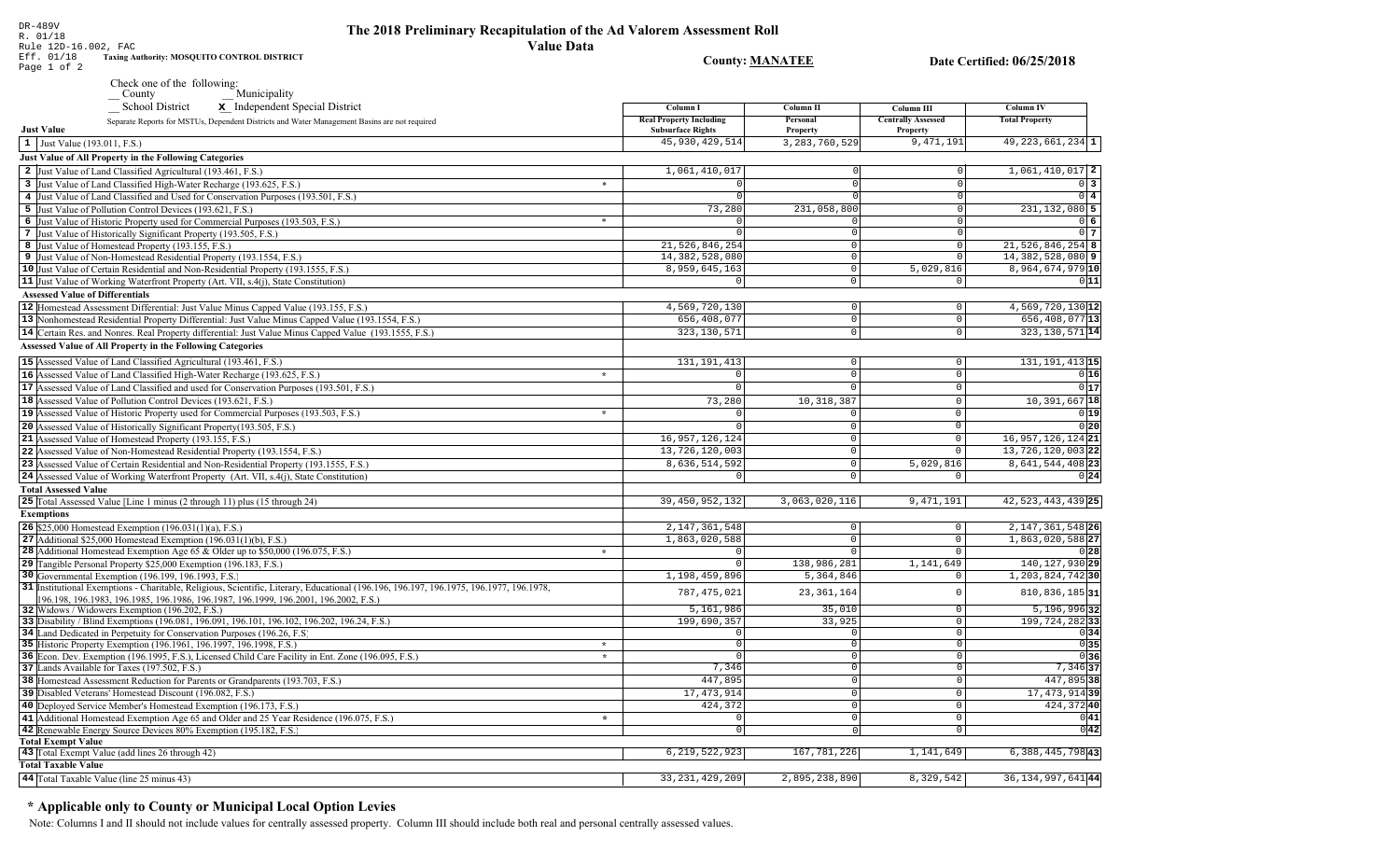## County: **MANATEE**

### Date Certified: 06/25/2018

Just Value

## Taxing Authority: **MOSQUITO CONTROL DISTRICT**

## **Additions/Deletions**

|                                                                                      | Just Value    | Taxable Value |
|--------------------------------------------------------------------------------------|---------------|---------------|
| 1 New Construction                                                                   | 1,086,690,047 | 979,669,008   |
| 2 Additions                                                                          | 27, 291, 418  | 22,558,954    |
| 3 Annexations                                                                        |               |               |
| Deletions                                                                            | 14,532,429    | 14,532,429    |
| 5 Rehabilitative Improvements Increasing Assessed Value by at Least 100%             |               |               |
| 6 Total TPP Taxable Value in Excess of 115% of Previous Year Total TPP Taxable Value |               |               |
| 7 Net New Value $(1 + 2 + 3 - 4 + 5 + 6 = 7)$                                        | 1,099,449,036 | 987,695,533   |

## **Selected Just Values**

| Page One) 193.481.<br>Column I<br>Value of Subsurface Rights (this amount included in Line )<br>-Just | $-0n$<br>996<br>- 22 |
|-------------------------------------------------------------------------------------------------------|----------------------|
| Assessed Railroad Property Value<br>Value of Centrally<br>IJust                                       | 882                  |
| $10$ Just<br>Assessed Private Car Line Property<br>Value<br>Value of Centrally                        | 2,588                |

Note: Sum of items 9 and 10 should equal centrally assessed just value on page 1, line 1, column III.

### Homestead Portability

|     | 111<br>rerentia.<br>rar<br>0.00111<br>ınc<br>31 F |     |
|-----|---------------------------------------------------|-----|
| -44 | rerenti<br>rans<br>om<br>'tar<br>atan.<br>-11.    | --- |

|                                  | Column-              | . olumn                  |
|----------------------------------|----------------------|--------------------------|
|                                  | <b>Real Property</b> | <b>Personal Property</b> |
| <b>Total Parcels or Accounts</b> | Parcels              | Accounts                 |
| 13 Total Parcels or Accounts     | 186,028              | 588<br>27                |

### Property with Reduced Assessed Value

| 14 Land Classified Agricultural (193.461, F.S.)                                                 | 2,323  |  |
|-------------------------------------------------------------------------------------------------|--------|--|
| 15 Land Classified High-Water Recharge (193.625, F.S.)                                          |        |  |
| 16 Land Classified and Used for Conservation Purposes (193.501, F.S.)                           |        |  |
| 17 Pollution Control Devices (193.621, F.S.)                                                    |        |  |
| 18 Historic Property used for Commercial Purposes (193.503, F.S.) *                             |        |  |
| 19 Historically Significant Property (193.505, F.S.)                                            |        |  |
| <b>20</b> Homestead Property; Parcels with Capped Value (193.155, F.S.)                         | 77,479 |  |
| 21 Non-Homestead Residential Property; Parcels with Capped Value (193.1554, F.S.)               | 31,409 |  |
| 22 Certain Residential and Non-Residential Property; Parcels with Capped Value (193.1555, F.S.) | 3,456  |  |
| 23 Working Waterfront Property (Art. VII, s.4(j), State Constitution)                           |        |  |

### Other Reductions in Assessed Value

| 24   Lands Available for Taxes $(197.502, F.S.)$                                  |            |  |
|-----------------------------------------------------------------------------------|------------|--|
| 25<br>[Homestead Assessment Reduction for Parents or Grandparents (193.703, F.S.) |            |  |
| 26 Disabled Veterans' Homestead Discount (196.082, F.S.)                          | າດາ<br>183 |  |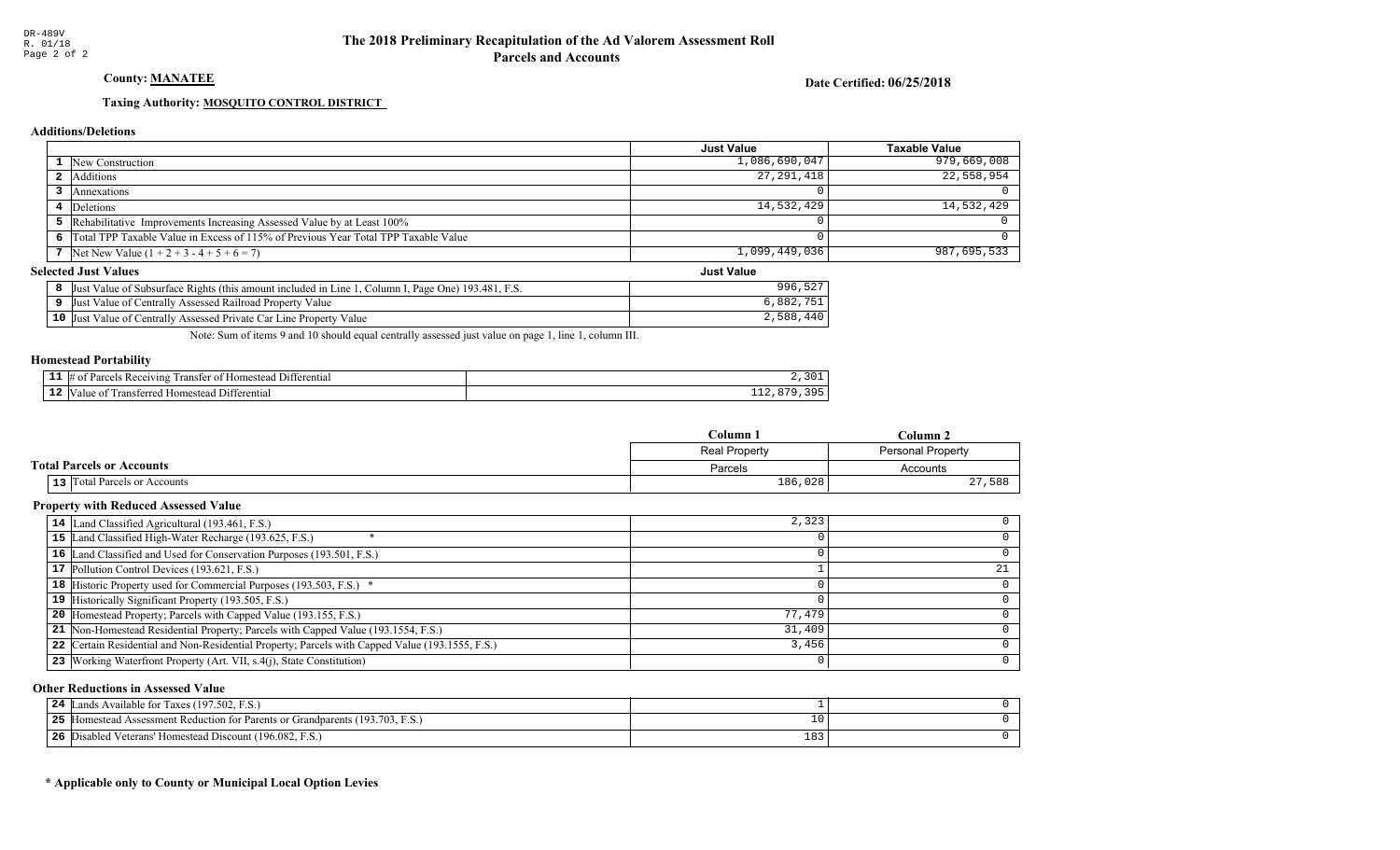## The 2018 Preliminary Recapitulation of the Ad Valorem Assessment Roll **Value Data**

**County: MANATEE** 

Date Certified: 06/25/2018

Rule 12D-16.002, FAC Eff. 01/18<br>Page 1 of 2 Taxing Authority: SOUTHWEST FLA WATER MGT DIST

DR-489V<br>R. 01/18

 $\overline{\mathbf{S}}$  School District  $\overline{\mathbf{x}}$  Independent Special District

| <b>School District</b><br>x Independent Special District                                                                                                                                                                        |         | Column I                                                   | Column II            | <b>Column III</b>                     | Column IV             |
|---------------------------------------------------------------------------------------------------------------------------------------------------------------------------------------------------------------------------------|---------|------------------------------------------------------------|----------------------|---------------------------------------|-----------------------|
| Separate Reports for MSTUs, Dependent Districts and Water Management Basins are not required<br><b>Just Value</b>                                                                                                               |         | <b>Real Property Including</b><br><b>Subsurface Rights</b> | Personal<br>Property | <b>Centrally Assessed</b><br>Property | <b>Total Property</b> |
| 1 Just Value (193.011, F.S.)                                                                                                                                                                                                    |         | 45, 930, 429, 514                                          | 3, 283, 760, 529     | 9,471,191                             | $49, 223, 661, 234$ 1 |
| <b>Just Value of All Property in the Following Categories</b>                                                                                                                                                                   |         |                                                            |                      |                                       |                       |
| 2 Just Value of Land Classified Agricultural (193.461, F.S.)                                                                                                                                                                    |         | 1,061,410,017                                              |                      | $\Omega$                              | $1,061,410,017$ 2     |
| 3 Just Value of Land Classified High-Water Recharge (193.625, F.S.)                                                                                                                                                             | $\ast$  |                                                            | $\Omega$             | $\Omega$                              | 0 3                   |
| 4 Just Value of Land Classified and Used for Conservation Purposes (193.501, F.S.)                                                                                                                                              |         | $\Omega$                                                   |                      | $\Omega$                              | $0\vert 4$            |
| 5 Just Value of Pollution Control Devices (193.621, F.S.)                                                                                                                                                                       |         | 73,280                                                     | 231,058,800          | $\Omega$                              | $231, 132, 080$ 5     |
| 6 Just Value of Historic Property used for Commercial Purposes (193.503, F.S.)                                                                                                                                                  | $\ast$  | $\Omega$                                                   |                      | $\Omega$                              | 0 6                   |
| 7 Just Value of Historically Significant Property (193.505, F.S.)                                                                                                                                                               |         | $\Omega$                                                   | $\Omega$             | $\Omega$                              | 0 <sub>1</sub>        |
| 8 Just Value of Homestead Property (193.155, F.S.)                                                                                                                                                                              |         | 21,526,846,254                                             | $\Omega$             | $\mathbb O$                           | $21,526,846,254$ 8    |
| 9 Just Value of Non-Homestead Residential Property (193.1554, F.S.)                                                                                                                                                             |         | 14, 382, 528, 080                                          | $\circ$              | $\mathbf 0$                           | $14,382,528,080$ 9    |
| 10 Just Value of Certain Residential and Non-Residential Property (193.1555, F.S.)                                                                                                                                              |         | 8,959,645,163                                              | $\Omega$             | 5,029,816                             | 8,964,674,979 10      |
| 11 Just Value of Working Waterfront Property (Art. VII, s.4(j), State Constitution)                                                                                                                                             |         | $\circ$                                                    | 0                    | $\mathbf 0$                           | 0 11                  |
| <b>Assessed Value of Differentials</b>                                                                                                                                                                                          |         |                                                            |                      |                                       |                       |
| 12 Homestead Assessment Differential: Just Value Minus Capped Value (193.155, F.S.)                                                                                                                                             |         | 4,569,720,130                                              | $\mathbf 0$          | $\mathsf{O}\xspace$                   | 4,569,720,130 12      |
|                                                                                                                                                                                                                                 |         | 656, 408, 077                                              | $\overline{0}$       | $\mathbf 0$                           | 656, 408, 077 13      |
| 13 Nonhomestead Residential Property Differential: Just Value Minus Capped Value (193.1554, F.S.)                                                                                                                               |         | 323, 130, 571                                              | $\circ$              | $\mathbf 0$                           | $323, 130, 571$ 14    |
| 14 Certain Res. and Nonres. Real Property differential: Just Value Minus Capped Value (193.1555, F.S.)                                                                                                                          |         |                                                            |                      |                                       |                       |
| <b>Assessed Value of All Property in the Following Categories</b>                                                                                                                                                               |         |                                                            |                      |                                       |                       |
| 15 Assessed Value of Land Classified Agricultural (193.461, F.S.)                                                                                                                                                               |         | 131, 191, 413                                              | $\Omega$             | $\mathbf 0$                           | 131, 191, 413 15      |
| 16 Assessed Value of Land Classified High-Water Recharge (193.625, F.S.)                                                                                                                                                        | $\star$ | $\Omega$                                                   | $\circ$              | $\Omega$                              | 0 16                  |
| 17 Assessed Value of Land Classified and used for Conservation Purposes (193.501, F.S.)                                                                                                                                         |         | $\mathbf 0$                                                | $\Omega$             | $\mathsf{O}\xspace$                   | 0 17                  |
| 18 Assessed Value of Pollution Control Devices (193.621, F.S.)                                                                                                                                                                  |         | 73,280                                                     | 10, 318, 387         | $\overline{0}$                        | 10,391,667 18         |
| 19 Assessed Value of Historic Property used for Commercial Purposes (193.503, F.S.)                                                                                                                                             | $\star$ | $\Omega$                                                   | $\mathbf 0$          | $\mathbb O$                           | 0 19                  |
| 20 Assessed Value of Historically Significant Property (193.505, F.S.)                                                                                                                                                          |         | $\Omega$                                                   | $\circ$              | $\mathbf 0$                           | 0 20                  |
| 21 Assessed Value of Homestead Property (193.155, F.S.)                                                                                                                                                                         |         | 16,957,126,124                                             | $\circ$              | $\mathbf 0$                           | 16, 957, 126, 124 21  |
| 22 Assessed Value of Non-Homestead Residential Property (193.1554, F.S.)                                                                                                                                                        |         | 13,726,120,003                                             | $\circ$              | $\overline{0}$                        | 13, 726, 120, 003 22  |
| 23 Assessed Value of Certain Residential and Non-Residential Property (193.1555, F.S.)                                                                                                                                          |         | 8,636,514,592                                              | 0                    | 5,029,816                             | 8,641,544,408 23      |
| 24 Assessed Value of Working Waterfront Property (Art. VII, s.4(j), State Constitution)                                                                                                                                         |         | $\Omega$                                                   | $\Omega$             | $\Omega$                              | 0 24                  |
| <b>Total Assessed Value</b>                                                                                                                                                                                                     |         |                                                            |                      |                                       |                       |
| 25 Total Assessed Value [Line 1 minus (2 through 11) plus (15 through 24)                                                                                                                                                       |         | 39, 450, 952, 132                                          | 3,063,020,116        | 9,471,191                             | 42, 523, 443, 439 25  |
|                                                                                                                                                                                                                                 |         |                                                            |                      |                                       |                       |
| <b>Exemptions</b>                                                                                                                                                                                                               |         |                                                            |                      |                                       |                       |
| <b>26</b> \$25,000 Homestead Exemption $(196.031(1)(a), F.S.)$                                                                                                                                                                  |         | 2, 147, 361, 548                                           | $\circ$              | $\mathbb O$                           | 2, 147, 361, 548 26   |
| 27 Additional \$25,000 Homestead Exemption (196.031(1)(b), F.S.)                                                                                                                                                                |         | 1,863,020,588                                              | $\circ$<br>$\Omega$  | $\overline{0}$<br>$\Omega$            | 1,863,020,588 27      |
| 28 Additional Homestead Exemption Age 65 & Older up to \$50,000 (196.075, F.S.)                                                                                                                                                 | $\star$ | $\Omega$                                                   |                      |                                       | 0 28                  |
| 29 Tangible Personal Property \$25,000 Exemption (196.183, F.S.)                                                                                                                                                                |         | $\overline{0}$                                             | 138,986,281          | 1,141,649                             | 140, 127, 930 29      |
| 30 Governmental Exemption (196.199, 196.1993, F.S.)                                                                                                                                                                             |         | 1,198,459,896                                              | 5,364,846            | $\mathsf 0$                           | 1, 203, 824, 742 30   |
| 31 Institutional Exemptions - Charitable, Religious, Scientific, Literary, Educational (196.196, 196.197, 196.1975, 196.1977, 196.1978,<br>196.198, 196.1983, 196.1985, 196.1986, 196.1987, 196.1999, 196.2001, 196.2002, F.S.) |         | 787, 475, 021                                              | 23, 361, 164         | $\mathbf{0}$                          | $810, 836, 185$ 31    |
| 32 Widows / Widowers Exemption (196.202, F.S.)                                                                                                                                                                                  |         | 5,161,986                                                  | 35,010               | $\mathbb O$                           | 5,196,99632           |
| 33 Disability / Blind Exemptions (196.081, 196.091, 196.101, 196.102, 196.202, 196.24, F.S.)                                                                                                                                    |         | 199,690,357                                                | 33,925               | $\mathsf{O}\xspace$                   | 199, 724, 282 33      |
| 34 Land Dedicated in Perpetuity for Conservation Purposes (196.26, F.S.)                                                                                                                                                        |         | $\Omega$                                                   | $\Omega$             | $\mathbf 0$                           | 0 34                  |
| 35 Historic Property Exemption (196.1961, 196.1997, 196.1998, F.S.)                                                                                                                                                             | $\star$ | $\Omega$                                                   | $\Omega$             | $\mathbf 0$                           | 0 35                  |
| 36 Econ. Dev. Exemption (196.1995, F.S.), Licensed Child Care Facility in Ent. Zone (196.095, F.S.)                                                                                                                             | $\star$ | $\Omega$                                                   | $\Omega$             | $\mathbf 0$                           | 0 36                  |
| 37 Lands Available for Taxes (197.502, F.S.)                                                                                                                                                                                    |         | 7,346                                                      | 0                    | $\mathbf 0$                           | $7,346$ 37            |
| 38 Homestead Assessment Reduction for Parents or Grandparents (193.703, F.S.)                                                                                                                                                   |         | 447,895                                                    | $\Omega$             | $\overline{0}$                        | 447,895 38            |
| 39 Disabled Veterans' Homestead Discount (196.082, F.S.)                                                                                                                                                                        |         | 17, 473, 914                                               | $\Omega$             | $\mathsf{O}\xspace$                   | 17, 473, 914 39       |
| 40 Deployed Service Member's Homestead Exemption (196.173, F.S.)                                                                                                                                                                |         | 424,372                                                    | 0                    | $\mathsf{O}\xspace$                   | 424,37240             |
| 41 Additional Homestead Exemption Age 65 and Older and 25 Year Residence (196.075, F.S.)                                                                                                                                        | $\star$ |                                                            | $\Omega$             | $\mathsf{O}\xspace$                   | 0 41                  |
| 42 Renewable Energy Source Devices 80% Exemption (195.182, F.S.)                                                                                                                                                                |         | $\mathbf 0$                                                | $\Omega$             | $\mathbb O$                           | 0 42                  |
| <b>Total Exempt Value</b>                                                                                                                                                                                                       |         |                                                            |                      |                                       |                       |
| 43 Total Exempt Value (add lines 26 through 42)                                                                                                                                                                                 |         | 6, 219, 522, 923                                           | 167, 781, 226        | 1,141,649                             | 6, 388, 445, 798 43   |
| <b>Total Taxable Value</b>                                                                                                                                                                                                      |         |                                                            |                      |                                       |                       |
| 44 Total Taxable Value (line 25 minus 43)                                                                                                                                                                                       |         | 33, 231, 429, 209                                          | 2,895,238,890        | 8,329,542                             | 36, 134, 997, 641 44  |
|                                                                                                                                                                                                                                 |         |                                                            |                      |                                       |                       |

## \* Applicable only to County or Municipal Local Option Levies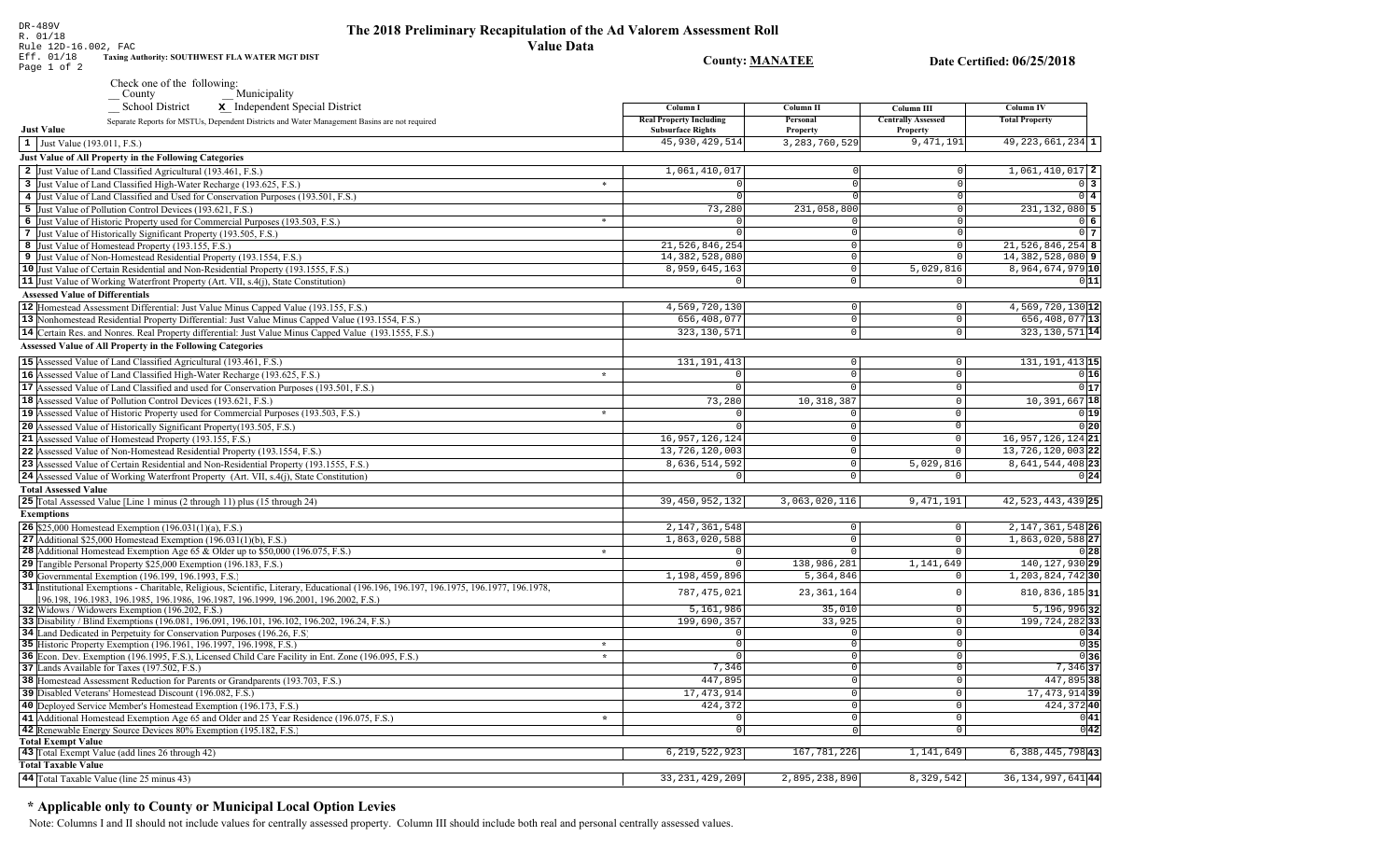## County: **MANATEE**

### Date Certified: 06/25/2018

Just Value

## Taxing Authority: SOUTHWEST FLA WATER MGT DIST

## **Additions/Deletions**

|                                                                                      | <b>Just Value</b> | Taxable Value |
|--------------------------------------------------------------------------------------|-------------------|---------------|
| <b>1</b> New Construction                                                            | 1,086,690,047     | 979,669,008   |
| 2 Additions                                                                          | 27, 291, 418      | 22,558,954    |
| Annexations                                                                          |                   |               |
| 4 Deletions                                                                          | 14,532,429        | 14,532,429    |
| 5 Rehabilitative Improvements Increasing Assessed Value by at Least 100%             |                   |               |
| 6 Total TPP Taxable Value in Excess of 115% of Previous Year Total TPP Taxable Value |                   |               |
| 7 Net New Value $(1 + 2 + 3 - 4 + 5 + 6 = 7)$                                        | 1,099,449,036     | 987,695,533   |

## **Selected Just Values**

| Page One) 193.481.<br>Column I<br>Value of Subsurface Rights (this amount included in Line )<br>-Just | $-0n$<br>996<br>- 22 |
|-------------------------------------------------------------------------------------------------------|----------------------|
| Assessed Railroad Property Value<br>Value of Centrally<br>IJust                                       | 882                  |
| $10$ Just<br>Assessed Private Car Line Property<br>Value<br>Value of Centrally                        | 2,588                |

Note: Sum of items 9 and 10 should equal centrally assessed just value on page 1, line 1, column III.

### Homestead Portability

|     | 111<br>rerentia.<br>rar<br>0.00111<br>ınc<br>31 F |     |
|-----|---------------------------------------------------|-----|
| -44 | rerenti<br>rans<br>om<br>'tar<br>atan.<br>-11.    | --- |

|                                  | Column<br>∴olumn     |            |
|----------------------------------|----------------------|------------|
|                                  | <b>Real Property</b> |            |
| <b>Total Parcels or Accounts</b> | Parcels              | Accounts   |
| 13 Total Parcels or Accounts     | 186,028              | 27,<br>588 |

### Property with Reduced Assessed Value

| 14 Land Classified Agricultural (193.461, F.S.)                                                 | 2,323  |  |
|-------------------------------------------------------------------------------------------------|--------|--|
| 15 Land Classified High-Water Recharge (193.625, F.S.)                                          |        |  |
| 16 Land Classified and Used for Conservation Purposes (193.501, F.S.)                           |        |  |
| 17 Pollution Control Devices (193.621, F.S.)                                                    |        |  |
| 18 Historic Property used for Commercial Purposes (193.503, F.S.) *                             |        |  |
| 19 Historically Significant Property (193.505, F.S.)                                            |        |  |
| <b>20</b> Homestead Property; Parcels with Capped Value (193.155, F.S.)                         | 77,479 |  |
| 21 Non-Homestead Residential Property; Parcels with Capped Value (193.1554, F.S.)               | 31,409 |  |
| 22 Certain Residential and Non-Residential Property; Parcels with Capped Value (193.1555, F.S.) | 3,456  |  |
| 23 Working Waterfront Property (Art. VII, s.4(j), State Constitution)                           |        |  |

### Other Reductions in Assessed Value

| ウム | T ands Available for Taxes (197.502, F.S.)                                    |            |  |
|----|-------------------------------------------------------------------------------|------------|--|
| 25 | If Homestead Assessment Reduction for Parents or Grandparents (193.703, F.S.) |            |  |
| 26 | Disabled Veterans' Homestead Discount (196.082, F.S.)                         | າດາ<br>183 |  |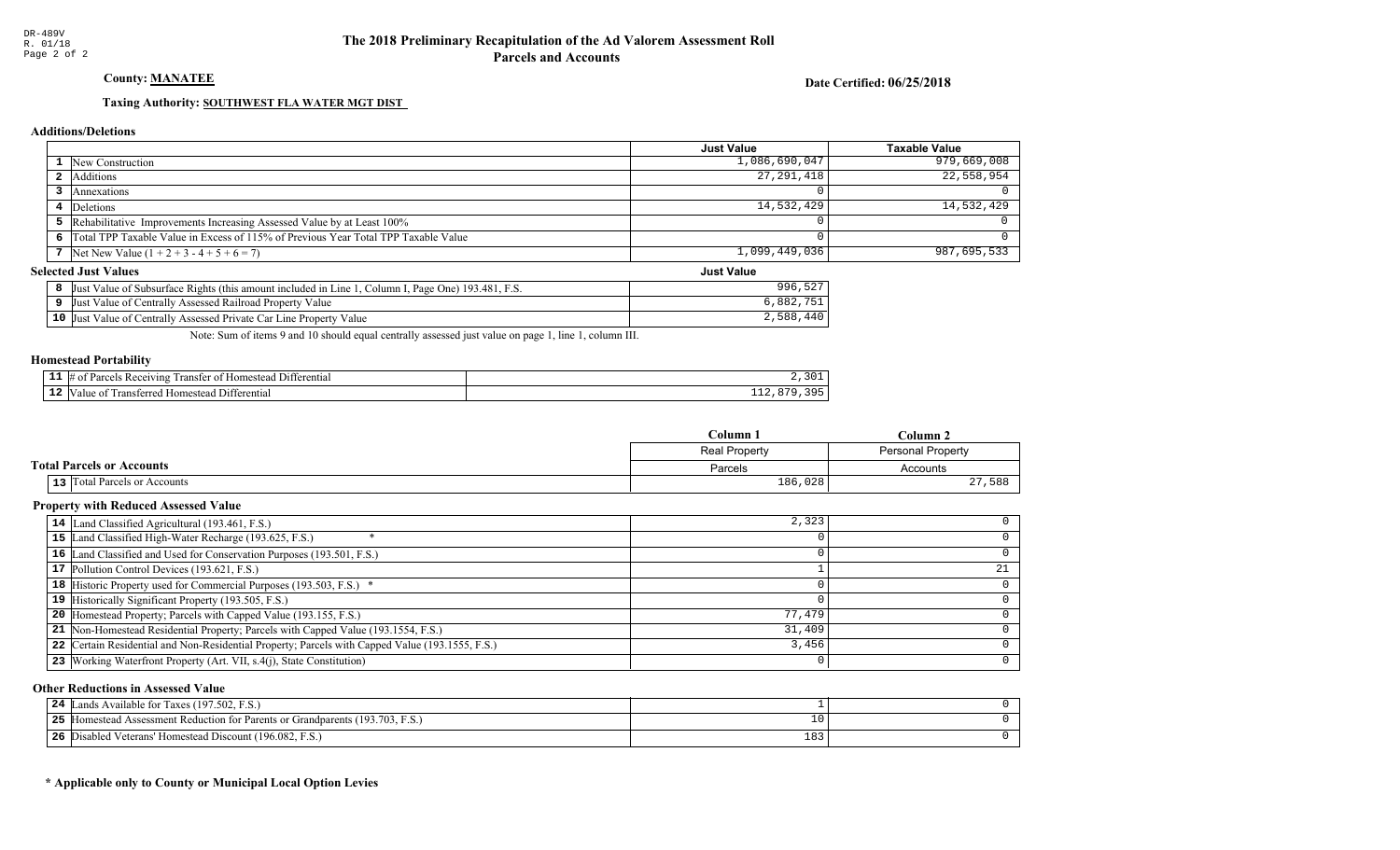| DR-489V<br>R. 01/18<br>Rule 12D-16.002, FAC                                      | The 2018 Preliminary Recapitulation of the Ad Valorem Assessment Roll<br>Value Data |
|----------------------------------------------------------------------------------|-------------------------------------------------------------------------------------|
| Eff. 01/18<br>Taxing Authority: WEST COAST INLAND NAVIGATION DIST<br>Page 1 of 2 | Countv: MANATEE                                                                     |

Date Certified: 06/25/2018

| Check one of the following: |              |
|-----------------------------|--------------|
| County                      | Municipality |

| <b>School District</b><br>x Independent Special District                                                                                       | Column I                                                   | <b>Column II</b>     | Column III                                   | <b>Column IV</b>      |
|------------------------------------------------------------------------------------------------------------------------------------------------|------------------------------------------------------------|----------------------|----------------------------------------------|-----------------------|
| Separate Reports for MSTUs, Dependent Districts and Water Management Basins are not required<br><b>Just Value</b>                              | <b>Real Property Including</b><br><b>Subsurface Rights</b> | Personal<br>Property | <b>Centrally Assessed</b><br><b>Property</b> | <b>Total Property</b> |
| 1 Just Value (193.011, F.S.)                                                                                                                   | 45, 930, 429, 514                                          | 3, 283, 760, 529     | 9,471,191                                    | $49, 223, 661, 234$ 1 |
| <b>Just Value of All Property in the Following Categories</b>                                                                                  |                                                            |                      |                                              |                       |
| 2 Just Value of Land Classified Agricultural (193.461, F.S.)                                                                                   | 1,061,410,017                                              | $\Omega$             | $\circ$                                      | $1,061,410,017$ 2     |
| 3 Just Value of Land Classified High-Water Recharge (193.625, F.S.)                                                                            | $\ast$<br>$\Omega$                                         | ΩI                   | $\Omega$                                     | $0\overline{3}$       |
| 4 Just Value of Land Classified and Used for Conservation Purposes (193.501, F.S.)                                                             | $\overline{0}$                                             | $\Omega$             | $\overline{0}$                               | $0$ 4                 |
| 5 Just Value of Pollution Control Devices (193.621, F.S.)                                                                                      | 73,280                                                     | 231,058,800          | $\Omega$                                     | $231, 132, 080$ 5     |
| 6 Just Value of Historic Property used for Commercial Purposes (193.503, F.S.)                                                                 | $\ast$<br>$\Omega$                                         | $\Omega$             | $\overline{0}$                               | 0 6                   |
| 7 Just Value of Historically Significant Property (193.505, F.S.)                                                                              | $\Omega$                                                   | $\overline{0}$       | $\circ$                                      | $0\vert 7$            |
| 8 Just Value of Homestead Property (193.155, F.S.)                                                                                             | 21, 526, 846, 254                                          | 0                    | $\mathbb O$                                  | $21,526,846,254$ 8    |
| 9 Just Value of Non-Homestead Residential Property (193.1554, F.S.)                                                                            | 14,382,528,080                                             | 0                    | $\Omega$                                     | $14,382,528,080$ 9    |
| 10 Just Value of Certain Residential and Non-Residential Property (193.1555, F.S.)                                                             | 8,959,645,163                                              | 0                    | 5,029,816                                    | 8,964,674,979 10      |
| 11 Just Value of Working Waterfront Property (Art. VII, s.4(j), State Constitution)                                                            | $\circ$                                                    | 0                    | $\circ$                                      | 0 11                  |
| <b>Assessed Value of Differentials</b>                                                                                                         |                                                            |                      |                                              |                       |
| 12 Homestead Assessment Differential: Just Value Minus Capped Value (193.155, F.S.)                                                            | 4,569,720,130                                              | 0                    | $\circ$                                      | 4,569,720,130 12      |
|                                                                                                                                                | 656,408,077                                                | 0                    | $\mathbb O$                                  | 656, 408, 077 13      |
| 13 Nonhomestead Residential Property Differential: Just Value Minus Capped Value (193.1554, F.S.)                                              |                                                            |                      | $\circ$                                      |                       |
| 14 Certain Res. and Nonres. Real Property differential: Just Value Minus Capped Value (193.1555, F.S.)                                         | 323, 130, 571                                              | 0                    |                                              | 323, 130, 571 14      |
| <b>Assessed Value of All Property in the Following Categories</b>                                                                              |                                                            |                      |                                              |                       |
| 15 Assessed Value of Land Classified Agricultural (193.461, F.S.)                                                                              | 131, 191, 413                                              | 0                    | $\circ$                                      | 131, 191, 413 15      |
| 16 Assessed Value of Land Classified High-Water Recharge (193.625, F.S.)                                                                       | 0<br>$\star$                                               | $\mathbf 0$          | $\mathsf 0$                                  | 0 16                  |
| 17 Assessed Value of Land Classified and used for Conservation Purposes (193.501, F.S.)                                                        | $\overline{0}$                                             | $\Omega$             | $\mathbf 0$                                  | 0 17                  |
| 18 Assessed Value of Pollution Control Devices (193.621, F.S.)                                                                                 | 73,280                                                     | 10, 318, 387         | $\mathbb O$                                  | 10, 391, 667 18       |
| 19 Assessed Value of Historic Property used for Commercial Purposes (193.503, F.S.)                                                            | $\star$<br>$\Omega$                                        | $\circ$              | $\mathbf{0}$                                 | 0 19                  |
| 20 Assessed Value of Historically Significant Property (193.505, F.S.)                                                                         | 0                                                          | 0                    | $\overline{0}$                               | 0 20                  |
| 21 Assessed Value of Homestead Property (193.155, F.S.)                                                                                        | 16, 957, 126, 124                                          | $\mathbf{0}$         | $\mathbf{0}$                                 | 16, 957, 126, 124 21  |
| 22 Assessed Value of Non-Homestead Residential Property (193.1554, F.S.)                                                                       | 13,726,120,003                                             | 0                    | $\overline{0}$                               | 13, 726, 120, 003 22  |
| 23 Assessed Value of Certain Residential and Non-Residential Property (193.1555, F.S.)                                                         | 8,636,514,592                                              | 0                    | 5,029,816                                    | 8,641,544,408 23      |
| 24 Assessed Value of Working Waterfront Property (Art. VII, s.4(j), State Constitution)                                                        | 0                                                          | 0                    | $\mathbf 0$                                  | 0 24                  |
|                                                                                                                                                |                                                            |                      |                                              |                       |
| <b>Total Assessed Value</b>                                                                                                                    | 39, 450, 952, 132                                          | 3,063,020,116        | 9, 471, 191                                  | 42, 523, 443, 439 25  |
| 25 Total Assessed Value [Line 1 minus (2 through 11) plus (15 through 24)                                                                      |                                                            |                      |                                              |                       |
| <b>Exemptions</b>                                                                                                                              |                                                            |                      |                                              |                       |
| <b>26</b> \$25,000 Homestead Exemption $(196.031(1)(a), F.S.)$                                                                                 | 2, 147, 361, 548                                           | 0                    | 0                                            | 2, 147, 361, 548 26   |
| 27 Additional \$25,000 Homestead Exemption (196.031(1)(b), F.S.)                                                                               | 1,863,020,588                                              | 0                    | 0                                            | 1,863,020,588 27      |
| 28 Additional Homestead Exemption Age 65 & Older up to \$50,000 (196.075, F.S.)                                                                | $\circ$<br>$\mathbf{d}_\mathrm{f}$                         | 0                    | $\mathbf 0$                                  | 0 28                  |
| 29 Tangible Personal Property \$25,000 Exemption (196.183, F.S.)                                                                               | $\circ$                                                    | 138,986,281          | 1,141,649                                    | 140, 127, 930 29      |
| 30 Governmental Exemption (196.199, 196.1993, F.S.)                                                                                            | 1,198,459,896                                              | 5,364,846            | 0                                            | 1, 203, 824, 742 30   |
| 31 Institutional Exemptions - Charitable, Religious, Scientific, Literary, Educational (196.196, 196.197, 196.1975, 196.1977, 196.1978,        | 787, 475, 021                                              | 23, 361, 164         | $\Omega$                                     | 810,836,185 31        |
| 196.198, 196.1983, 196.1985, 196.1986, 196.1987, 196.1999, 196.2001, 196.2002, F.S.)                                                           | 5,161,986                                                  | 35,010               | $\overline{0}$                               | $5, 196, 996$ 32      |
| 32 Widows / Widowers Exemption (196.202, F.S.)<br>33 Disability / Blind Exemptions (196.081, 196.091, 196.101, 196.102, 196.202, 196.24, F.S.) | 199,690,357                                                | 33,925               | $\mathbb O$                                  | 199, 724, 282 33      |
| 34 Land Dedicated in Perpetuity for Conservation Purposes (196.26, F.S.)                                                                       | $\circ$                                                    | $\circ$              | $\mathbb O$                                  | 0 34                  |
| 35 Historic Property Exemption (196.1961, 196.1997, 196.1998, F.S.)                                                                            | $\star$<br>$\overline{0}$                                  | $\overline{0}$       | $\overline{0}$                               | 0 35                  |
| 36 Econ. Dev. Exemption (196.1995, F.S.), Licensed Child Care Facility in Ent. Zone (196.095, F.S.)                                            | $\star$<br>$\overline{0}$                                  | $\overline{0}$       | $\overline{0}$                               | 0 36                  |
| 37 Lands Available for Taxes (197.502, F.S.)                                                                                                   | 7,346                                                      | 0                    | $\mathbb O$                                  | $7,346$ 37            |
| 38 Homestead Assessment Reduction for Parents or Grandparents (193.703, F.S.)                                                                  | 447,895                                                    | 0                    | $\overline{0}$                               | 447,895 38            |
| 39 Disabled Veterans' Homestead Discount (196.082, F.S.)                                                                                       | 17, 473, 914                                               | 0                    | $\mathbf 0$                                  | 17, 473, 914 39       |
| 40 Deployed Service Member's Homestead Exemption (196.173, F.S.)                                                                               | 424,372                                                    | 0                    | $\mathsf 0$                                  | 424,37240             |
|                                                                                                                                                | $\mathbf 0$<br>$\star$                                     | 0                    | $\overline{0}$                               | 0 41                  |
| 41 Additional Homestead Exemption Age 65 and Older and 25 Year Residence (196.075, F.S.)                                                       | $\Omega$                                                   | $\Omega$             | $\overline{0}$                               | 0 42                  |
| 42 Renewable Energy Source Devices 80% Exemption (195.182, F.S.)<br><b>Total Exempt Value</b>                                                  |                                                            |                      |                                              |                       |
| 43 Total Exempt Value (add lines 26 through 42)                                                                                                | 6, 219, 522, 923                                           | 167, 781, 226        | 1,141,649                                    | 6, 388, 445, 798 43   |
| <b>Total Taxable Value</b>                                                                                                                     |                                                            |                      |                                              |                       |
|                                                                                                                                                | 33, 231, 429, 209                                          | 2,895,238,890        | 8,329,542                                    | 36, 134, 997, 641 44  |
| 44 Total Taxable Value (line 25 minus 43)                                                                                                      |                                                            |                      |                                              |                       |

# \* Applicable only to County or Municipal Local Option Levies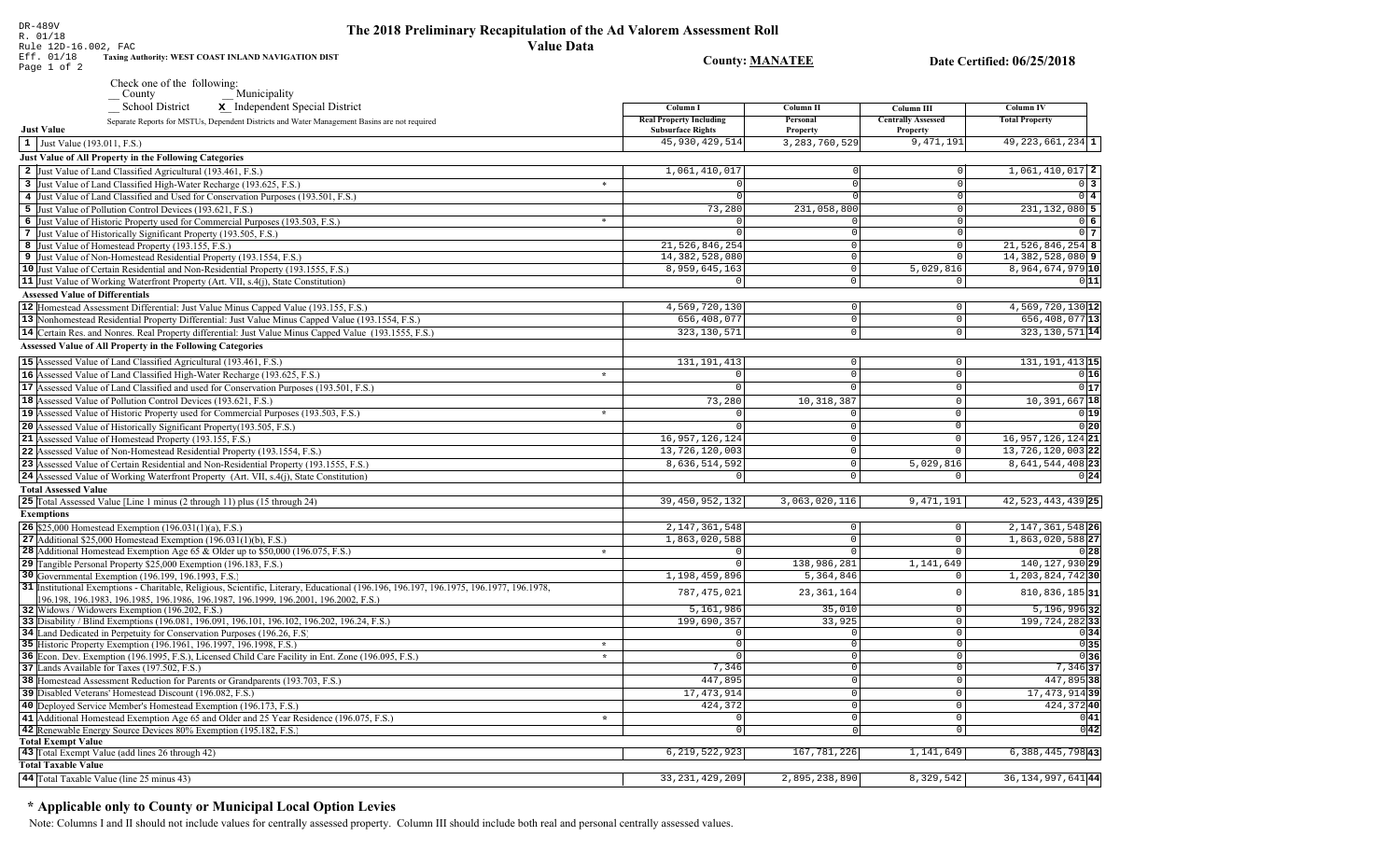County: **MANATEE** 

Date Certified: 06/25/2018

Just Value

## Taxing Authority: WEST COAST INLAND NAVIGATION DIST

## **Additions/Deletions**

|                                                                                      | <b>Just Value</b> | Taxable Value |
|--------------------------------------------------------------------------------------|-------------------|---------------|
| <b>1</b> New Construction                                                            | 1,086,690,047     | 979,669,008   |
| 2 Additions                                                                          | 27, 291, 418      | 22,558,954    |
| Annexations                                                                          |                   |               |
| 4 Deletions                                                                          | 14,532,429        | 14,532,429    |
| 5 Rehabilitative Improvements Increasing Assessed Value by at Least 100%             |                   |               |
| 6 Total TPP Taxable Value in Excess of 115% of Previous Year Total TPP Taxable Value |                   |               |
| 7 Net New Value $(1 + 2 + 3 - 4 + 5 + 6 = 7)$                                        | 1,099,449,036     | 987,695,533   |

## **Selected Just Values**

| Page One) 193.481.<br>Column I<br>Value of Subsurface Rights (this amount included in Line )<br>-Just | $-0n$<br>996<br>- 22 |
|-------------------------------------------------------------------------------------------------------|----------------------|
| Assessed Railroad Property Value<br>Value of Centrally<br>IJust                                       | 882                  |
| $10$ Just<br>Assessed Private Car Line Property<br>Value<br>Value of Centrally                        | 2,588                |

Note: Sum of items 9 and 10 should equal centrally assessed just value on page 1, line 1, column III.

### Homestead Portability

|     | 111<br>rerentia.<br>rar<br>0.00111<br>ınc<br>31 F |     |
|-----|---------------------------------------------------|-----|
| -44 | rerenti<br>rans<br>om<br>'tar<br>atan.<br>-11.    | --- |

|                                  | Column-              | $Column$ .        |
|----------------------------------|----------------------|-------------------|
|                                  | <b>Real Property</b> | Personal Property |
| <b>Total Parcels or Accounts</b> | Parcels              | Accounts          |
| 13 Total Parcels or Accounts     | 186,028              | 588<br>27         |

### Property with Reduced Assessed Value

| 14 Land Classified Agricultural (193.461, F.S.)                                                 | 2,323  |  |
|-------------------------------------------------------------------------------------------------|--------|--|
| 15 Land Classified High-Water Recharge (193.625, F.S.)                                          |        |  |
| 16 Land Classified and Used for Conservation Purposes (193.501, F.S.)                           |        |  |
| 17 Pollution Control Devices (193.621, F.S.)                                                    |        |  |
| 18 Historic Property used for Commercial Purposes (193.503, F.S.) *                             |        |  |
| 19 Historically Significant Property (193.505, F.S.)                                            |        |  |
| <b>20</b> Homestead Property; Parcels with Capped Value (193.155, F.S.)                         | 77,479 |  |
| 21 Non-Homestead Residential Property; Parcels with Capped Value (193.1554, F.S.)               | 31,409 |  |
| 22 Certain Residential and Non-Residential Property; Parcels with Capped Value (193.1555, F.S.) | 3,456  |  |
| 23 Working Waterfront Property (Art. VII, s.4(j), State Constitution)                           |        |  |

## Other Reductions in Assessed Value

| Lands Available for Taxes (197.502, F.S.)<br>24                                  |            |  |
|----------------------------------------------------------------------------------|------------|--|
| 25<br>Homestead Assessment Reduction for Parents or Grandparents (193.703, F.S.) |            |  |
| 26<br><b>6</b> Disabled Veterans' Homestead Discount (196.082, F.S.)             | າດາ<br>183 |  |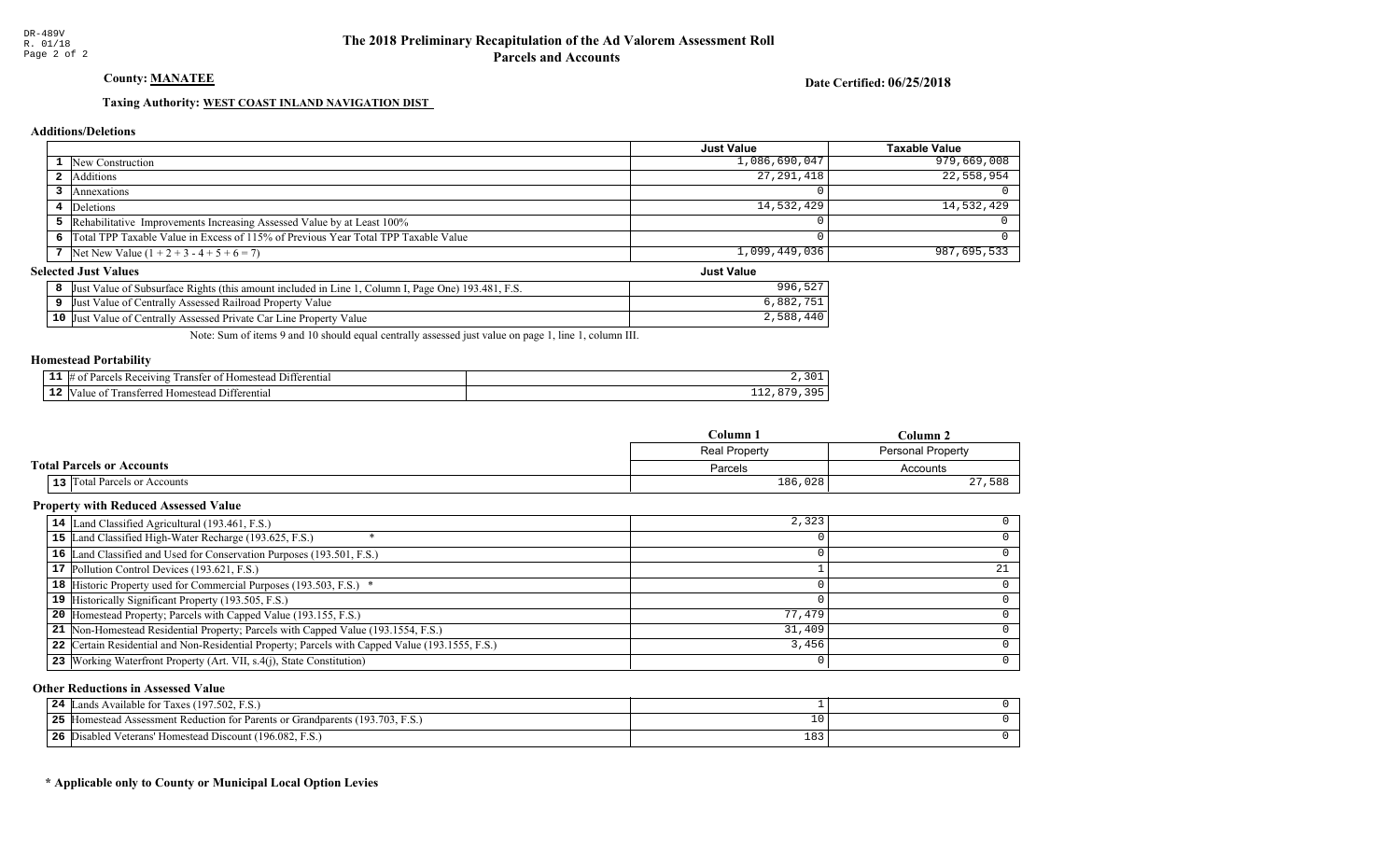# The 2018 Preliminary Recapitulation of the Ad Valorem Assessment Roll

**Column IV** 

**Total Property** 

49, 223, 661, 234 1

 $1,061,410,017$  2

 $231, 132, 080$  5

 $21,526,846,254$  8

14, 382, 528, 080 9

8,964,674,979 10

 $4,569,720,130$ <sup>12</sup>

 $\overline{0}$  3

 $0$  4

 $06$ 

 $0\overline{7}$ 

 $0|11|$ 

 $0|13|$ 

 $0|14$ 

R. 01/18 **Value Data** Rule 12D-16.002, FAC Eff. 01/18 Taxing Authority: MANATEE COUNTY SCHOOL BOARD **County: MANATEE** Date Certified: 06/25/2018 Page 1 of 2 Check one of the following:  $Municipality$ x School District Independent Special District Column I **Column II Column III Real Property Including** Personal **Centrally Assessed** Separate Reports for MSTUs, Dependent Districts and Water Management Basins are not required **Just Value Subsurface Rights** Property Property 1 Just Value (193.011, F.S.) 45, 930, 429, 514 3, 283, 760, 529 9,471,191 Just Value of All Property in the Following Categories 2 Just Value of Land Classified Agricultural (193.461, F.S.) 1,061,410,017  $\Omega$ 3 Just Value of Land Classified High-Water Recharge (193.625, F.S.)  $\overline{\phantom{1}}$ - O I 4 Just Value of Land Classified and Used for Conservation Purposes (193.501, F.S.) 5 Just Value of Pollution Control Devices (193.621, F.S.) 73,280 231,058,800 6 Just Value of Historic Property used for Commercial Purposes (193.503, F.S.)  $\overline{\ast}$ 7 Just Value of Historically Significant Property (193.505, F.S.) 0  $\Omega$ 21,526,846,254 8 Just Value of Homestead Property (193.155, F.S.)  $\Omega$  $\epsilon$ 14, 382, 528, 080 **9** Just Value of Non-Homestead Residential Property (193.1554, F.S.)  $\Omega$ 10 Just Value of Certain Residential and Non-Residential Property (193.1555, F.S.) 8,959,645,163  $|0|$  $5,029,816$ 11 Just Value of Working Waterfront Property (Art. VII, s.4(j), State Constitution)  $\overline{\circ}$  $\overline{0}$ **Assessed Value of Differentials** 12 Homestead Assessment Differential: Just Value Minus Capped Value (193.155, F.S.) 4,569,720,130  $\Omega$  $\Omega$ 13 Nonhomestead Residential Property Differential: Just Value Minus Capped Value (193.1554, F.S.)  $\mathbb O$  $\mathbb O$ 14 Certain Res. and Nonres. Real Property differential: Just Value Minus Capped Value (193.1555, F.S.)  $\overline{0}$  $\Omega$  $\mathbb O$ Assessed Value of All Property in the Following Categories  $15 \text{ A second Value of I and Classical partial (193.461. F.S.)}$  $131$  191 413  $\overline{\wedge}$  $\overline{1}$ 

| 15 Assessed Value of Land Classified Agricultural (193.461, F.S.)                                                                  | 131, 191, 413     |               |           | 131, 191, 413 15           |
|------------------------------------------------------------------------------------------------------------------------------------|-------------------|---------------|-----------|----------------------------|
| 16 Assessed Value of Land Classified High-Water Recharge (193.625, F.S.)<br>$\star$                                                |                   |               |           | 0 16                       |
| 17 Assessed Value of Land Classified and used for Conservation Purposes (193.501, F.S.)                                            |                   |               |           | 0 17                       |
| 18 Assessed Value of Pollution Control Devices (193.621, F.S.)                                                                     | 73,280            | 10,318,387    |           | 10, 391, 667 18            |
| 19 Assessed Value of Historic Property used for Commercial Purposes (193.503, F.S.)<br>$\star$                                     |                   |               |           | 0 19                       |
| <b>20</b> Assessed Value of Historically Significant Property (193.505, F.S.)                                                      |                   |               |           | 0 20                       |
| <b>21</b> Assessed Value of Homestead Property (193.155, F.S.)                                                                     | 16, 957, 126, 124 |               |           | 16, 957, 126, 124 21       |
| 22 Assessed Value of Non-Homestead Residential Property (193.1554, F.S.)                                                           | 14, 382, 528, 080 |               |           | 14, 382, 528, 080 22       |
| 23 Assessed Value of Certain Residential and Non-Residential Property (193.1555, F.S.)                                             | 8,959,645,163     |               | 5,029,816 | 8,964,674,979 23           |
| 24 Assessed Value of Working Waterfront Property (Art. VII, s.4(j), State Constitution)                                            |                   | $\Omega$      |           | 0 24                       |
| <b>Total Assessed Value</b>                                                                                                        |                   |               |           |                            |
| 25 Total Assessed Value [Line 1 minus (2 through 11) plus (15 through 24)                                                          | 40,430,490,780    | 3,063,020,116 | 9,471,191 | 43,502,982,087 25          |
| <b>Exemptions</b>                                                                                                                  |                   |               |           |                            |
| <b>26</b> \$25,000 Homestead Exemption $(196.031(1)(a), F.S.)$                                                                     | 2, 147, 361, 548  |               |           | 2, 147, 361, 548 26        |
| 27 Additional \$25,000 Homestead Exemption $(196.031(1)(b), F.S.)$                                                                 |                   |               |           | 0 27                       |
| <b>28</b> Additional Homestead Exemption Age 65 & Older up to \$50,000 (196.075, F.S.)<br>$\star$                                  |                   |               |           | 0 28                       |
| <b>29</b> Tangible Personal Property \$25,000 Exemption (196.183, F.S.)                                                            |                   | 138,986,281   | 1,141,649 | 140, 127, 930 29           |
| 30 Governmental Exemption (196.199, 196.1993, F.S.)                                                                                | 1,294,368,239     | 5,364,846     |           | 1,299,733,085 30           |
| 31 Institutional Exemptions - Charitable, Religious, Scientific, Literary, Educational (196.196.197, 196.1975, 196.1977, 196.1978, | 823, 304, 056     | 23, 361, 164  |           | 846, 665, 220 31           |
| 196.198, 196.1983, 196.1985, 196.1986, 196.1987, 196.1999, 196.2001, 196.2002, F.S.)                                               |                   |               |           |                            |
| 32 Widows / Widowers Exemption (196.202, F.S.)                                                                                     | 5,161,986         | 35,010        |           | 5, 196, 996 32             |
| 33 Disability / Blind Exemptions (196.081, 196.091, 196.101, 196.102, 196.202, 196.24, F.S.)                                       | 199,690,357       | 33,925        |           | 199, 724, 28233            |
| 34 Land Dedicated in Perpetuity for Conservation Purposes (196.26, F.S)                                                            |                   |               |           | 0 34                       |
| 35 Historic Property Exemption (196.1961, 196.1997, 196.1998, F.S.)<br>$\star$                                                     |                   |               |           | 0 35                       |
| 36 Econ. Dev. Exemption (196.1995, F.S.), Licensed Child Care Facility in Ent. Zone (196.095, F.S.)<br>$\Phi$                      |                   |               |           | 0 36                       |
| 37 Lands Available for Taxes (197.502, F.S.)                                                                                       | 15,000            |               |           | 15,000 37                  |
| 38 Homestead Assessment Reduction for Parents or Grandparents (193.703, F.S.)                                                      | 447,895           |               |           | 447,895 38                 |
| 39 Disabled Veterans' Homestead Discount (196.082, F.S.)                                                                           | 20,018,264        |               |           | $\overline{20,018,264}$ 39 |
| 40 Deployed Service Member's Homestead Exemption (196.173, F.S.)                                                                   | 574,872           |               |           | 574,87240                  |
| 41 Additional Homestead Exemption Age 65 and Older and 25 Year Residence (196.075, F.S.)<br>$\star$                                |                   |               |           | 0 41                       |
| 42 Renewable Energy Source Devices 80% Exemption (195.182, F.S.)                                                                   |                   |               |           | 0 42                       |
| <b>Total Exempt Value</b>                                                                                                          |                   |               |           |                            |
| 43 Total Exempt Value (add lines 26 through 42)                                                                                    | 4,490,942,217     | 167, 781, 226 | 1,141,649 | 4,659,865,09243            |
| <b>Total Taxable Value</b>                                                                                                         |                   |               |           |                            |
| $\vert$ 44 Total Taxable Value (line 25 minus 43)                                                                                  | 35, 939, 548, 563 | 2,895,238,890 | 8,329,542 | 38, 843, 116, 995 44       |

## \* Applicable only to County or Municipal Local Option Levies

DR-489V